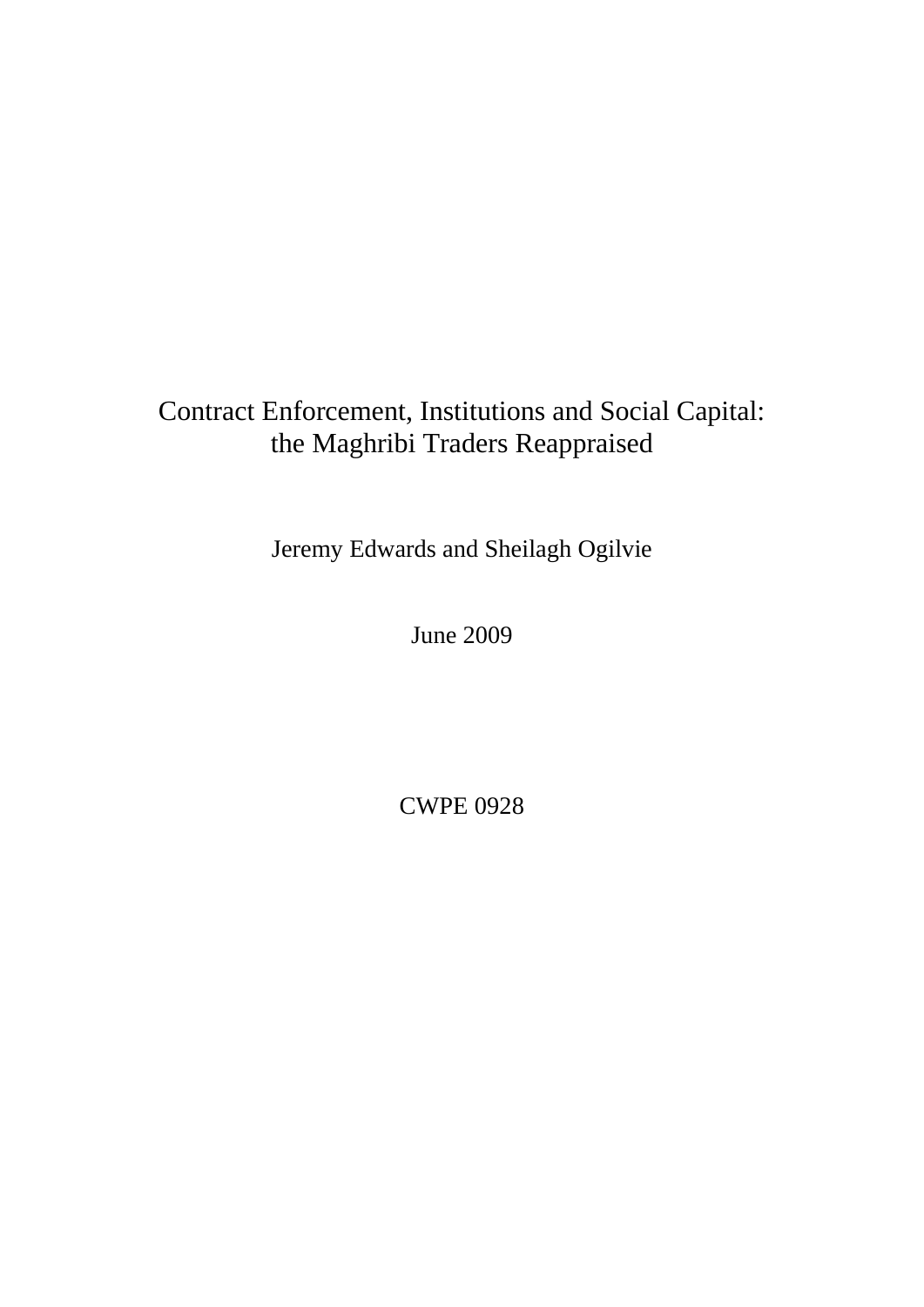# **Contract Enforcement, Institutions and Social Capital: the Maghribi Traders Reappraised** \*

Jeremy Edwards University of Cambridge

Sheilagh Ogilvie University of Cambridge

June 2009

Addresses of authors

Jeremy Edwards Sheilagh Ogilvie Faculty of Economics Faculty of Economics University of Cambridge University of Cambridge Sidgwick Avenue Sidgwick Avenue Cambridge Cambridge CB3 9DD CB3 9DD United Kingdom United Kingdom

je12@cam.ac.uk sco2@econ.cam.ac.uk

\* We are extremely grateful to Hillay Zmora for his generous and invaluable translation of a number of Geniza letters from Hebrew to English, and to Moshe Gil for his kindness in reading a draft of this paper and advising on translation and interpretation of the Geniza letters. We are also greatly indebted to Jessica Goldberg for directing our attention to additional Geniza literature and English translations. We would also like to thank Chris Briggs, André Carus, Greg Clark, Tracy Dennison, Steven Durlauf, Bob Evans, Marcel Fafchamps, Tim Guinnane, Frank Hahn, David Harbord, Neeraj Hatekar, Timur Kuran, Janet Landa, Abhay Pethe, Michael Toch, and seminar audiences at the Universities of Mumbai, Pennsylvania and Yale for their helpful comments on earlier versions of this paper.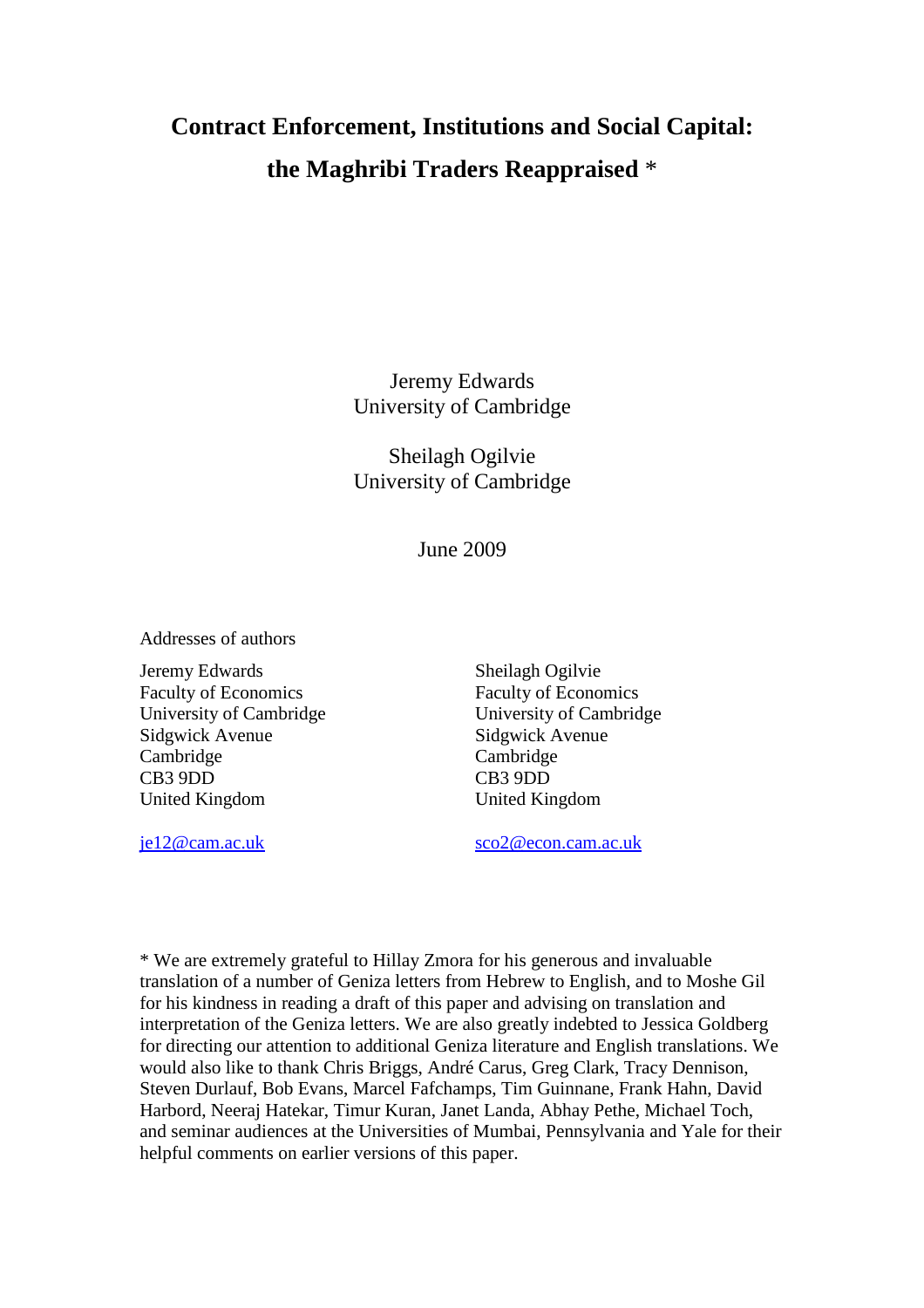### **Abstract**

Economists draw important lessons for modern development from the medieval Maghribi traders who, it has been argued, enforced contracts collectively through a closed, private-order coalition. We show that this view is untenable. Not a single empirical example adduced as evidence of the putative coalition shows that any coalition actually existed. Furthermore, the Maghribis entered business associations with non-Maghribis and used formal enforcement mechanisms. The Maghribi traders cannot be used to argue that the social capital of exclusive, private-order networks will facilitate exchange in developing economies. Nor do they provide any support for the cultural theories of economic development and institutional change for which they have been mobilised.

JEL Code: O17.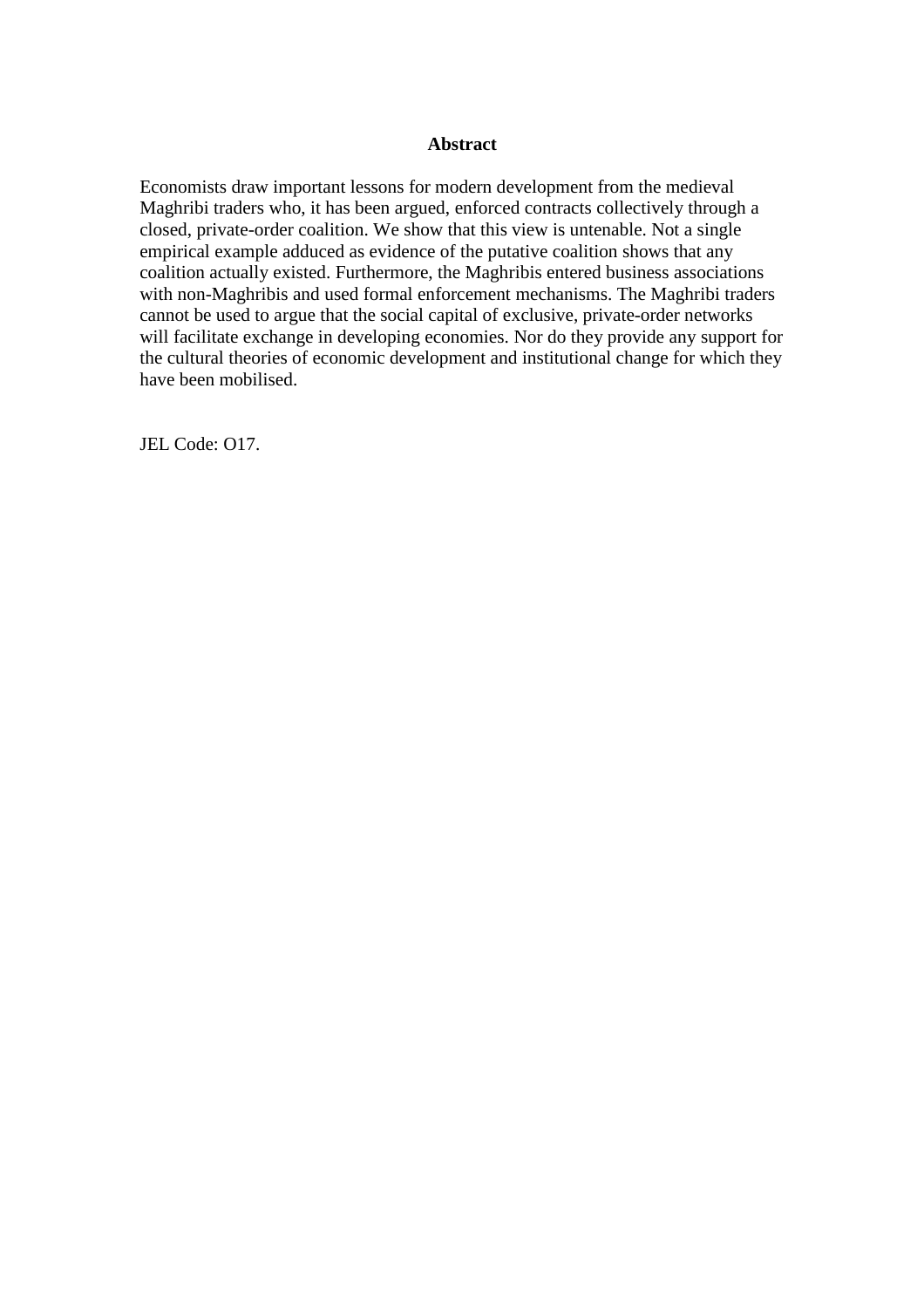#### 1. Introduction

Economists frequently refer to historical institutions when discussing social capital and the institutional determinants of economic development. They draw farreaching lessons in particular from Greif's portrayal of the eleventh-century Maghribi traders (1989b, 1993, 2006). Greif claims that the Maghribis lacked effective legal contract enforcement, and instead developed an informal enforcement mechanism based on collective relationships within a closely-knit and exclusive group. Greif also claims that the Maghribis held 'collectivist' Judaeo-Muslim beliefs and norms which led them to develop different institutions from their 'individualistic' Christian counterparts. In Greif's account, and that of some other economists, these claims exemplify the feasibility of private alternatives to the public legal system as a basis for economic transactions, the key role of social capital and informal institutions in developing economies, and the centrality of cultural differences to institutional and economic development. But is Greif's portrayal of the Maghribi traders accurate?

According to Greif, the Maghribis were a distinct group of Jewish traders from the 'Muslim West' – centred in Tunisia – who by the eleventh century were trading throughout the Muslim Mediterranean, from Spain to Syria and Palestine.<sup>1</sup> A Maghribi trader in one location, say Fustat (Old Cairo) in Egypt, could greatly reduce his costs by arranging for a Maghribi trader in another location, say Palermo in Sicily, to act as his agent in selling his goods in Palermo. But distance and delays in communication meant that any agent had scope for opportunistic behaviour: the Palermo agent, for example, might tell the Fustat principal that his goods had sold at a lower price than the agent actually received, and pocket the difference. For such

 1 Greif (1989b), 861-2. Goitein (1967), 43, describes 'al-Maghreb' ('the Muslim West') as including Morocco, Algeria, Tunisia, Libya, Sicily, and Spain.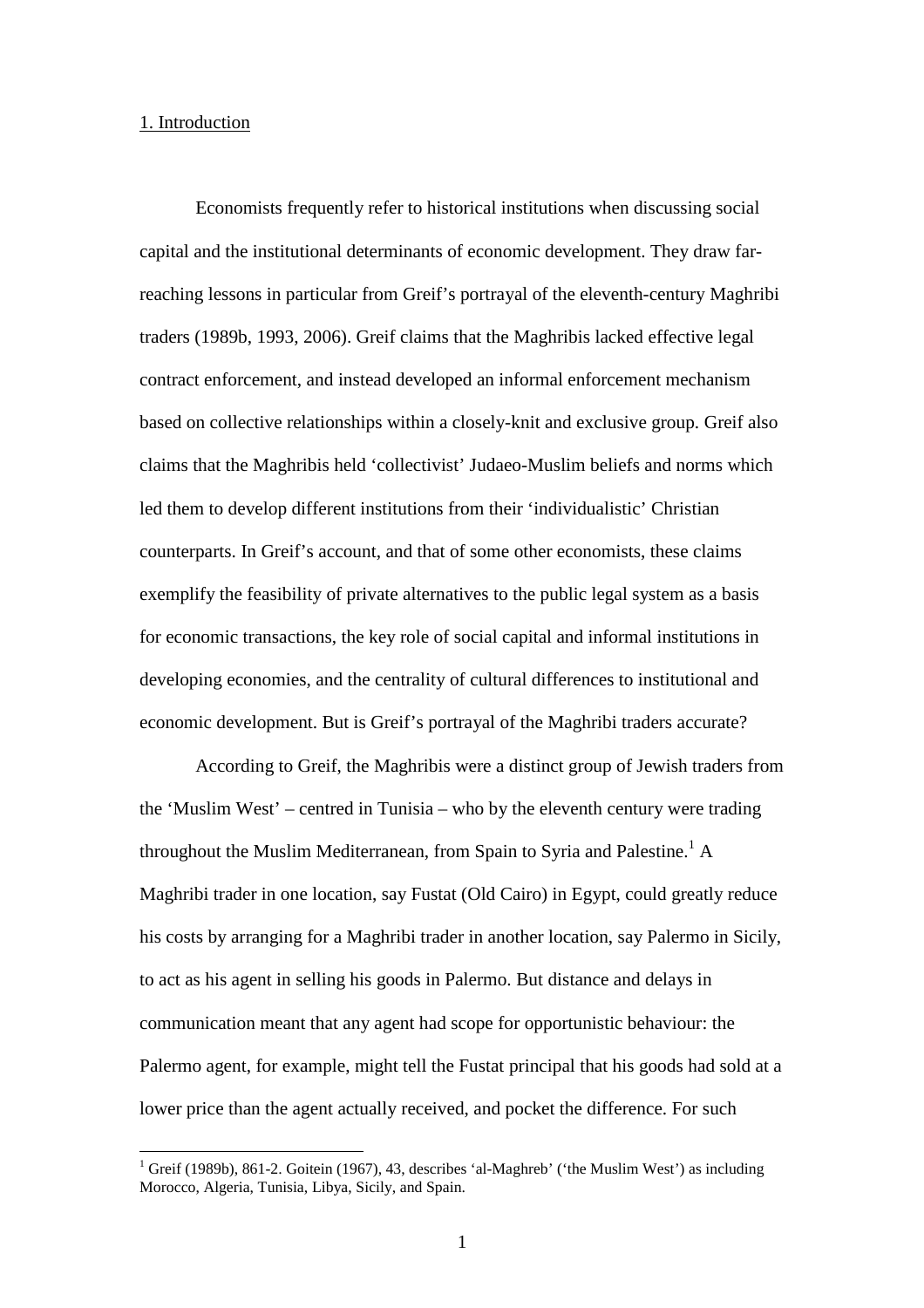business associations to be feasible, distant traders needed some way of preventing such behaviour.

The formal legal institutions available to the Maghribi merchants were inadequate for this purpose, according to Greif. $^2$  Instead, he claims, the Maghribi traders developed an informal enforcement mechanism based on repeated interactions and collective punishments. Greif calls this mechanism a coalition, which he defines as

a non-anonymous organizational framework through which agency relations are established only among agents and merchants with a specific identity ('coalition members'). Relations among the coalition members are governed by an implicit contract which states that each coalition merchant will employ only member agents ... Moreover, all coalition merchants agree never to employ an agent who cheated while operating for a coalition member.<sup>3</sup>

Greif contends that the Maghribi traders satisfied the conditions of a well-defined group with good information flows that would be necessary for such an informal enforcement mechanism to be effective:

The common religious-ethnic origin of the traders provided the natural boundaries for the coalition and served as a signal where information regarding past conduct could be obtained, while the commercial and social ties within the coalition served as a network for the transmission of information.<sup>4</sup>

Greif's portrayal of Maghribi contract enforcement is routinely cited in the economics literature as showing that, when monitoring is imperfect and formal enforcement limited, economic transactions can be sustained by long-term personal relationships within a well-defined group.<sup>5</sup> It is also frequently used to argue that complex economic transactions do not require public legal mechanisms: the

<sup>&</sup>lt;sup>2</sup> Greif (1989b), 857, 865-6.

 $3$  Greif (1989b), 867-8.

<sup>4</sup> Greif (1989b), 882.

<sup>&</sup>lt;sup>5</sup> Costa and Kahn (2007), 1470; Helpman (2004), 117-8; Kranton and Minehart (2001), 500; La Ferrara (2003), 1731; MacLeod (2007), 614; Sobel (2006), 273.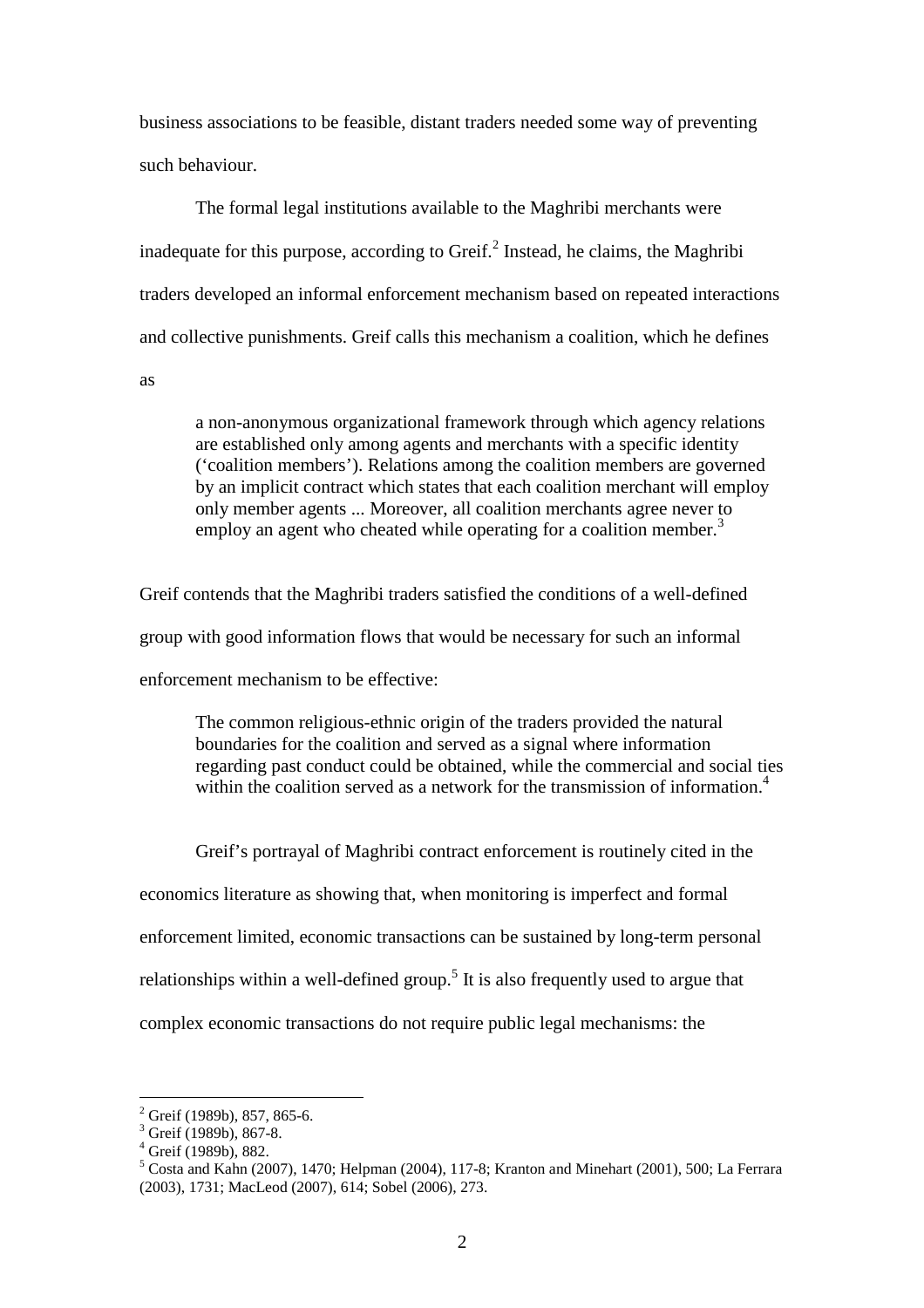Maghribis are portrayed as an exemplar of a private-order enforcement method that can substitute for the legal system.<sup>6</sup>

Greif's view of the Maghribis has also strongly influenced the literature on the role of social capital in economic development. In the absence of formal institutions to support market-based exchange, it is claimed, closely-knit and multi-stranded social networks generate a social capital of norms, information and sanctions that provide an alternative framework within which exchange can develop. The Maghribi traders' coalition is viewed as a prime example of social capital actually working in this way. Thus, for instance, the World Bank begins the 2002 World Development Report, entitled *Building Institutions for Markets*, with Greif's description of the Maghribi traders' coalition, which is claimed to hold important lessons for modern developing countries.<sup>7</sup> In their chapter on social capital for the *Handbook of Economic Growth*, Durlauf and Fafchamps refer to the Maghribis as an example of 'the role of social networks in circulating information about breach of contract, thereby enabling business groups to penalize and exclude cheaters'.<sup>8</sup> In discussing social capital and industrialization, Miguel et al. adduce the Maghribi traders as an example of how 'social networks can also provide access to distant markets and permit transactions that are separated in time and space'.<sup>9</sup>

The Maghribi traders also provide the central prop for a particular theory of how culture determines economic development. Greif hypothesizes that the Maghribis held collectivist cultural beliefs which led them to develop contract-enforcement mechanisms based on collective sanctions, while the merchants of medieval Italian cities such as Genoa held individualistic cultural beliefs which led them instead to

 6 Clay (1997), 203, 207-08, 214 226; Faille (2007); Greif (1989b), 866; Greif (2006), 58-90; McMillan and Woodruff (2000), 2626, 2433-5; O'Driscoll and Hoskins (2006), 476.

 $7$  World Bank (2002), 'Overview', 1, 3, 5-6.

<sup>8</sup> Durlauf and Fafchamps (2005), 1653.

 $<sup>9</sup>$  Miguel et al. (2005), 757.</sup>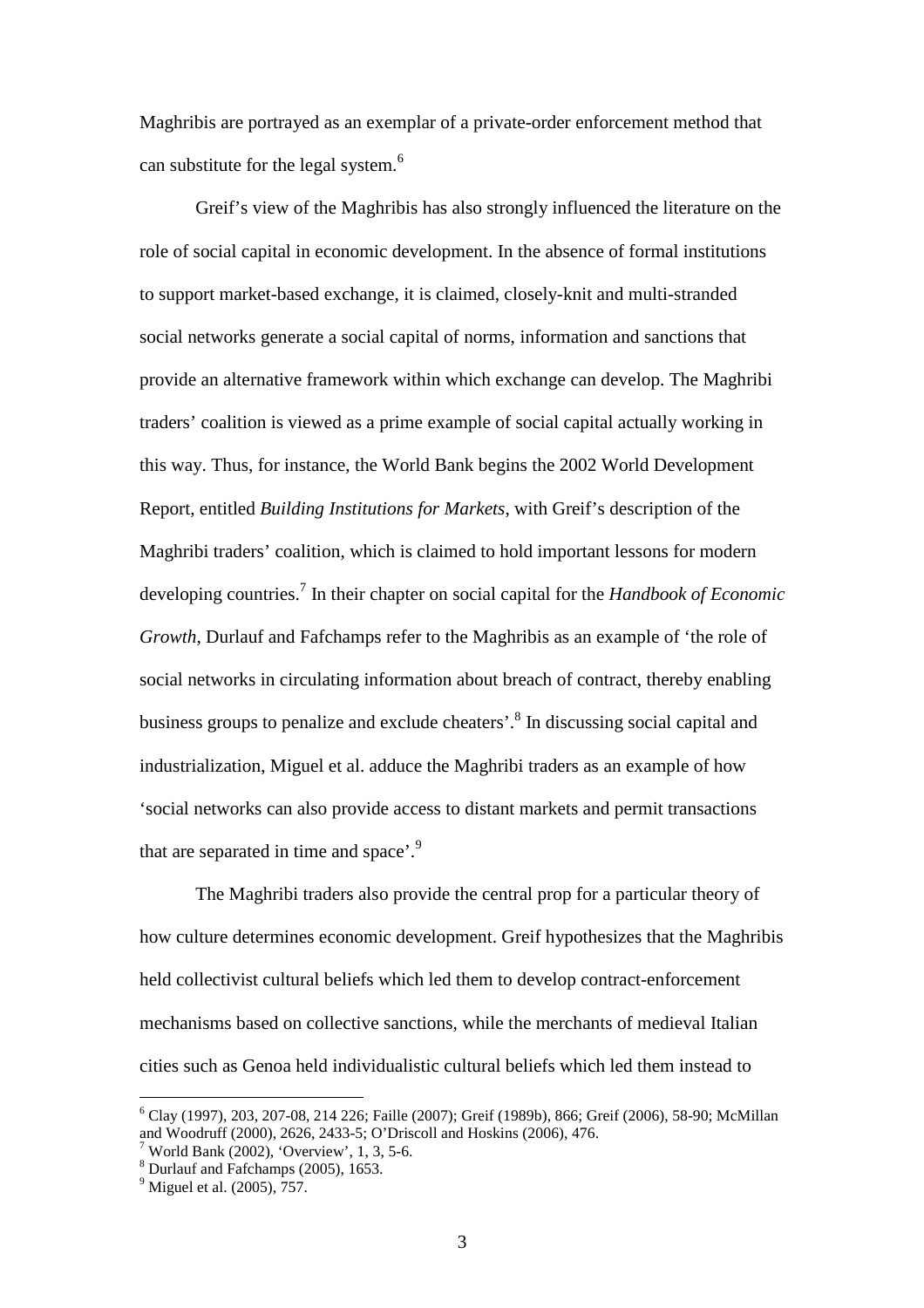develop formal legal mechanisms.<sup>10</sup> The Genoese use of formal legal enforcement is supposed to have generated further institutional innovations that promoted economic growth, while the Maghribis' reliance on trust within their closed social network stifled the institutional adaptations needed for long-term development. This hypothesised cultural contrast between Maghribi and Genoese merchants is now often adduced as evidence that beliefs and norms are the linchpin of institutional formation and economic development.<sup>11</sup> North, for instance, endorses the view that cultural beliefs determine institutions and growth, echoing Greif on how the Maghribis

developed in-group social communication networks to enforce collective action, which, while effective in relatively small homogeneous ethnic groups, do not lend themselves to the impersonal exchange that arises from the growing size of markets and diverse ethnic traders. In contrast the Genoese developed bilateral enforcement mechanisms which entailed the creation of formal legal and political organizations for monitoring and enforcing agreements – an institutional/organizational path that permitted and led to more complex trade and exchange.<sup>12</sup>

Aoki buttresses his general theory of institutions as self-sustaining systems of 'shared beliefs' by referring to Greif's account of how collectivist beliefs caused the Maghribis to choose institutions which ultimately circumscribed the capacity of their economy to develop.<sup>13</sup>

Greif's portrayal of the Maghribis is thus widely cited. Given its central role in theories of social capital, modern development, and institutional change, it is important to be sure it is accurate. Yet to the best of our knowledge there has been no systematic, critical assessment of the empirical basis for it.<sup>14</sup> This paper provides such an assessment.

 $10$  Greif (1994); Greif (2006), 269-304.

<sup>&</sup>lt;sup>11</sup> As argued by Greif (2006), 15-23, 39, 45.

<sup>&</sup>lt;sup>12</sup> North (2005), 136.

 $13$  Aoki (2001), e.g. 10, 73.

<sup>&</sup>lt;sup>14</sup> However, criticisms of a number of individual aspects of Greif's claims have been advanced in Ackerman-Lieberman (2007), 2-3, 104, 122-3, 125, 133, 136, 195-7; Goldberg (2005), 31, 37, 131,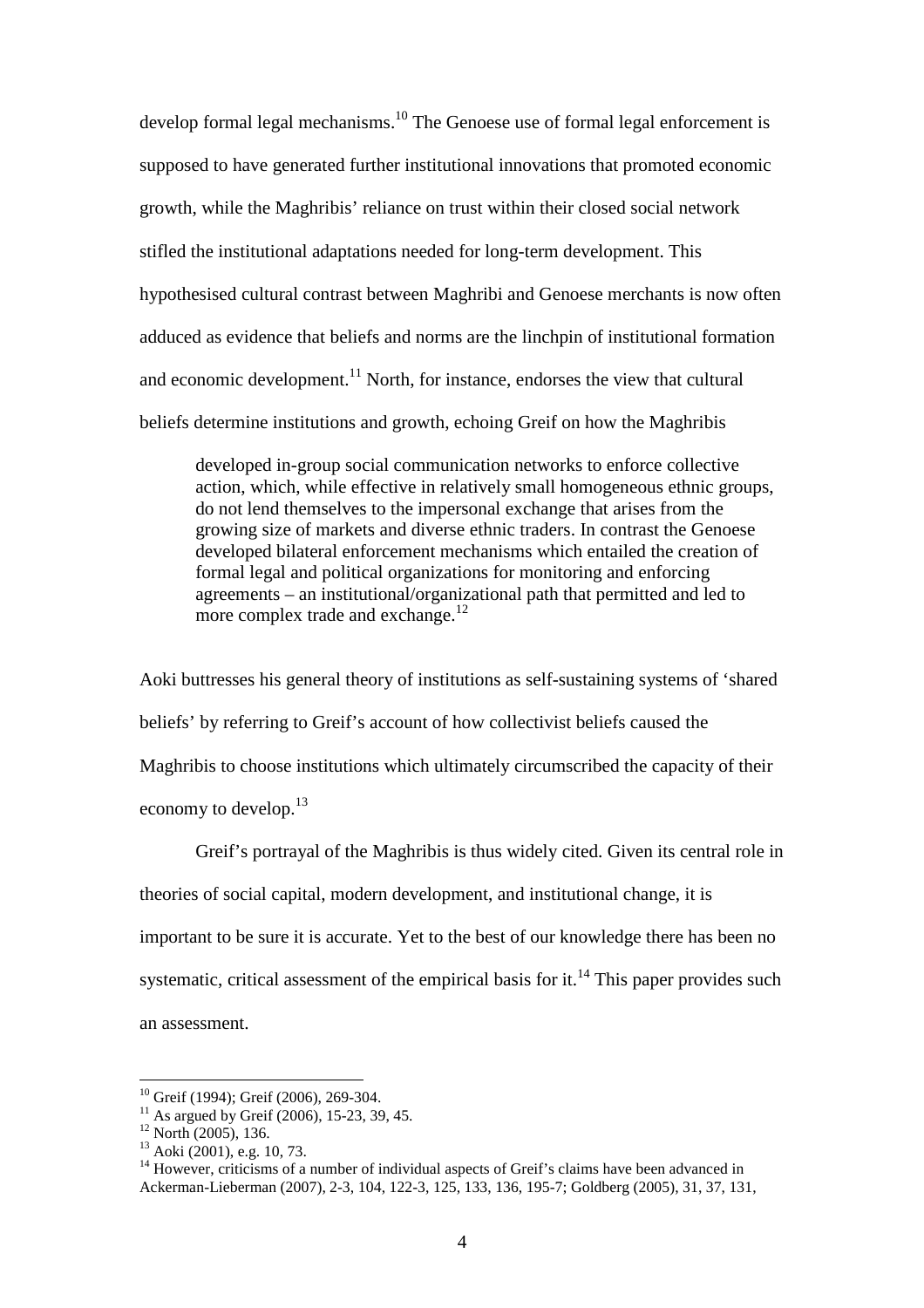#### 2. Is There Direct Evidence of a Coalition?

In evaluating the direct evidence adduced by Greif to demonstrate the existence of a Maghribi traders' coalition, it is important to recognise two things in advance. First, no evidence exists for the claim that there was a distinct subgroup of Maghribi merchants who 'rarely establish[ed] agency relations with non-Maghribi Jewish traders'.<sup>15</sup> The merchants discussed by Greif were those whose papers were deposited in the Geniza (storeroom) of the synagogue in Old Cairo (Fustat). Some (but not all) of these merchants had migrated to Fustat from the Maghreb, or their ancestors had done so, and some (but not all) of their trading ties were with merchants in the Maghreb. But Geniza scholars have not identified a separate subset of merchants of Maghribi descent who avoided agency relations with non-Maghribis. Goldberg points out that Greif does not cite any instance in which a merchant requests a commercial task of a 'Maghribi', and notes that she finds no such instances, therefore preferring the term 'Geniza merchants' to 'Maghribi traders'.<sup>16</sup> Toch also objects to the term 'Maghribi traders' on the grounds that 'it is clearly formulated with reference to [Greif's] model and also suggests that these people were settled in the Maghreb or even that they only traded there', neither of which was the case.<sup>17</sup> Although for simplicity we will continue to use Greif's term 'Maghribi traders', analytically it is important to recognize that the Geniza merchants did not consist of a

<sup>152-8, 162-3, 177-80, 185, 223</sup> with fn 34, 243-4, 305 with fn 141; Harbord (2006), 2-5, 28-9; Toch (2008), 1-6; and Trivellato (2006), 3-4.

<sup>15</sup> As asserted by Greif (2008), 25, reiterating claims advanced in Greif (1989a), 104-05.

<sup>&</sup>lt;sup>16</sup> Goldberg (2005), 177-80; Goldberg (2008), 11, footnote 84.

 $17$  Toch (2008), 2-3.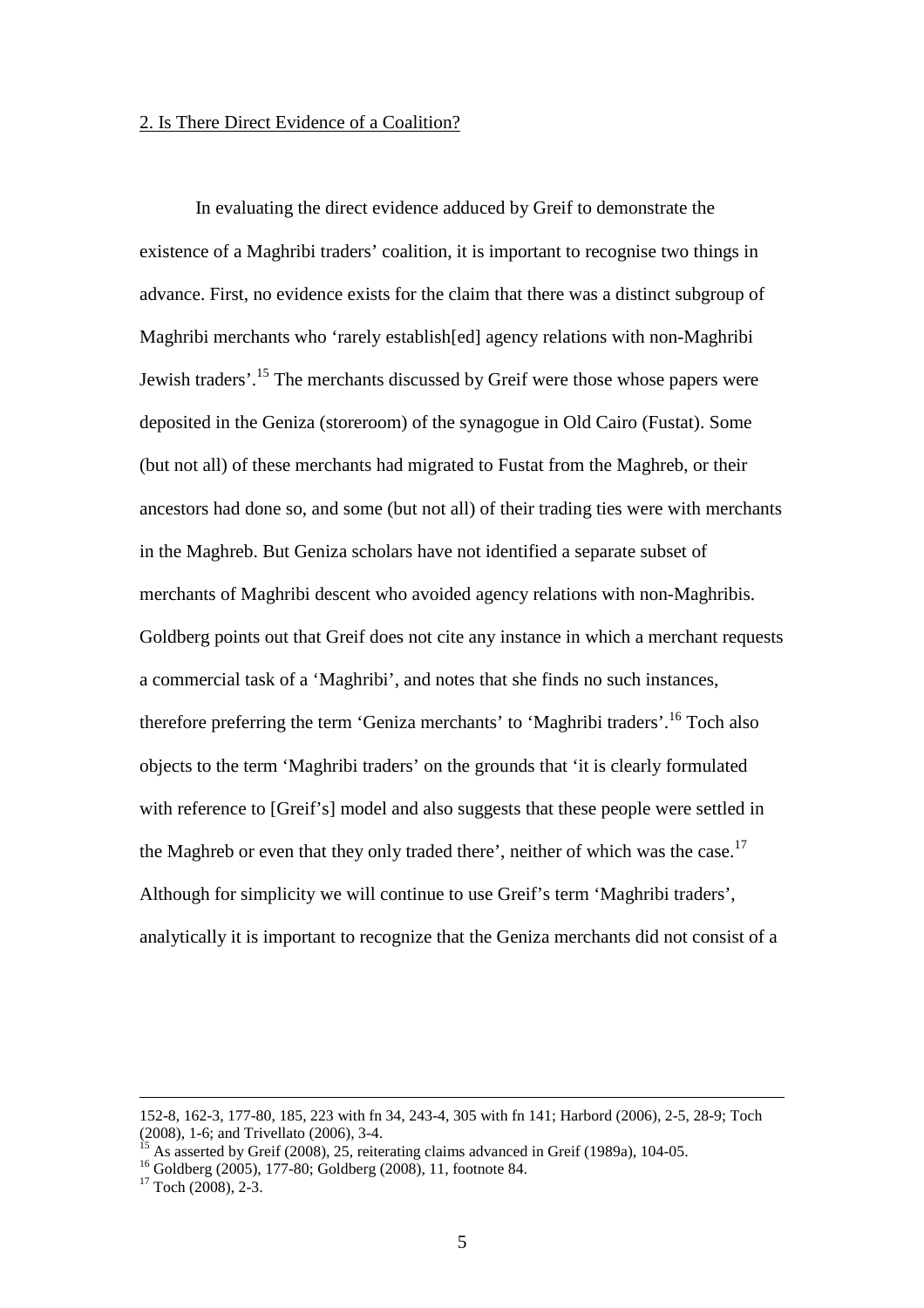cohesive group of Maghribis who avoided agency ties with non-Maghribi Jews (or even, as we shall see, with non-Jews).<sup>18</sup>

The second thing to recognize in advance is that evidence of the importance of *reputational* considerations does not, on its own, constitute evidence that the Maghribi traders operated a *coalition*. The importance of reputation in business relationships can arise from several types of repeated interaction between parties. It does not occur solely when there are repeated interactions between different members of a welldefined group which imposes collective punishments on opportunists. Evidence that reputation was important to the Maghribis is not, therefore, evidence that there was a Maghribi traders' coalition.

A number of the cases cited by Greif as providing evidence of the existence of a *coalition* in fact simply show the importance of *reputation*. For example, Greif supports his claim that there was a coalition by quoting the statement made by Yūsuf b. 'Awkal in Fustat (Egypt) to Samhūn b. Da'ūd in Qayrawān (Tunisia), saying that 'if your handling of my business is correct, then I shall send you goods',  $^{19}$  and by describing how buyers in Sfax (Tunisia) eventually agreed to pay the originallyagreed higher price for flax because of concern about their 'honour'.<sup>20</sup> But these quotations merely show that reputational considerations were important in relationships between Maghribi traders and do not show anything about the possible existence of a coalition.

There are exactly five cases adduced by Greif which hold the possibility of furnishing direct evidence of something resembling the hypothesised coalition as

 $18$  Gil (2004b), 151, to whom Greif refers for support in this context, merely states that 'the merchants who wrote the letters we have before us were a separate and well-defined group among the Jewish population'. Gil does not say that this group of merchants consisted solely of Maghribis, and neither he nor any other Geniza scholar finds evidence that merchants of Maghribi descent refrained from forming long-distance trading associations with other Jewish merchants.

<sup>&</sup>lt;sup>19</sup> Greif (1989b), 869.

<sup>20</sup> Greif (1989b), 870.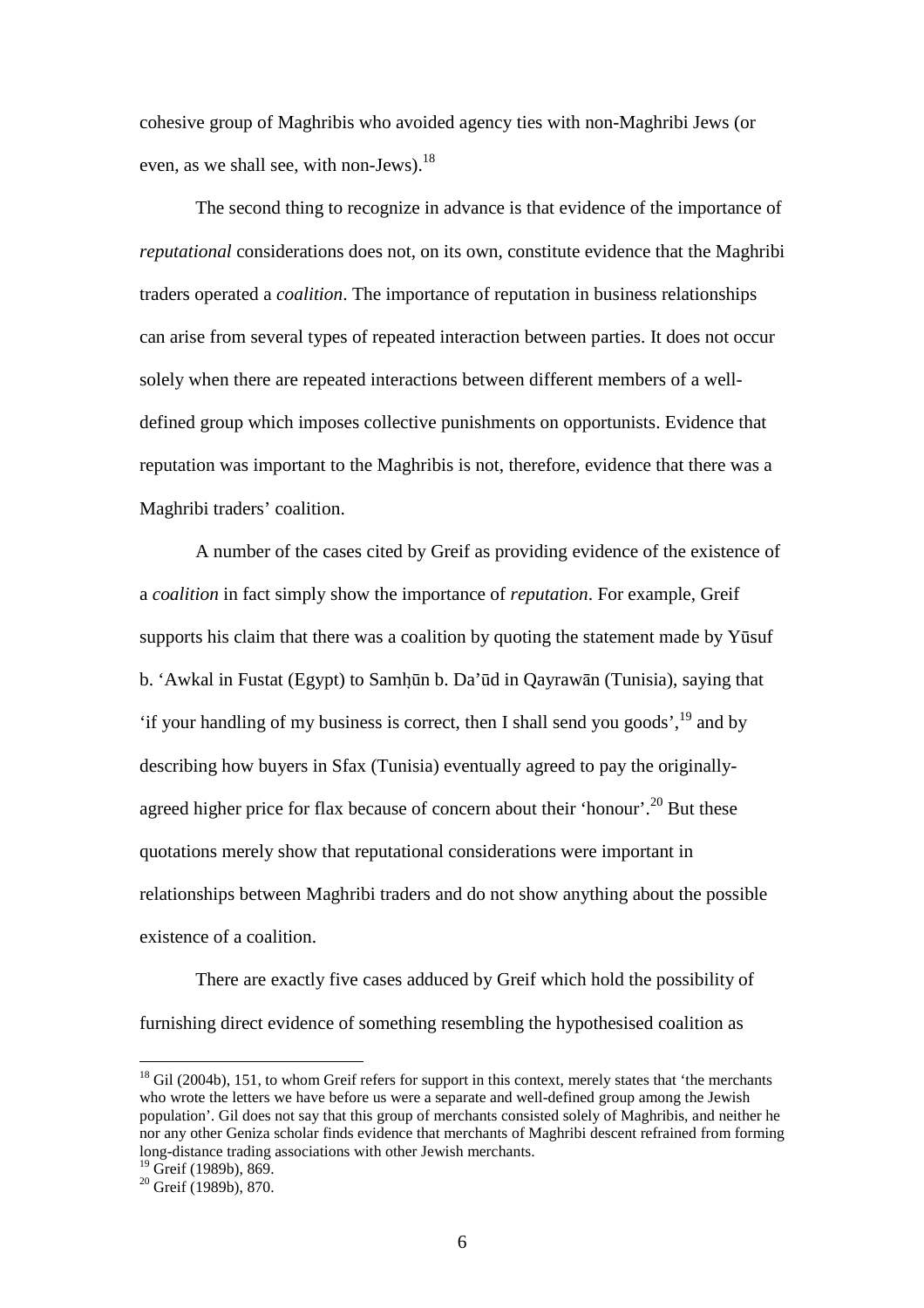distinct from merely demonstrating the existence of repeated interactions between particular parties.<sup>21</sup> Since these are the only such examples provided by Greif, we consider each of them in some detail.

The first case is that of Abūn b. Sadaqa. According to Greif, a letter written in 1055 by Abūn, who lived in Jerusalem, shows that he 'was accused (although not charged in court) of embezzling the money of a Maghribi trader. When word of this accusation reached other Maghribi traders, merchants as far away as Sicily cancelled their agency relations with him.<sup> $22$ </sup> Greif claims that this collective punishment was effective: 'only after a compromise was achieved and he [Abūn] had compensated the offended merchant were commercial relations with him resumed.<sup>23</sup>

However, Greif's interpretation of this case is questionable. The letter, written by Abūn b. Sadaqa in Jerusalem to Hayyim b. 'Ammār al-Madīnī in Alexandria, reads as follows:<sup>24</sup>

 I am writing you my master, mentor and excellency, may the Lord grant you a long life and perpetuate your well-being and happiness, from my home in Jerusalem, may she be rebuilt, in the middle of Adar One, simultaneously with the arrival, by the life of Jerusalem, of your esteemed letter. I am amazed that it took one and a half months to get here. I learned from it something that shook and grieved me, i.e., the death of your son, may God in His mercy glorify his spirit and bless you with the survivors. May He prevent you suffering another loss and remember your grief. Bless Him. One cannot evade God's decree, no one can by any means redeem his brother, nor give to God a ransom for him. In the end, he who dies these days fares better than the living, in view of (prevailing) troubles and hardships. Only the virtuous have merit in the Lord's eyes, and he is the one and only God.

 I have read your esteemed letter from beginning to end. As to your affirmation that you were ashamed of my letters, which are undoubtedly in my handwriting, and which you had your friends and mine read, may God preserve them: He who knows all secrets, the king of kings, to whom we present our complaints and whom we ask for help, He who is able to come to

<sup>&</sup>lt;sup>21</sup> These are discussed in Greif (1989b), 868-71. They are referred to again in Greif (1993), 530-1; and in Greif (2006), 66-71.

 $22$  Greif (1989b), 868-9.

 $23$  Greif (1993), 530.

 $24$  Letter dated 17 March 1055. The original document is in the Taylor-Schechter Collection, Cambridge University, with shelfmark TS 13J 25.12. English translation, from the Hebrew version in Gil (1983b), published in Simonsohn (1997), No. 105, 209-12.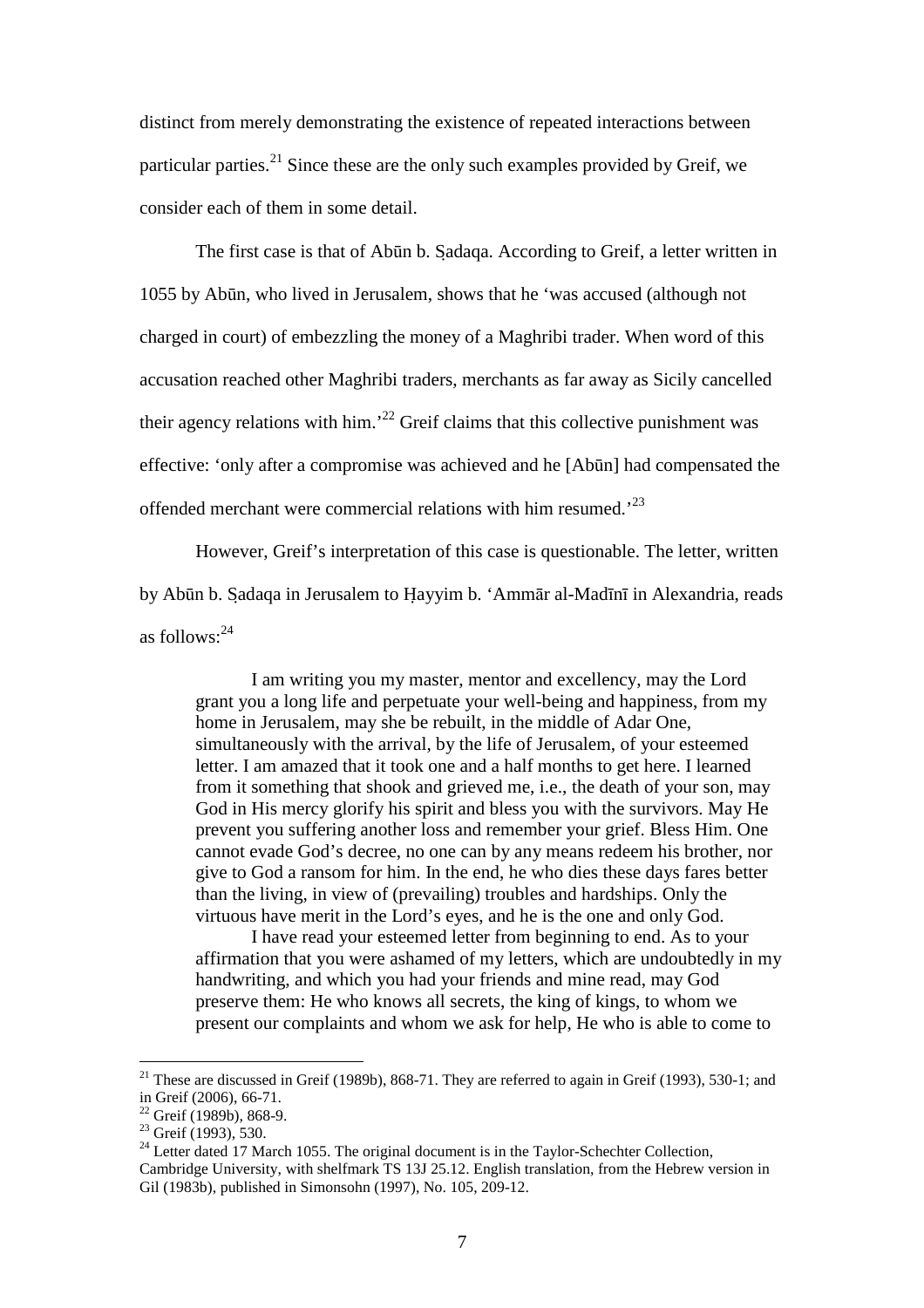the rescue and reveal the truth, and to hide to evildoers that which has been hidden in the past. No one has been as repudiated as much as I have been, and has been put in jeopardy as much as I have.<sup>25</sup> It came to pass that if someone had said [*missing words*] five by five,<sup>26</sup> he would have been told: Abūn consumed the money of the North African.<sup>27</sup> And if I had greeted somebody, he would have replied: you owe money to the authorities. Everyone would say it in his fashion. One would say: a hundred, and the other: five hundred. These days, since the death of our head (The *Gaon*, R. Joseph b. Solomon Hacohen)<sup>28</sup> it became a thousand. Everyone says in Hebrew: a thousand gold coins. Praised be He who deliverest the poor from him that is too strong for him. Things came to such a pass that if they had appointed an administrator of estates he would have been applied to over this every week.<sup>29</sup> This is notorious and incontrovertible evidence, may the Lord preserve you, even more than the letters undoubtedly in my handwriting. After all, a thousand gold coins are more than 15 or 16 dinars. He who contrived this may God show me his leprosy and poisoning and keep me alive until they are visited upon him. I believe that this will come to pass, God willing. Because our sages said: He who suspects the innocent suffers bodily punishment. R. Josi said: I had rather be one of those suspected without reason. Woe and sorrow unto the wicked.<sup>30</sup> I was amazed at R. Nahray, may the Lord protect him, whom I have written and people tell me that he received my letters, for not answering me. One may excuse him (on the grounds) that he does not want to risk the condemnation of an answer. All I want is that he receives my letters and reads them, even if he does not want to take the risk of answering them. I was even more amazed at your letter, because of the falsehood that you treat me to. You portray me as your enemy and bring up my handwriting against me, and again you present me as if I were a mediator. Woe and sorrow, time and again, who lives in an age which God corrupted completely, because there is no one left who will mediate a conflict, reform customs and put things in order. We exemplify (the biblical verse): None considering that the righteous is taken away from the evil to come. And I, may the Lord grant you a long life, the most insignificant of all, fulfil my duties like all Jews. As to your being ashamed of the writing which no one denies is my own, since it is known to all in Jerusalem, may God ban the person who wrote you solely on the strength of what he heard in the head's court, in the manner in which one reports news. I cannot now answer you in detail, because you have made me adversary with all your clever behaviour and conduct. The antagonist does not act as adviser, guardian or witness. All he need do is defend himself against accusations. Therefore, may the Lord refuse to forgive one who does not make this his chief purpose.

 $25$  Goitein (1988), 303, has: 'No one has ever trod on another man's blood as that one who caused all this did on mine'.

 $26$  That is, 'if someone was discussing something that had nothing to do with this matter'.

<sup>&</sup>lt;sup>27</sup> That is, 'Maghribi elder' or 'Maghribi gentleman' ('al-sheikh al-maghribi').

<sup>&</sup>lt;sup>28</sup> The Gaon was the highest authority on Jewish law in a particular area.

<sup>&</sup>lt;sup>29</sup> Goitein (1988), 303, has: 'What would have happened , if these rumours had reached the ears of the director of finances or the head of the department of estates?'.

<sup>&</sup>lt;sup>30</sup> For the previous four sentences, Goitein (1988), 303, has: 'May God let me see on his body leprosy and other plagues, may He not let him leave this world until he will see himself as a leper. I am confident that this will happen, if God wills, for our sages, Peace upon them, have said: He who casts suspicions on rightful men will be afflicted on his body. R. Yose, Peace upon him, had said; "May I be of those who are suspected of something they have not done". Woe to the wicked forever.'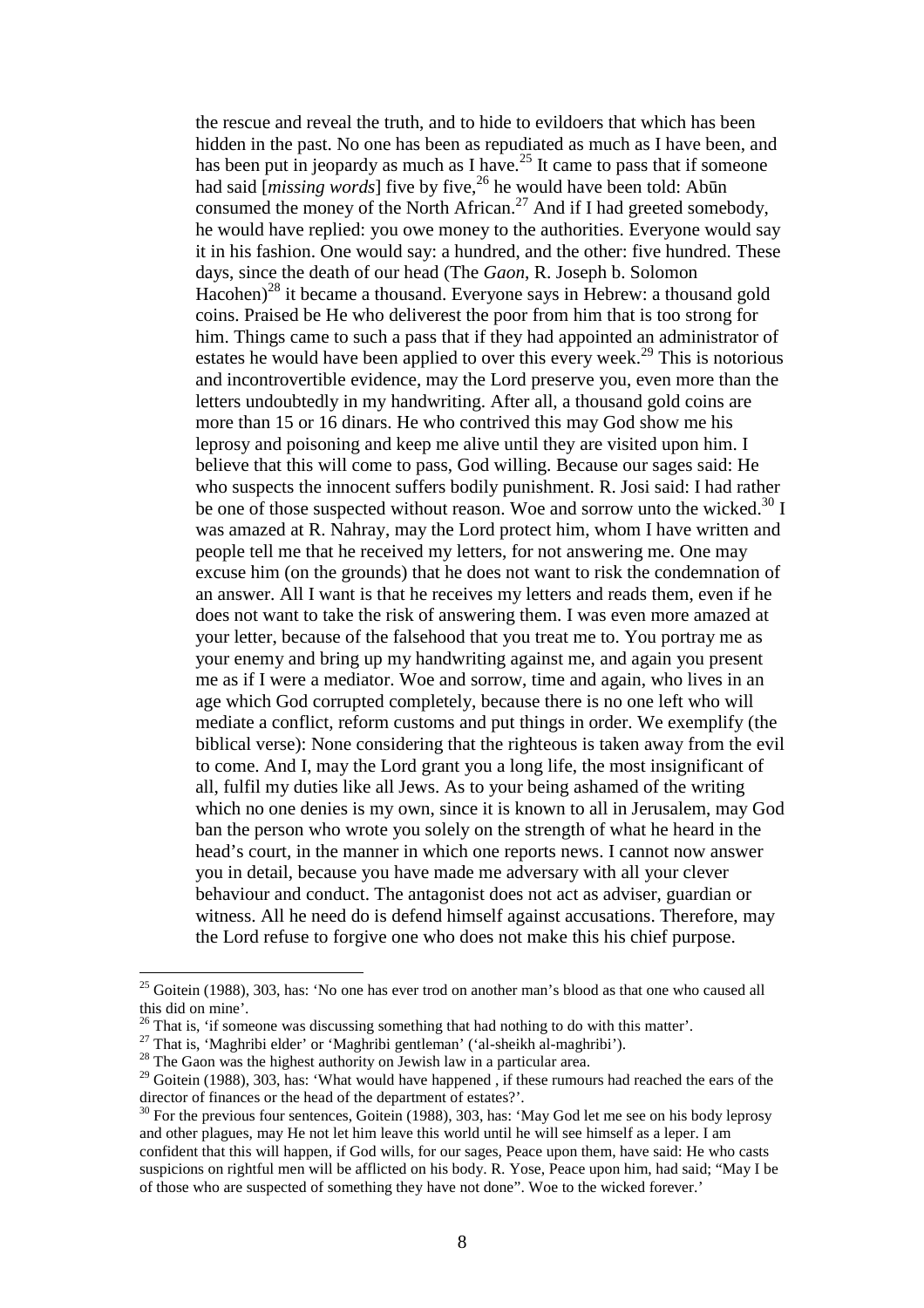Perhaps I shall find rest for my soul and the Lord will punish the wicked on land and sea. I believe that I shall be shot at with arrows, into the eyes (?).

 I pray that the Lord may preserve you, maintain your well-being, lead you and us to a happy end, separate me and you from the wicked, and guard you and our souls from everything illicit. Accept, sir, my best wishes and to those in your care my best regards, and to all our Maghrebine men, each on his way, kindest regards; and to my master Abū Sa'īd Khalaf b. Salāma the most excellent and complete regards. I have written him, but I do not know whether he has had the letters. My brother-in-law, master and mentor (Joseph b. Da'ūd b. Shaya) Abū'l A'lā, may God preserve him, is a friend of his and broadcasts his grace. He sends him his greetings and complains that he stopped writing to him. I, God willing, will write him later. Because I, by God, wrote the present letter in a bitter mood; may God refuse to forgive the wicked. As to me, I cite: Let us fall now into the hands of the Lord, for his mercies are great, and let me not fall into the hands of men. Praise to Him who performs to me His miracles and wonders in His mercy, truly. Indeed, far less is needed to bring one to perdition. This is what they meant to do to me. Therefore, woe and sorrow to those who do not believe in Him and who do not purify their hearts and thoughts and worship Him. It was your duty – because you know me and in view of the friendship and the partnership that used to exist between us, thanks to God – to believe in my innocence and not to spread the current slanders, which have never been proven. God willing, next week I shall force myself to write a long and detailed letter to my master and mentor Abū Sa'īd Khalaf b. Salāma. First and foremost I shall complain to him about your behaviour and your lack of consideration for a man like me, who was prepared to sacrifice himself for you, as you know, may God preserve you. All told, at the behest of some person, and because of wickedness and an evil heart, while these deplorable times destroy good qualities, the more so [*missing words*] you began to think. God will comfort His people, and farewell.

This letter is quoted in full to demonstrate precisely what evidence it contains. Counter to Greif's claim, it does not show that Abūn was accused of embezzling the money of a Maghribi trader. Rather, Abūn was accused of consuming the money of an unidentified Maghribi individual, of owing money to the authorities, and of being importuned by administrators of estates. Owing money to the authorities was clearly not commercial embezzlement.<sup>31</sup> Consuming the money of a Maghribi does not

 $31$  In an effort to rehabilitate his original assertion that this conflict involved embezzlement among merchants, Greif (2008), 19, advances the claim that the phrase 'the authorities' or 'the authority' in the statement 'you owe money to the authorities' is to be understood as referring to God, and asserts that 'the statement should not be taken literally but as a metaphor'. This is apparently based upon a speculative interpretation in a footnote by Gil (1983b), vol. 3, p. 220, n. 14. It differs fundamentally not only from the translation 'the authorities' by Simonsohn (1997), 210, but also from the interpretation of this part of the letter by Goitein (1988), 303, who regards it as indicating that rumours had spread that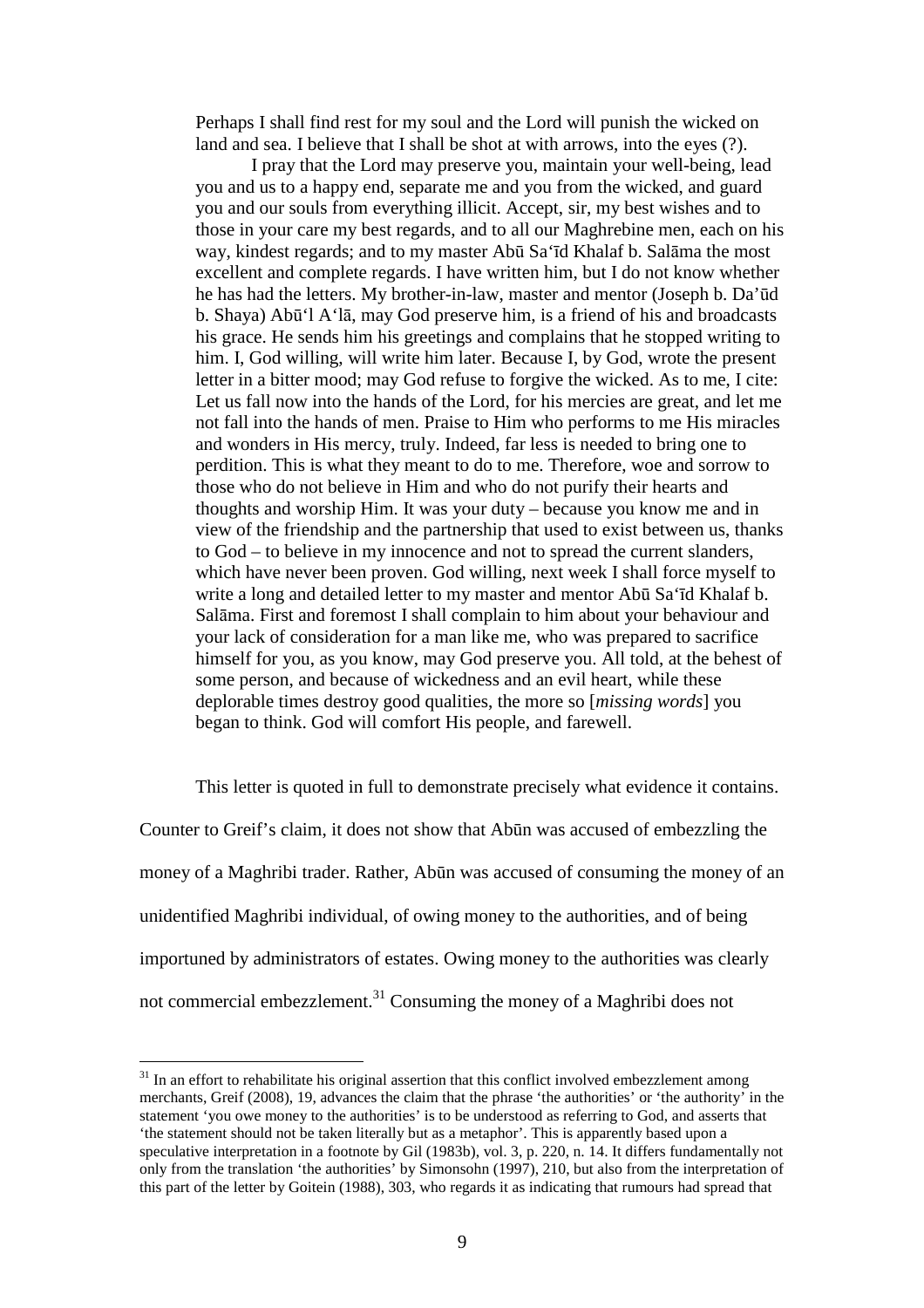indicate that this is necessarily a case of *commercial* embezzlement, let alone a relationship between long-distance merchants; it could as easily refer to nonmercantile conflict over personal debts or inheritance. The latter interpretation may be supported by Abūn's reference to being approached by administrators of estates (i.e. of inheritances). Goitein's interpretation is that Abūn had concealed a small sum of money left by a countryman to save it for the heirs, because the government confiscated the property of foreigners when no heirs were present in the town. Rumours then spread that Abūn had robbed the government (not the heirs) of a large sum. These rumours reached Hayyim, who was puzzled by them, and thus caused the 'excitable' Abūn to become furious.<sup>32</sup> But the key point is that this letter contains no details of the accusations against Abūn, apart from that they involve money, the authorities, an unidentified Maghribi, and inheritances. It does not show that Abūn was accused of embezzling the money of a fellow Maghribi trader.

This letter does not show that Abūn was accused informally, without being charged in court. Quite the contrary. While it is clear that Abūn was the subject of informal rumours, it is equally clear that the worst aspects of the accusations against him were actually stated in a court of law, since he exclaims, 'may God ban the person who wrote you solely on the strength of what he heard in the head's court'. Gil interprets this text as showing Abūn complaining that 'his opponents pour abuse on him in the Muslim legal institutions'.<sup>33</sup> Even if the accusation against Abūn had related to commercial contract enforcement, therefore, it was being made not just

Abun had 'robbed the government'. The phrase used means, 'you have what belongs to the 'sultān'; in Geniza documents, 'sultān' can refer specifically to the sultan or his representative, or more generically to the secular authorities. Greif does not make clear for what, precisely, he believes 'you owe money to God' might be a metaphor.

 $32$  Goitein (1988), 303. In Greif (2008), 19, the sole justification for describing this unidentified Maghribi individual as a merchant is the use of the term 'alsheikh' ('gentleman'). This term is an honorific used to refer to any important man, not only to a merchant.

<sup>&</sup>lt;sup>33</sup> Gil (1992), 168; see also the editorial commentary on this letter in Gil (1983b), 218-24.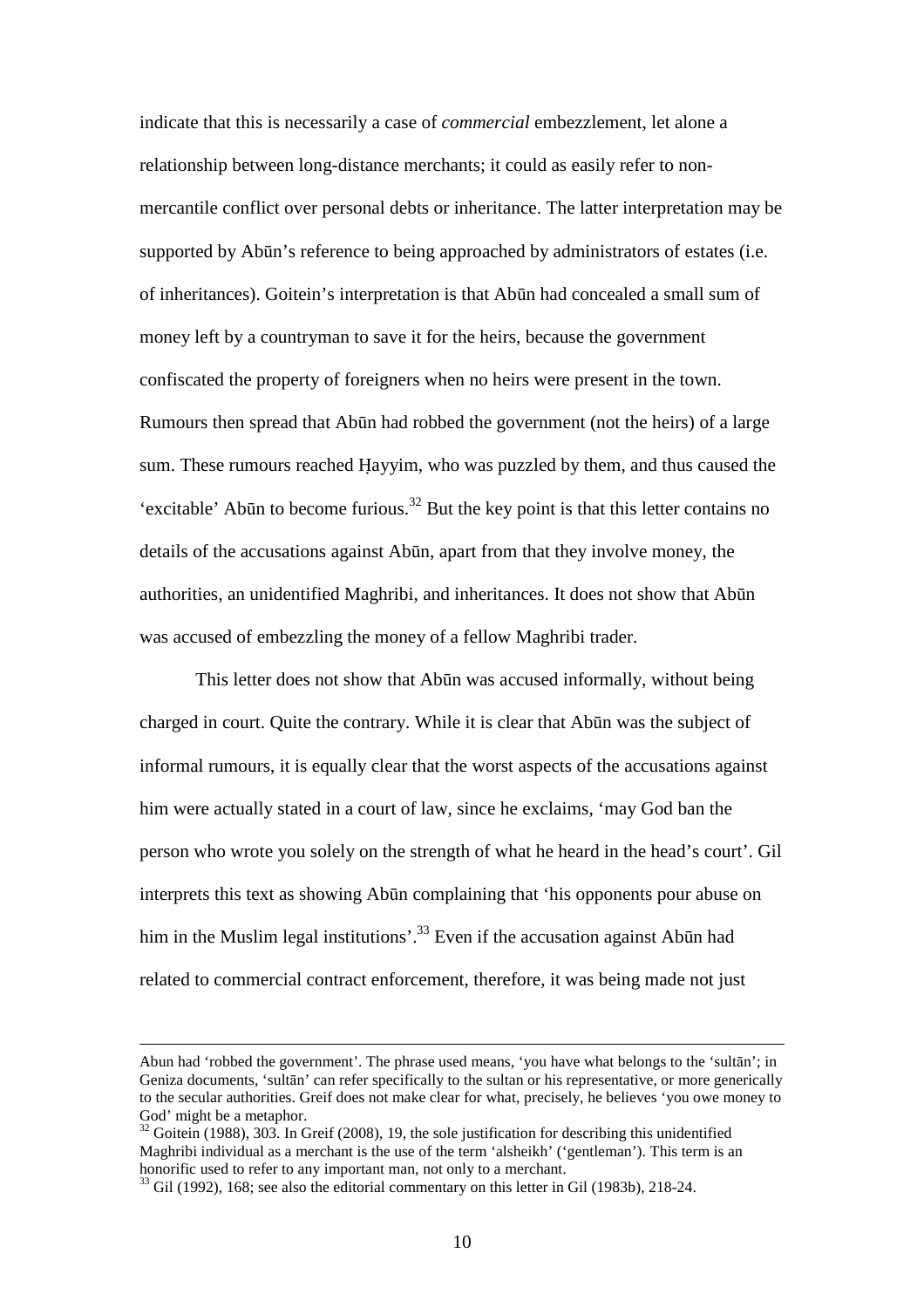through informal rumours but via official administrators of inheritances, and it was stated in a formal court of law on at least one occasion. Any informal enforcement via the rumours reported in this letter was a supplement to legal institutions, not a substitute for them.

This letter also does not show that rumours about Abūn were disseminated to Maghribi traders throughout the Mediterranean, as required for the hypothesised coalition. Rumours were circulating in Abūn's own town (Jerusalem) and in that of his correspondent Hayyim (Alexandria). Abūn evidently believed the rumours to have spread to another habitual correspondent, Nahray, in Fustat (Old Cairo). This would suggest that information was being conveyed to immediate associates of Abūn around the eastern end of the Mediterranean – a maximum distance of about 315 miles.<sup>34</sup>

This letter does not support Greif's claim that Maghribi traders as far away as Sicily (1312 miles from Jerusalem) cancelled their agency relations with Abūn. The only person mentioned as having cut off contact with Abūn is Nahray b. Nissīm in Fustat (Old Cairo). There is no evidence that Hayyim himself cut off relations with Abūn, in any case, since he was still corresponding with him.<sup>35</sup> The only reference to Sicily is in the toponym (geographical nickname) of the addressee, whose full name is 'Hayyim b. 'Ammār al-Madīnī, named for madīnat Siqilliyya'; according to Gil,

 $34$  From Jerusalem to Alexandria is 315 miles; from Jerusalem to Cairo is 265 miles; from Alexandria to Cairo is 112 miles. See http://www.convertunits.com/distance/.

<sup>35</sup> The claim advanced in Greif (2008), 20-1, that Abū Sa'īd Khalaf b. Salāma (in Alexandria) had also cut off relations with Abūn, stretches the evidence. All Abūn says is that he and his brother-in-law have written to Khalaf but have not yet heard back from him. Such expressions of concern are a constant motif in Maghribi letters – not surprisingly, given the difficulty of the mails, discussed in Section 3 below – and cannot be regarded as evidence of ostracism. Greif also claims that Abūn's request that Hayyim to send his regards to 'all our friends, the Maghribi travelers, each one by name' was unusual, and hence constitutes evidence 'that Abun was subject to multilateral response'. This is not borne out by the documentary evidence. Thus, according to Goldberg (2008), 50 fn 84, although there is no evidence of a closed Maghribi traders' coalition, and no instance can be found in which a merchant requests a task specifically of a 'Maghribi', nonetheless 'merchants of Maghribi origin dwelling outside Ifriqiyya sometimes ask to be remembered to their Maghribi colleagues in their letters, request news of them, or report well-wishes'; for examples of such requests, see Goldberg (2005), 177 with fn 161-4.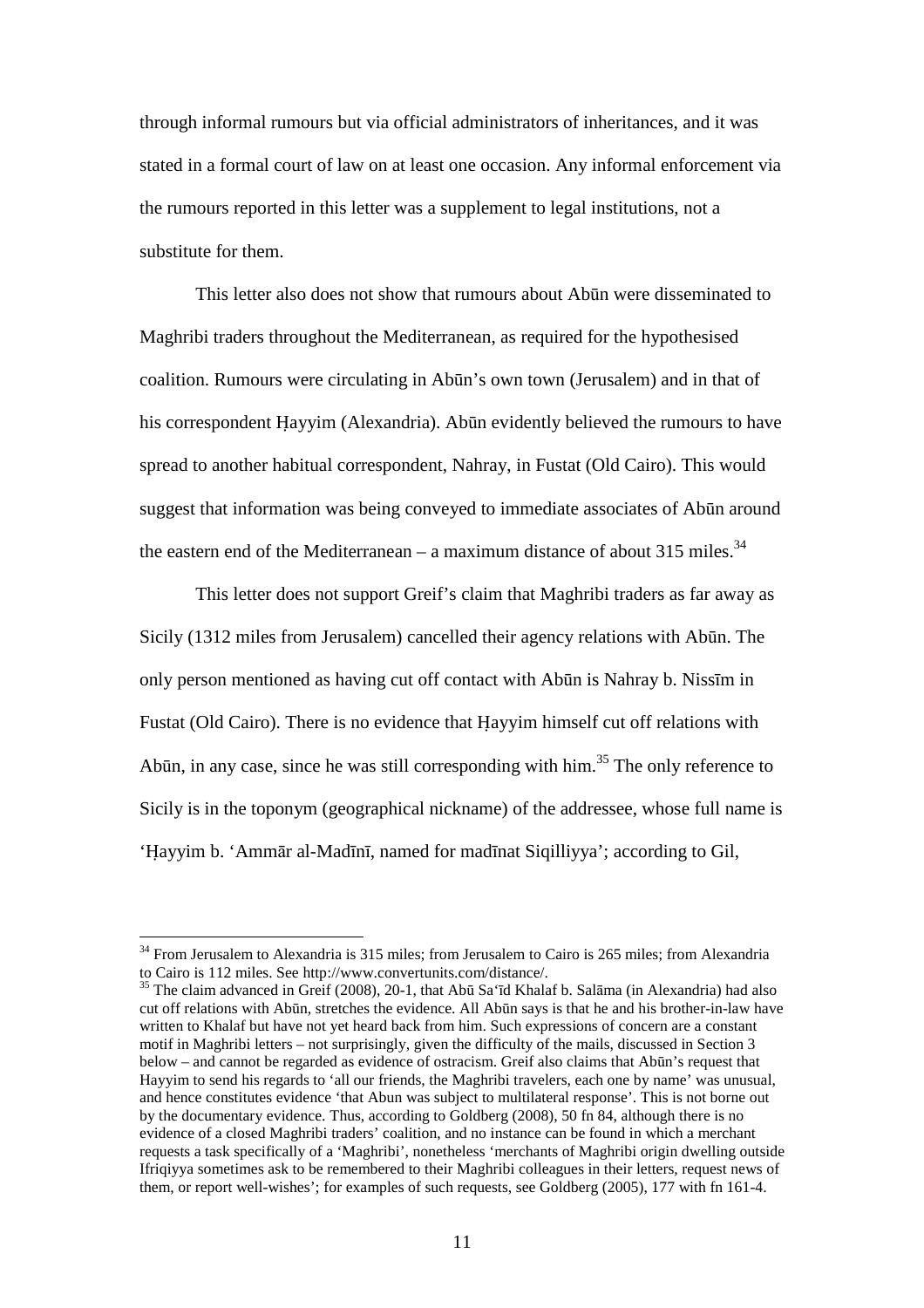'madīnat Siqilliyya' means 'the city of Sicily, i.e., Palermo'.<sup>36</sup> Hayyim was the merchants' representative in Sicily, but at the time this letter was written he was in Alexandria (Egypt), and there is no evidence that details of this dispute reached Sicily.<sup>37</sup> This letter thus provides no evidence of collective punishment and no mention of information reaching distant destinations such as Sicily.

Finally, the letter does not support the claim that collective punishment resulted in compromise and the payment of compensation. Greif supports this assertion by footnoting three of the seven surviving letters of Abūn reproduced by Gil.<sup>38</sup> One of these is Abūn's 1055 letter, reproduced in full above, which does not accept that the accusations made against him were justified and makes no mention of compromise or compensation. The two other letters, dated 1059 and 1064, do not even mention this conflict, let alone any act of compromise or compensation. Four further surviving letters by Abūn, dated 1064-5, also make no mention of this conflict. This raises the question of the basis on which Greif makes his assertion that collective punishment by the Maghribi coalition led to compromise and compensation.

The case of Abūn b. Sadaqa thus provides no support for Greif's hypothesised coalition. It does not show that Abūn had embezzled from another Maghribi trader – the only details of the conflict relate to the authorities and to inheritance. It does not show that Abūn was accused informally without the involvement of formal legal institutions – rumours were conveyed about Abun precisely because of what one informant had heard in the court of the Nagid. The case does not show that

 $36$  Gil (1992), 269, fn 43.

 $37$  The claim advanced in Greif (2008), 19-20, that Hayyim received this letter in Palermo, runs counter to the work of other scholars. Gil (1983b), 218-24, records this letter as being sent to Hayyim in Alexandria. Simonsohn (1997), 209-12, describes this letter as being sent to Hayyim, a 'merchant in Palermo, temporarily in Alexandria' (209). Goldberg (2005), 77-8, points out that Abūn asks Hayyim to convey his greetings to various 'connections in the merchant community in Alexandria, where his letter was directed'; on 223 she mentions it again as being sent to Hayyim in Alexandria on one of his several trips to Egypt, and being discarded in the Geniza before Hayyim travelled back to Palermo.

<sup>38</sup> See Greif (1993), 530, referring to Gil (1983b), vol. 3, 218-33.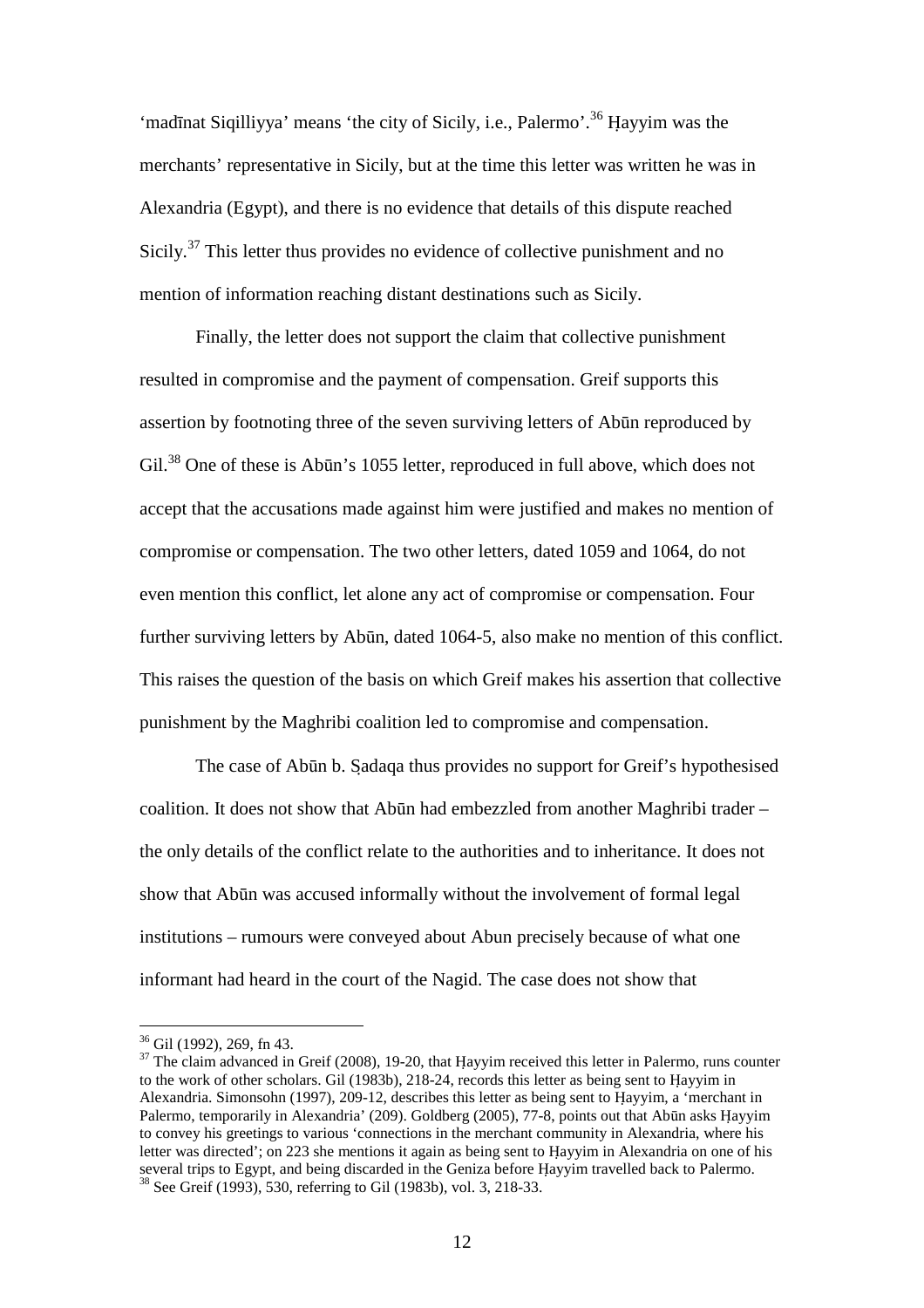accusations were disseminated to Maghribi merchants as far away as Sicily – the rumours were known in three locations within a 315-mile radius, there is no evidence the news reached Sicily, and only one merchant temporarily cut ties with Abūn. It does not show that coalition pressure forced Abūn to compromise or pay compensation – neither is ever mentioned and the conflict (along with any ostracism) had disappeared within four years.

The second case cited by Greif also fails to substantiate the existence of his hypothesised coalition. This is the complaint by Samhūn b. Da'ūd in Qayrawān (Tunisia) that Yūsuf b. 'Awkal in Fustat (Egypt) had failed to comply with his request to pay two of Samhūn's creditors in Fustat, or even to inform them of his request to pay them.<sup>39</sup> Yūsuf apparently failed to pay the creditors because he believed Samhūn had personally profited from sending Yūsuf's goods to Spain, thus justifying his withholding sums owed to Samhūn. Samhūn says that his creditors' 'letters vituperating me have now come here to everyone and my honor has been disgraced'.<sup>40</sup> This case shows that a bilateral punishment mechanism operated – Yūsuf imposed sanctions on Samhūn – supplemented by Samhūn's concern about harm to his reputation in the eyes of his creditors in Fustat and his fellow traders in Qayrawān. However, it does not demonstrate the existence of a coalition as proposed by Greif. The coalition hypothesis requires information to be conveyed to, and collective sanctions imposed by, all members of the group. This case does not show that Samhūn's failure to pay was known to Maghribi traders in any other Mediterranean trading centres: rather, information was disseminated only to individuals in the locations of the conflicting parties and sanctions were limited to unpleasant gossip in the immediate social circles of the two parties. As we discuss more fully in Section 5,

<sup>39</sup> Greif (1989b), 869.

<sup>&</sup>lt;sup>40</sup> The original document is in the David Kauffman Collection, Budapest, shelfmark DK 327 a-d. The translation is from Goitein (1973), 31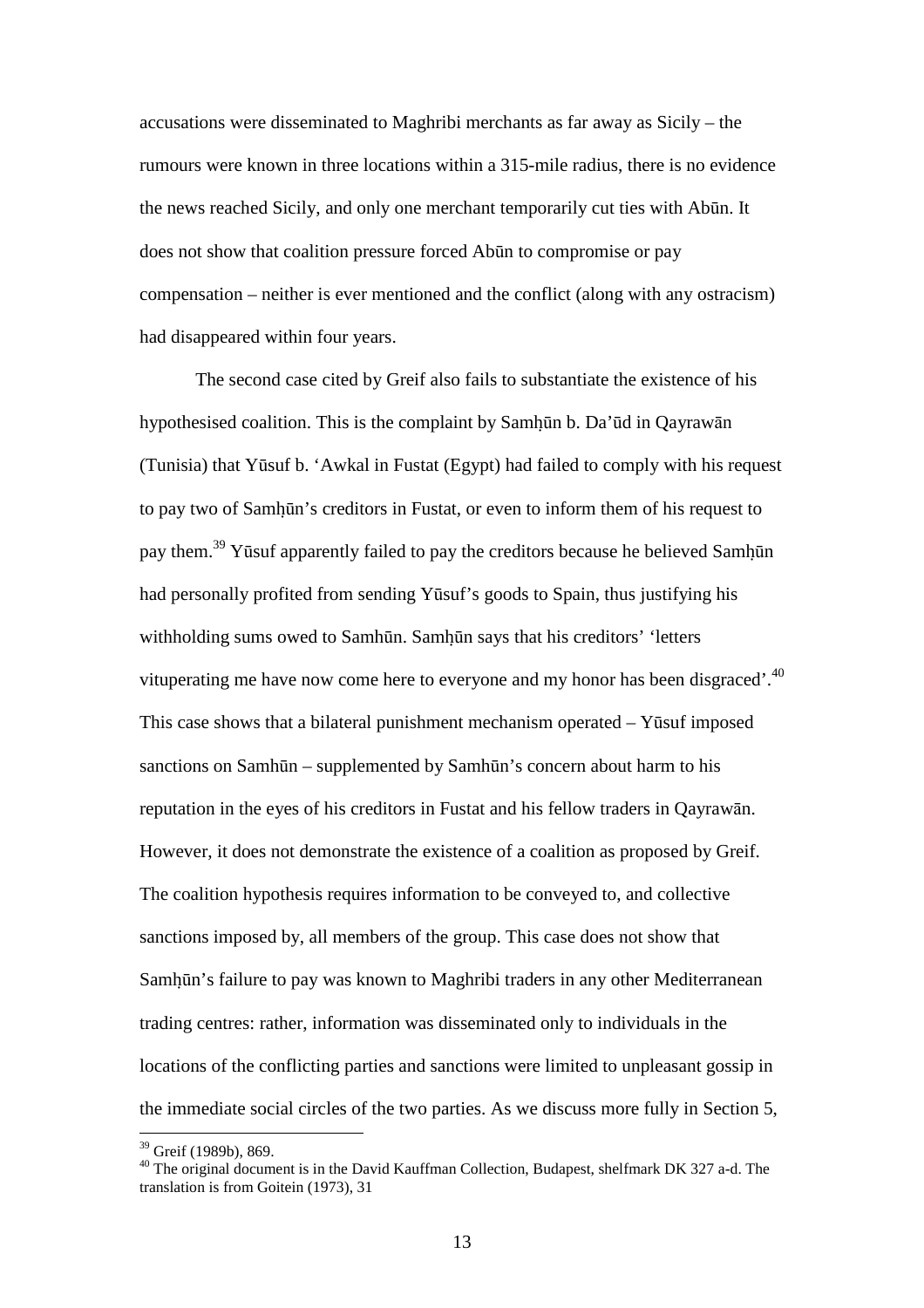behaviour of this type is extremely widespread in historical and modern economies, and is not special to the Maghribis. For example, Macaulay notes for twentiethcentury American businessmen that 'social networks serve as communication systems. People gossip, and this creates reputational sanctions.<sup>41</sup> Informal sanctions of this form do not provide evidence that the Maghribi traders operated a coalition.

It might be argued that it is too demanding to require evidence to support a pure form of the coalition hypothesis. But what is the alternative? To regard the coalition hypothesis as corroborated by *any* evidence of reputation-based contract enforcement using stronger sanctions than those based solely on purely bilateral relationships is surely not demanding enough. Viewed soberly, all that this case suggests is that the Maghribi traders were, in certain circumstances, able to use reputation-based contract-enforcement mechanisms that, by employing some sanctions based on a social network, fell somewhere between the two extremes of pure bilateral enforcement and collective enforcement. But merchants in most economies do precisely this – they mobilize gossip and reputation to put pressure on business associates.<sup>42</sup> This practice cannot be portrayed as a distinctive institutional mechanism used solely by the eleventh-century Maghribis to take the place of formal contract enforcement.

The third case cited by Greif also fails to provide any evidence of a coalition. Greif treats a letter from Maymūn b. Khalfa in Palermo (Sicily) to Nahray b. Nissīm in Fustat (Egypt) as showing that Maghribi traders would participate in collective punishment even when they believed that the trader being punished was honest. In this letter, Maymūn made clear his belief that a certain trader in dispute with Nahray had in fact behaved correctly, and pointed out to Nahray that 'as you know, he is our

 $41$  Macaulay (1985), 468.

<sup>&</sup>lt;sup>42</sup> For examples from other medieval and early modern commercial economies, see Section 5 below.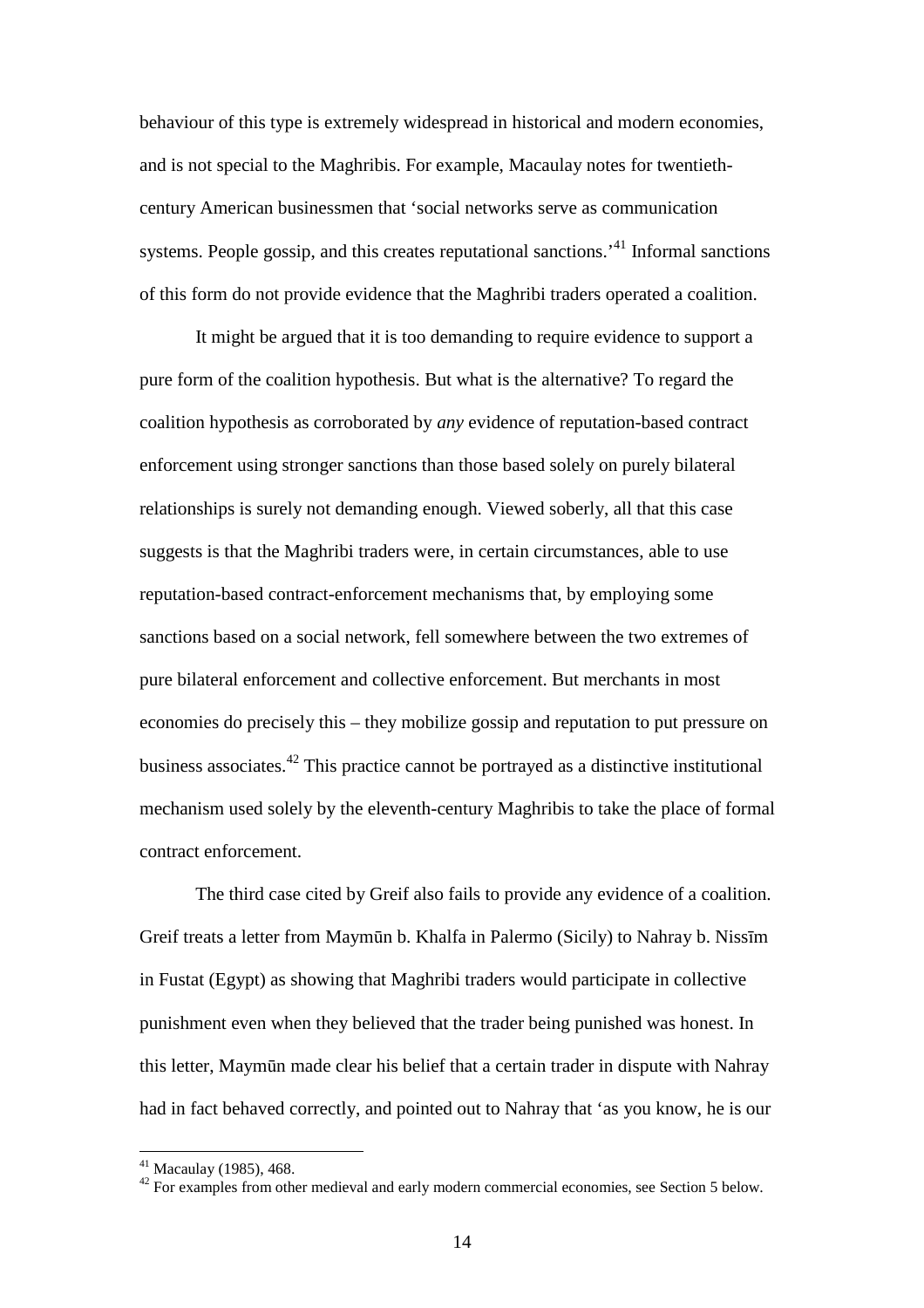representative and (this matter) worries all of us'.<sup>43</sup> Greif argues that this statement shows that Maymūn feared that an explicit accusation against the trader would harm his relations with that trader because he would then have to participate in a collective punishment imposed by all Maghribis.<sup>44</sup> But there is no evidence in Maymūn's letter to support this interpretation.

A more plausible reason for Maymūn's statement that the conflict was a matter of concern to 'all of us' derives from the role of the merchants' 'representative'. The 'representative' (*wakīl*) of a group of merchants in a particular location performed a number of useful functions for traders who could not attend to their business in person.<sup>45</sup> These included solving warehousing and payment transfer problems and selling other merchants' goods on a commission basis if no other agent was available.<sup>46</sup> A false accusation that the Maghribi traders' representative in Palermo had cheated Nahray would obviously be of concern to all Maghribi traders, including Maymūn, because it would raise unfounded questions about the probity of someone who performed a number of important economic services for them. The statement that an accusation against him 'worries all of us' does not provide evidence that an accusation against *any* Maghribi trader would result in all Maghribi traders punishing him even when they believed him to be honest.

The fourth case cited by Greif is a letter from Khallūf b. Mūsā in Palermo (Sicily) to Yeshū' $\bar{a}$  b. Isma'īl in Alexandria (Egypt).<sup>47</sup> Khallūf's letter explained that he had sold Yeshū'ā's pepper at a lower price than his own pepper, 'but, brother, I would not like to take the profit for myself. Therefore I transferred the entire sale to

 $43$  The original document is in the David Kauffman Collection, Budapest, shelfmark DK 230 d+a. The translation is from Gil (1983a), 106. There is a full translation in Simonsohn (1997), Letter 109. <sup>44</sup> Greif (1993), 532, Greif (2006), 72.

 $45$  Goitein (1967), 191-2.

 $^{46}$  Gil (2003), 318, Goldberg (2008), 20.

<sup>&</sup>lt;sup>47</sup> Greif (1989b), 871. The original document is in the Bodleian Library, Oxford University, shelfmark Bodl MS Heb a 3.13. The full letter is translated in Goitein (1973), Letter 23, 120-5.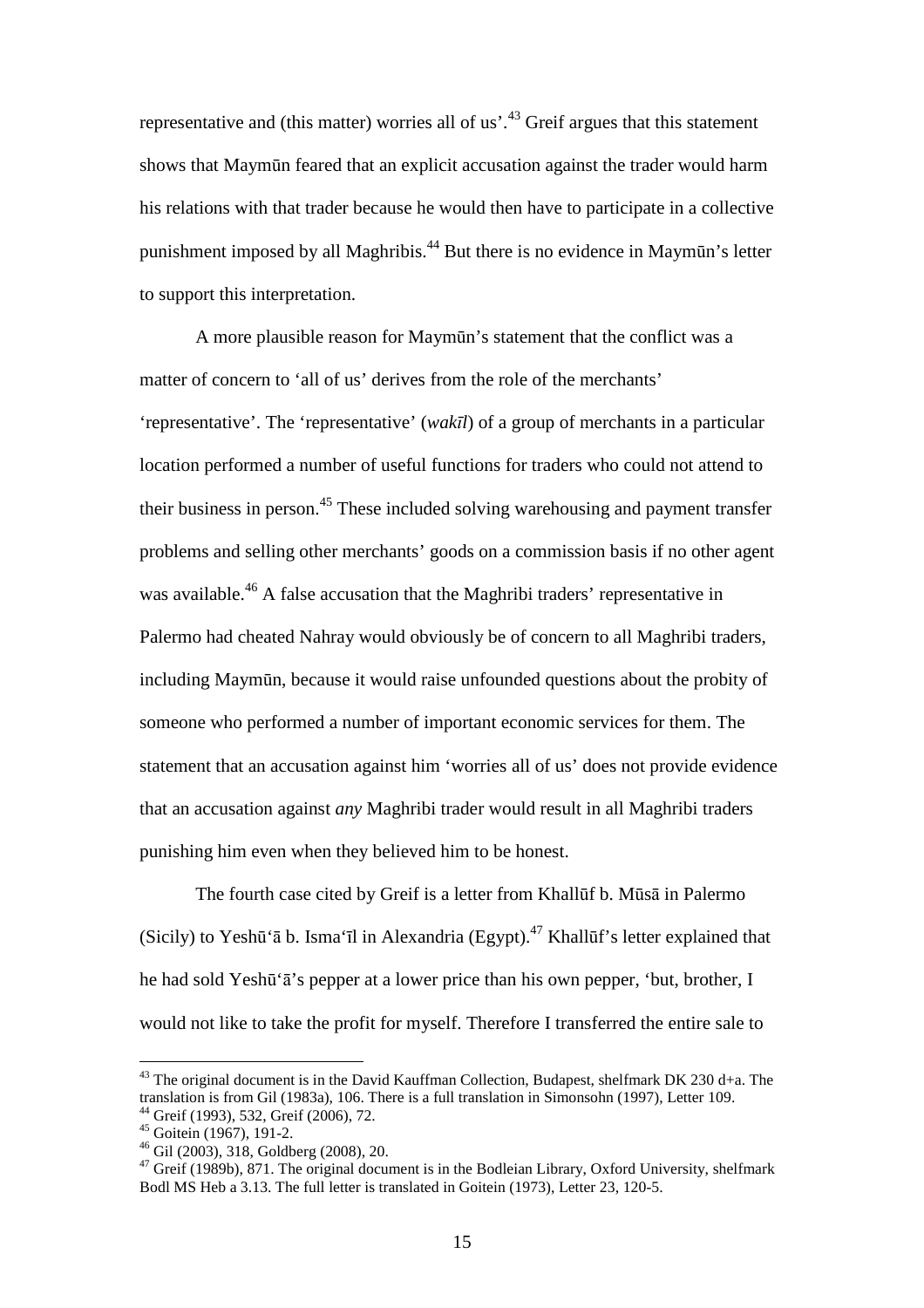our partnership.'<sup>48</sup> Khallūf's letter finished by asking Yeshū'ā to settle accounts so that their partnership could be ended. Greif argues that Khallūf's reason for sharing the profit cannot have been the maintenance of his reputation with Yeshū'ā, since Khallūf wished to end the partnership, and hence his motive must have been to maintain his reputation with other coalition members. But this is pure speculation: the letter contains no evidence that this is the reason for Khallūf's decision. Quite the contrary. Immediately after writing that he has transferred the sale of pepper to the partnership, Khallūf writes, 'may God reward me for what I do for other people. I do not expect gratitude from men.'<sup>49</sup> This statement suggests that Khallūf did *not* transfer the sale to the partnership in the expectation of receiving the benefit of maintaining his reputation with other Maghribi traders.

Khallūf's decision to share the profit should be interpreted, rather, in the light of the rest of the letter, in which he levels numerous complaints against Yeshū'ā. Khallūf evidently wished to end his business relationship with an unsatisfactory and difficult partner, but expected that doing so would not be straightforward. As Goitein points out, the termination of a Maghribi partnership was generally a long and complex matter, sometimes lasting years, imposing complicated conditions, and involving many legal steps in front of the Muslim authorities followed by a formal statement before a Jewish court that the parties no longer had any claim against one another.<sup>50</sup> A more plausible reading of Khallūf's decision to share the profit is that he wanted to minimise the complications involved in ending the partnership. He may also have expected that Yeshū'ā would not make the ending of the partnership simple, because Yeshū'ā was known to be a difficult character<sup>51</sup> – hence Khallūf's remark

<sup>&</sup>lt;sup>48</sup> Goitein (1973), 123.

 $49$  Goitein (1973), 123. See also the discussion in Goldberg (2005), 234.

<sup>50</sup> Goitein (1967), 179.

<sup>51</sup> Goldberg (2008), 28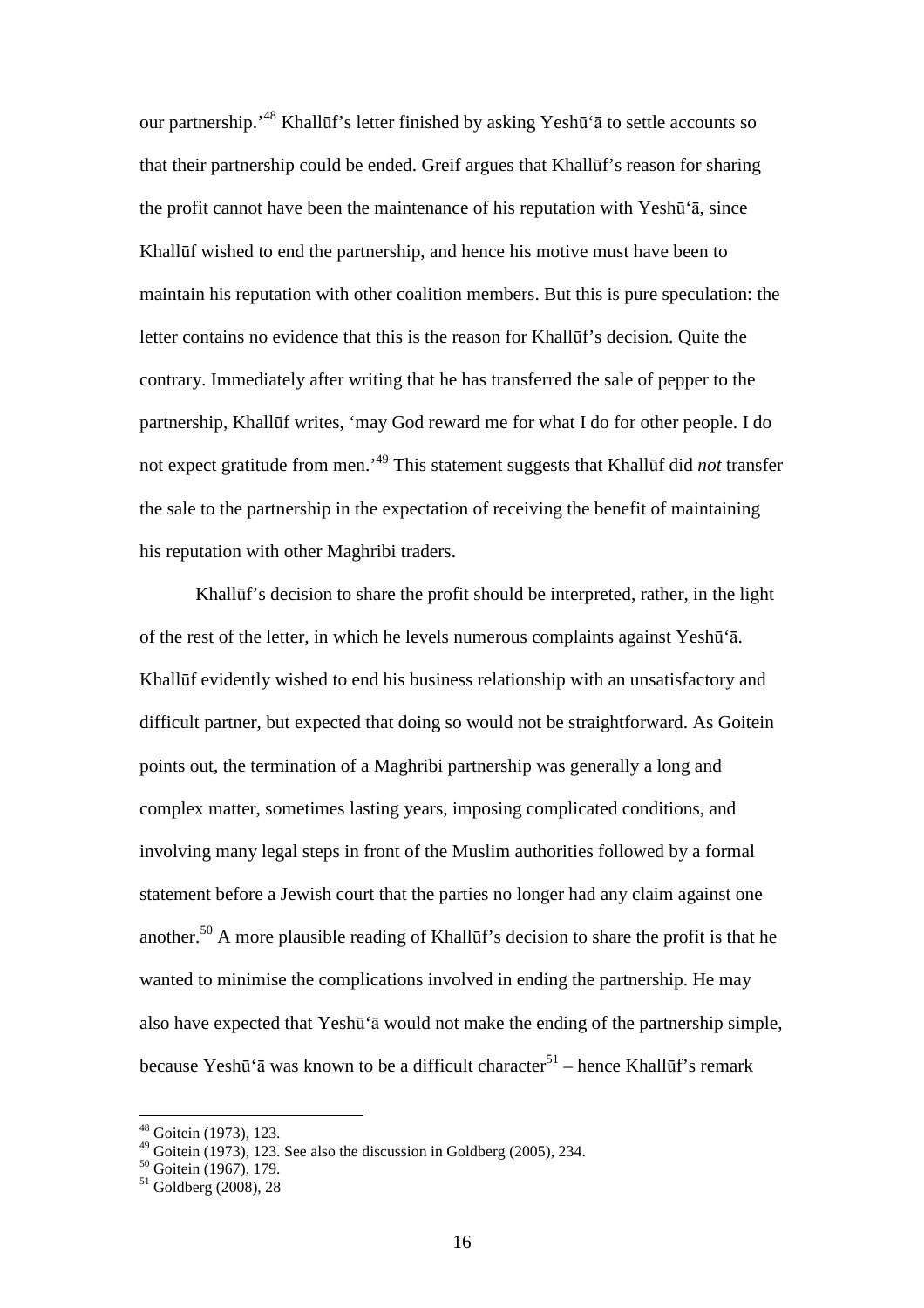that he did not expect gratitude from men. This interpretation is supported not only by the evidence in the rest of the letter, but also by the fact that the partnership did *not* end after Khallūf wrote this letter requesting that it be wound up. Instead, it continued for several years, and was terminated only when Khallūf sued Yeshū'ā in a court of law. Khallūf was right to expect that ending his business relationship with Yeshū'ā would not be a simple matter.<sup>52</sup> This case cannot, therefore, be regarded as substantiating the view that reputation with all members of the putative coalition was important for individual Maghribi traders.

The fifth example cited by Greif in support of his hypothesised coalition is that of Yahyā b. Mūsā al-Majjānī of al-Mahdiyya (in Tunisia). According to Greif, in 1041-2 'a trader from Fustat accused his Tunisian agent [Yahyā] of having failed to remit the revenues from a certain sale. As a result of the accusation, so the agent complained, "the people became agitated and hostile to [me] and whoever owed [me money] conspired to keep it from [me]".' Greif claims that this case corroborates his coalition hypothesis because it shows 'the economic nature of the punishment imposed upon a cheater by the members of the coalition and reveals why coalition members participated in punishing a cheater'.<sup>53</sup>

But this interpretation does not hold up to closer examination of the document to which Greif refers.<sup>54</sup> This is a letter written in 1040 by Yahyā (based in the

<sup>&</sup>lt;sup>52</sup> Goitein (1973), 120.

<sup>53</sup> Greif (1989b), 870.

<sup>&</sup>lt;sup>54</sup> Greif's account inaccurately conflates two Geniza documents, one dated 1040 containing the quoted passage and the other dated 1041-2 containing the accusation. The accusation thus did not evoke the quoted passage. The document Greif quotes and footnotes (p. 870 fn 56), has the archival reference Bodleian Library, Oxford University, shelfmark Bodl MS Heb a 2 f. 17, glossed and translated in Goitein (1973), Letter 18, 101-07, but is actually dated 1040 by Goitein (not 1041-2, as Greif has it). It is a letter from Yahyā to a former apprentice and current business associate in Fustat, Abu 'l-Khayr, with whom he is not in conflict, describing various complaints from creditors arising mainly from dissolving his father's estate but also from his own business difficulties; it is this letter that contains the quoted passage. The accusation that Yahyā had 'failed to remit the revenues from a certain sale' is actually contained in a different document, with the archival reference Bodleian Library, Oxford University, shelfmark Bodl MS Heb a 3 f. 26, glossed and translated in Goitein (1973), Letter 17, 95-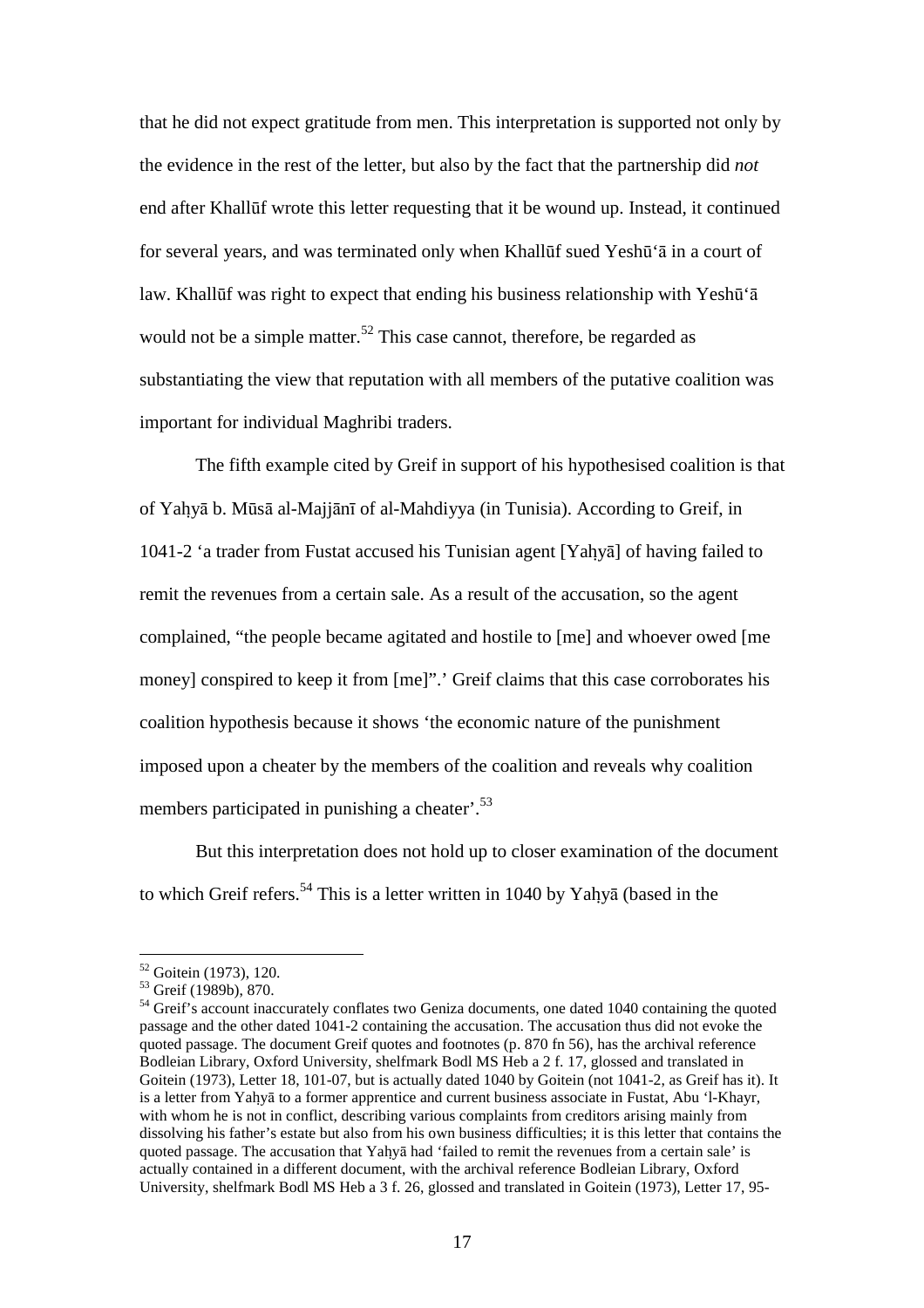Tunisian trading centres of al-Mahdiyya and Qayrawān) to his former apprentice and current business associate Abu 'l-Khayr (based in Fustat, Egypt).<sup>55</sup> Yahyā relates how his father had recently died and people were demanding payment from him (Yahyā) for matters about which he had no knowledge and involvement. Yahyā had reported this to the Nagid (head of the Tunisian Jewish community) who knew the facts and reassured him of his protection. But then an Egyptian creditor called Abu 'l- Tayyib sent a power of attorney to a man in Qayrawān to bring legal action against Yahyā. Unfortunately the recipient's brother took delivery of the power of attorney and 'showed it to everyone'.<sup>56</sup> It was this which gave rise to the frenzy of hostility to Yahyā, translated somewhat differently by Goitein than by Greif: 'the people became agitated and hostile to me, and whoever owed the old man [Yahyā's deceased father] anything conspired to keep it from me'.<sup>57</sup> However, the receiver of the power of attorney then submitted the legal document to the dayyān (Jewish judge), who validated it and 'stopped the affair'.<sup>58</sup> Yahya asks his correspondent in Fustat to keep an eye on what is going on with these matters there, to reassure people under oath on his behalf, and to be assured for his own part that he (Yahyā) is willing to honour the court judgment in any legal suit against him.<sup>59</sup> Goitein interprets a somewhat ambiguous passage in the letter as constituting a statement by Yahyā that he hopes he will not be forced 'to apply to a Muslim court or another Muslim authority'.<sup>60</sup>

<sup>101.</sup> This document consists of a draft appeal to the rabbinical court of Fustat by a Fustat trader, Ya'qūb b. Ibrahīm b. 'Allān, complaining about non-payment of revenues from joint business ventures with Yahyā's recently deceased father, which Yahyā had continued after his father's death. This document is indeed dated 1041-2, and contains the accusation, but does not contain the quoted passage. <sup>55</sup> Translated and glossed as Goitein (1973), Letter 18, 101-07.

<sup>&</sup>lt;sup>56</sup> Goitein (1973), 104.

<sup>57</sup> Note that the translation provided by Goitein (1973), 104, differs from that given by Greif (1989b), 870, in regarding the debts as being owed not to Yahyā himself but to his father.

<sup>58</sup> Goitein (1973), 104.

<sup>&</sup>lt;sup>59</sup> Goitein (1973), 104-05.

<sup>60</sup> Goitein (1973), 105 fn 13.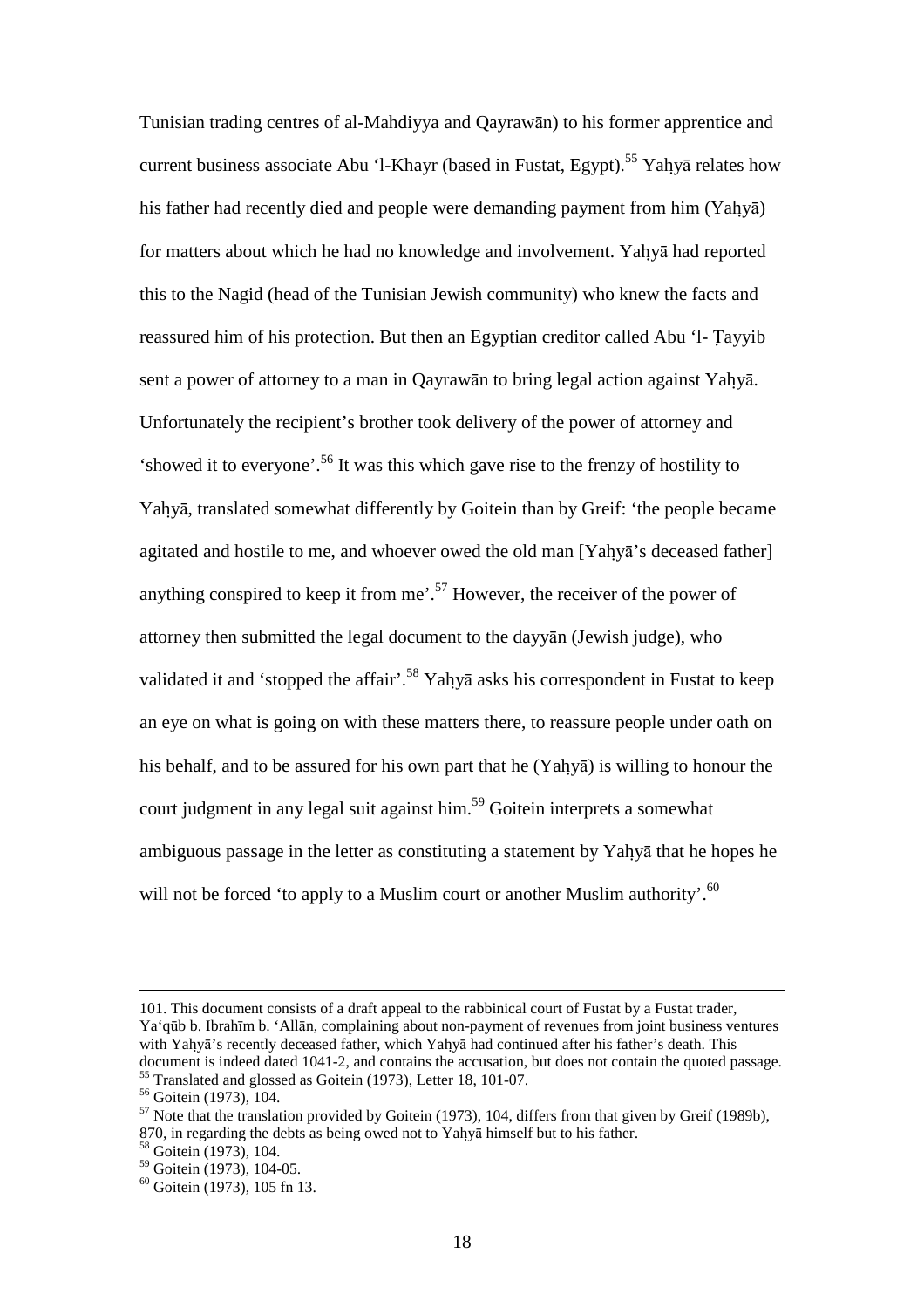This letter thus provides no evidence for the existence of a merchant coalition or for informal punishment of an agent who has cheated his principal. The brief frenzy of hostility and non-payment experienced by Yahyā did not arise out of an agency relationship at all, but rather out of a debt claim concerning which we know only that it emanated from the affairs of Yahyā 's deceased father. The event that triggered the frenzy of hostility was not information transmission within an informal coalition of Maghribi merchants but rather the arrival of a formal legal instrument, a power of attorney, to bring legal action against Yahyā. The frenzy of hostility died down when the power of attorney was taken to a judge. The case continued not through any informal coalition but by formal legal action in Jewish courts, with application to a Muslim law-court mentioned as a possibility. Yahyā's Egyptian creditor had elected to undertake formal legal action, as shown by his sending a power of attorney, and Yahyā himself explicitly expresses his willingness to submit to legal action, writing that 'if they want to sue me, I shall honor the decision of the court and do what is imposed upon me, for my only wish is to be cleared'.<sup>61</sup>

The agency conflict referred to by Greif did exist, although it did not give rise to the passage he quotes. Yahyā's deceased father had conducted a number of business ventures with a Fustat merchant called Ya'qūb b. Ibrahīm b. 'Allān, and Yahyā inherited responsibility for these ventures when his father died. We know about this from a document of 1041-2 (not footnoted by Greif), a draft speech by Ibn 'Allān for a legal appeal against Yahyā in 'the permanent court of Fustat'.<sup>62</sup> In this draft speech, Ibn 'Allān provided a detailed decription of various joint ventures with Yahyā 's father four years earlier, described how they were continued by Yahyā after

 $61$  Goitein (1973), 105.

 $62$  This draft speech for a legal appeal, in which this agency conflict is described, has the shelfmark Bodleian Library, Oxford University, shelfmark Bodl MS Heb a 3 f. 26; it is glossed and translated by Goitein (1973), Letter 17, 95-101, who dates it to 1041-2. It does not contain the passage quoted by Greif (1989b), 870.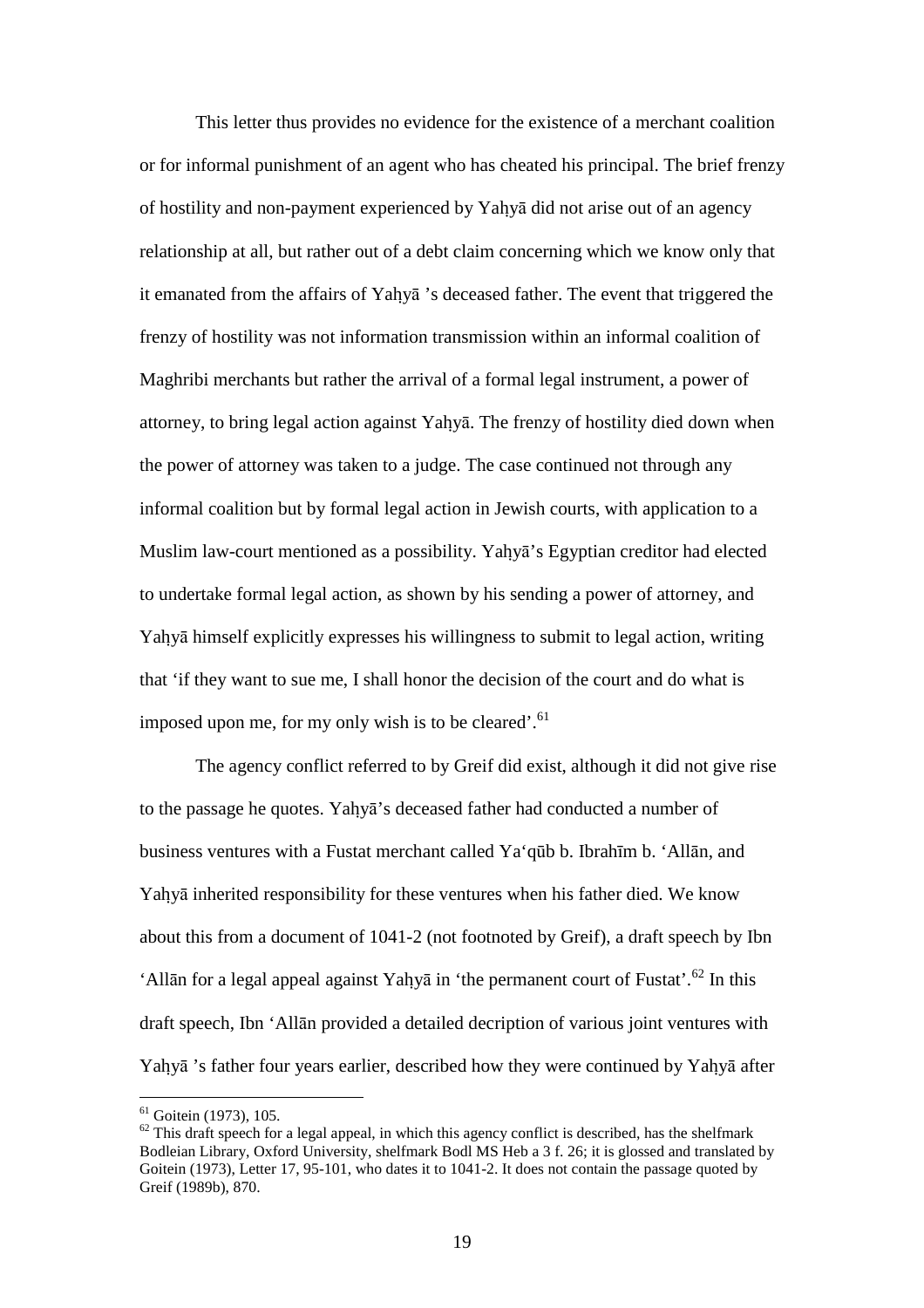his father's death, and claimed that Yahyā had rendered inaccurate accounts and failed to pay what was owed. Ibn 'Allān also described in detail the legal procedures which he had been undertaking against Yahyā – how he had appealed to the permanent court of Fustat on previous occasions against Yahyā, how he had proved the injury Yahyā had done to him 'with well-confirmed documents and honest witnesses', how he had asked the Fustat court to 'forward your findings to Qayrawān for the information of the court of Hananel [the chief Jewish judge there]', and how the Fustat court had provided a written record of its findings for him to show in the court in Qayrawān.<sup>63</sup> He stated explicitly that he decided to use Jewish and gentile (i.e. Muslim) legal mechanisms because of the failure to reach an out-of-court settlement:

I had also thought that this [Yahyā] would reconsider the affair and return to the right way ... so that I would not be forced to make known his doings to the communities of Israel in east and west, and in particular to the community of Jerusalem and the head of the high council there. I had hoped that he would spare me from disclosing my situation in the meetings of the gentiles and to their judges. $64$ 

Thus Ibn 'Allān was pursuing this agency conflict against Yahyā in 1041-2 just as Abu 'l- Tayyib had pursued his debt case against Yahyā in 1040 – through formal legal procedures. To the extent that informal rumours or sanctions made an appearance at all in these two conflicts, they were in the context of the use of legal mechanisms by Maghribis. In the 1040 conflict with Abu 'l- Tayyib, general hostility and unwillingness to make payments to Yahyā were evoked by the appearance of the formal legal instrument of the power of attorney, through which Yahyā was to be sued in court. In the 1041-2 conflict with Ibn 'Allān, the possibility of spreading rumours about Yahyā in the wider community was mentioned side-by-side with reporting him to the head of the high council of Jews in Jerusalem and to the Muslim authorities and

 $\overline{a}$ <sup>63</sup> Goitein (1973), 96-8.

 $64$  Goitein  $(1973)$ , 97.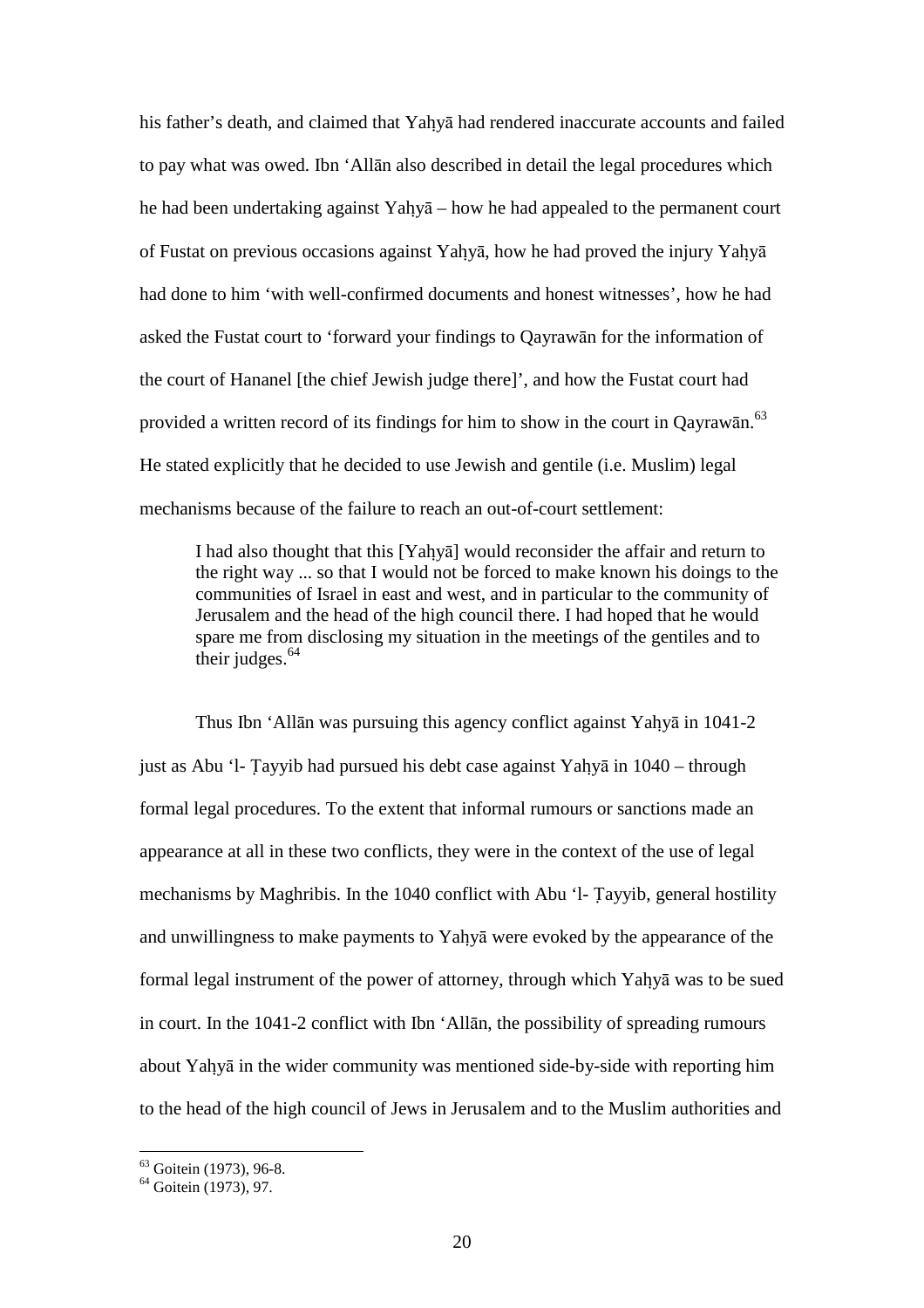judges. Neither of the disputes in which Yahyā was involved provides any evidence of agency conflicts being solved through an informal Maghribi traders' coalition. Instead, both conflicts show Maghribi traders relying primarily on legal contract enforcement. Rather than accusations being levelled and punishments being imposed informally by a coalition of Maghribis, all Jews, as well as gentiles (and their courts) were involved. Moreover, these cases clearly demonstrate that the legal system was regarded as capable of enforcing debt claims and agency conflicts among merchants not just within the same local area but across the long distances involved in the Maghribis' international trading activities, since Qayrawān and Fustat were some 1300 miles apart.

These five cases contain no evidence of collective sanctions being imposed on any opportunist by the entire group of Maghribi traders. A form of punishment based on the existence of a social network, no different from that practised in many other commercial economies, historical and modern, does appear to have been used in some of the cases, but it involved the limited transmission of information to a narrow range of locations and social groups, primarily those directly associated with the conflicting parties. The claim that the Maghribis used the institution of the coalition to enable long-distance trade cannot, therefore, be sustained on the basis of these five cases. Some of the cases do, however, provide clear evidence that the legal system played a significant role in contract enforcement among the Maghribi traders, in sharp contrast to Greif's claim that the inadequacies of this system as a contract enforcement mechanism required the use of the hypothesised coalition.

Are there other ways of arguing that the Maghribis used a coalition to enforce contracts in long-distance trade, despite the absence of any direct evidence that they did so? We consider this question in the next section.

21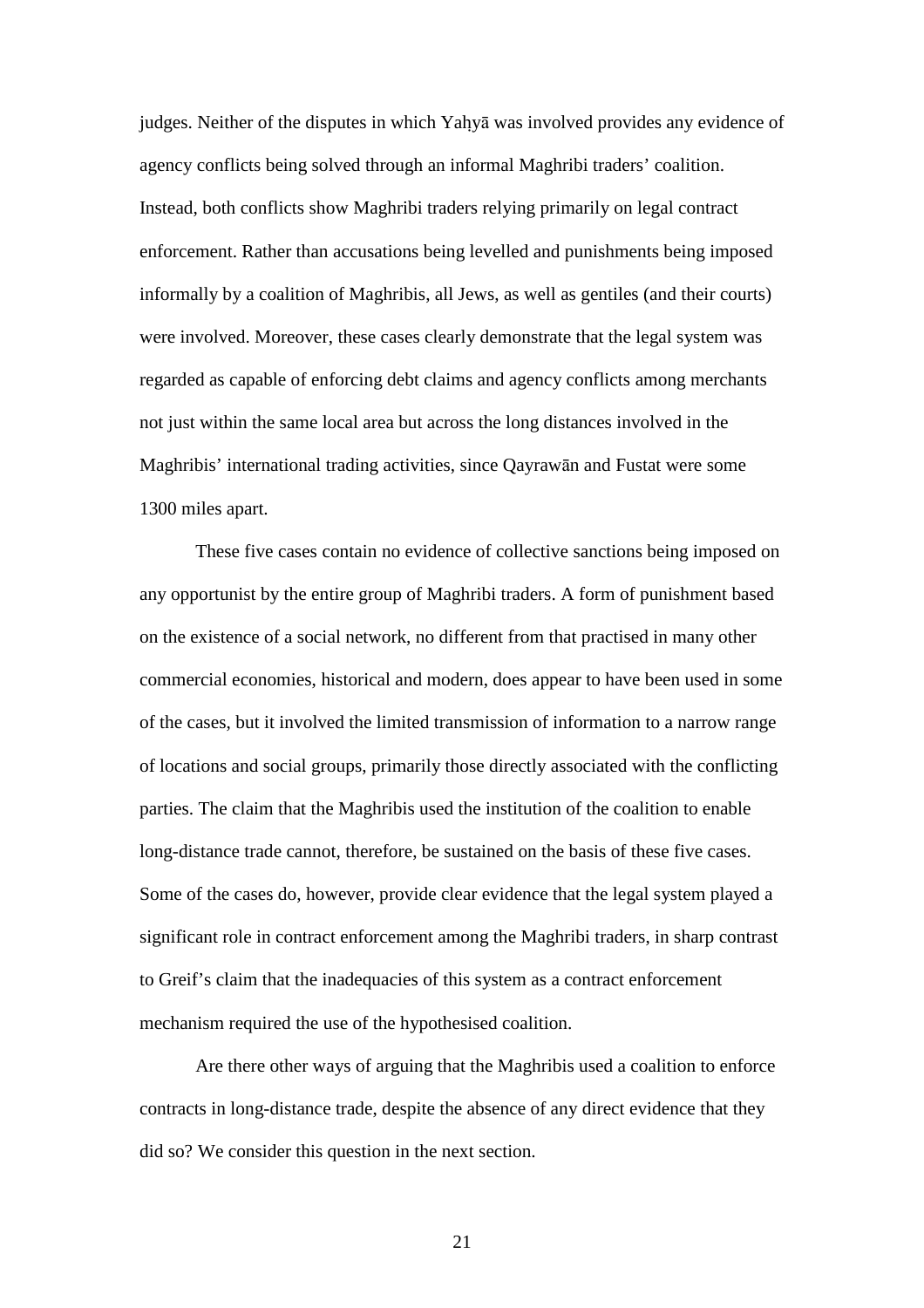#### 3. Further Aspects Of The Coalition Hypothesis

To assess the plausibility of the claim that the Maghribi traders enforced contracts by means of a coalition, it is useful to consider what economic theory suggests is necessary for such a mechanism to operate. When repeated interactions between the same two parties are rare, but members of a well-defined group interact repeatedly with other group members, although not with the same specific individuals, it is theoretically possible for contracts to be enforced informally within the group if all members have an incentive to punish any member who misbehaves. Greif uses an efficiency wage model with complete information to explain why all Maghribi coalition members might have had incentives to boycott a member who misbehaved.<sup>65</sup> In this model, merchants hire agents to provide trade-related services, and agents can behave opportunistically. Given that all hiring decisions are made in the framework of the coalition, the uncoordinated actions of member merchants can result in an equilibrium in which it is cheaper to hire an agent who has *not* behaved opportunistically than one who has. Hence all members strictly prefer to hire agents who have not misbehaved, i.e., each coalition merchant has an incentive to impose the collective punishment required by the coalition mechanism.<sup>66</sup> An opportunistic agent will be punished by never being hired again by any Maghribi.

Greif's theoretical model has some limitations as a basis for analyzing Maghribi contract enforcement. One is that business associations between Maghribi traders almost never involved one party paying a wage to an another, and thus the

<sup>&</sup>lt;sup>65</sup> Greif (1993), 532.

<sup>&</sup>lt;sup>66</sup> Greif (1993), 534-5.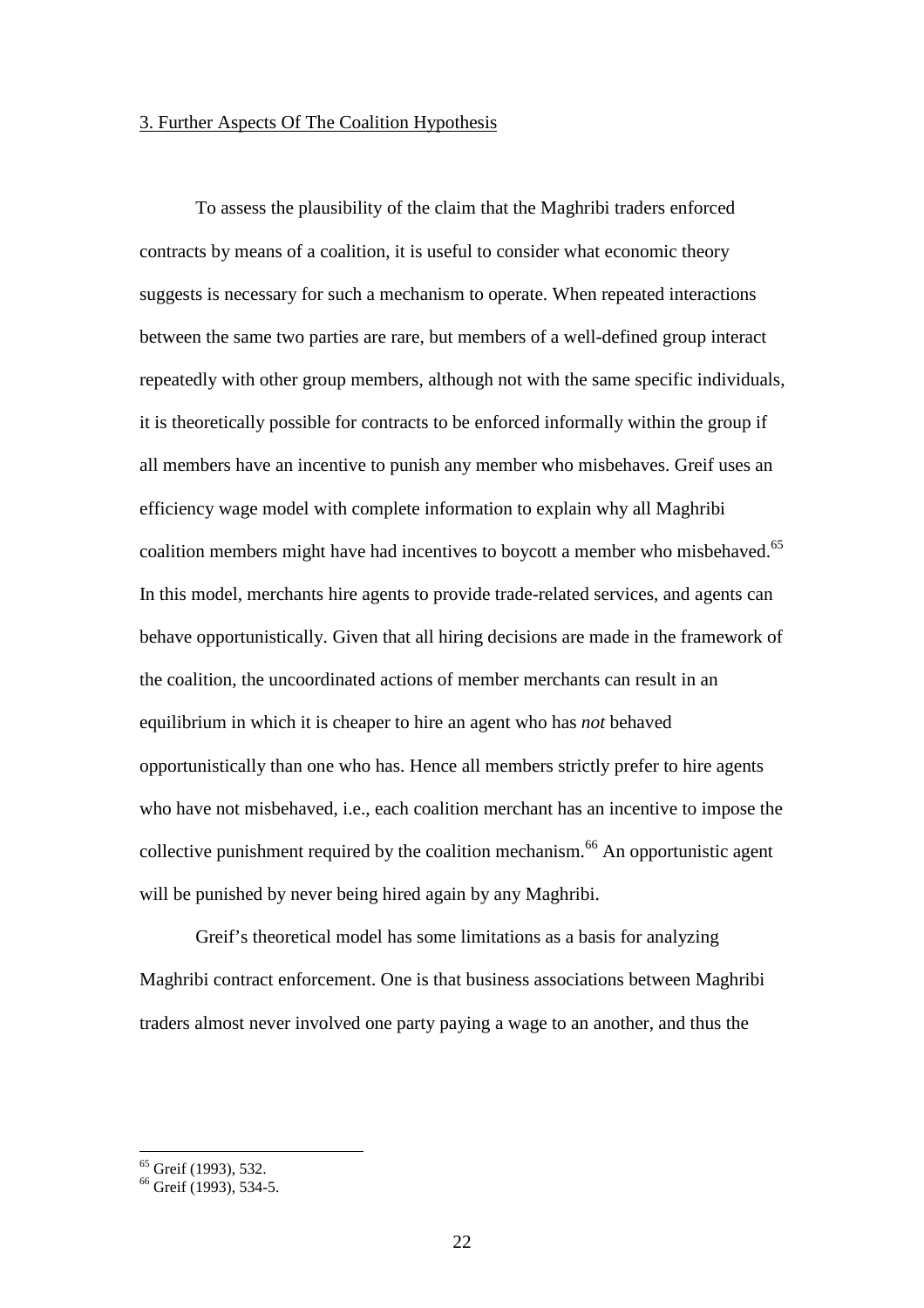empirical basis of the model is doubtful.<sup>67</sup> Instead, Maghribi business associations typically involved traders reciprocally performing trade-related services for each other. But this means that opportunism on both sides was possible. Harbord (2006) has extended Greif's model to allow for opportunism on both sides, showing that, depending on parameter values, collective punishment can still be an equilibrium without requiring a positive wage, because both parties can act opportunistically towards their current trading partner. However, the conclusion that no wages are paid is not a general one but depends on suitable parameter values holding.

Another limitation of Greif's model, as Harbord points out, is that collective punishment can only be an equilibrium if one assumes either that all merchants can observe opportunism by any agent or that merchants can change agents costlessly. Neither assumption is compelling. Harbord shows that if Greif's model is extended to allow opportunistic agents to be punished by having to pay compensation rather than being permanently ostracized, then collective punishment can be an equilibrium without either of these unpersuasive assumptions. Allowing for compensation also permits the model to accommodate a small amount of uncertainty as to whether the agent has actually acted opportunistically or has alternatively been subject to exogenous risks such as shipwrecks. Unfortunately, however, there is little historical evidence to justify extending Greif's coalition hypothesis by allowing the informal contract enforcement mechanism to include the payment of compensation.<sup>68</sup>

 $67$  According to Goitein (1967), 161-4, employment of one merchant by another was infrequent, while Goldberg (2005), 152-3, argues that it did not happen at all. See also Stillman (1970), 76; Harbord (2006), 4.

 $68$  Harbord (2006), 12, 19, refers to four cases as involving compensation. Two of them are derived from Greif (1993), 351-2: the case of Abūn b. Sadaqa in TS 13J 25.12, translated in Simonsohn (1997), Letter 105; and the case of Khallūf b. Mūsā in Bodl MS Heb a 3.13, translated in Goitein (1973), Letter 23. We discussed these cases in Section 2 and neither involves payment of compensation. The third reference is to Bodl. MS Heb. a 2.17, translated in Goitein (1973), Letter 18, which does not refer to payment of compensation but rather more generally to redressing the writer's grievances, and occurs in the context not of an informal coalition but rather of a formal legal conflict. The fourth reference is to TS 10 J 13.4, translated in Goitein (1973), Letter 51, which does not refer to payment of compensation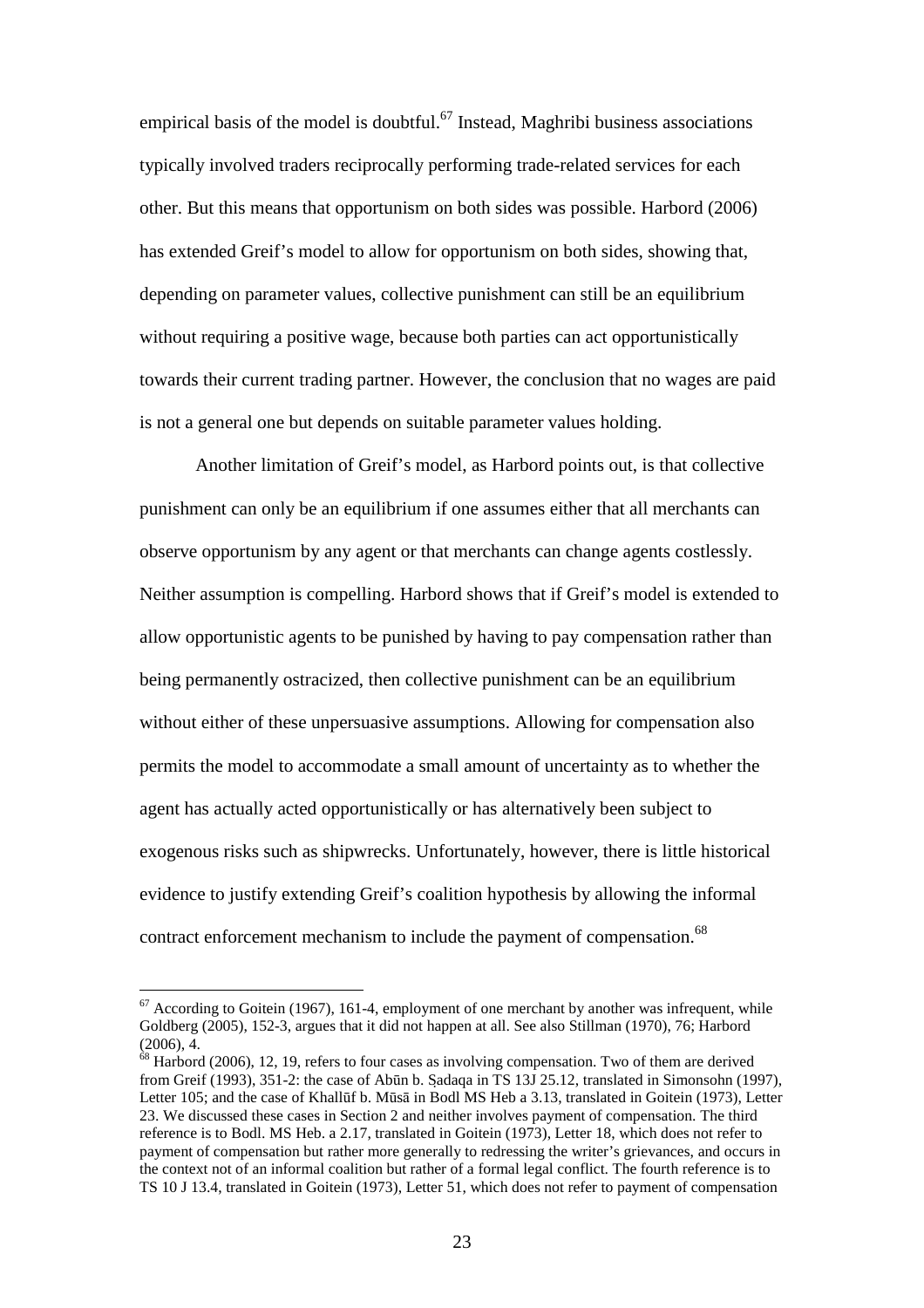Kandori (1992) offers a more general theoretical model of collective punishment as a method of enforcing contracts when there are repeated interactions between members of a well-defined group. He considers a repeated Prisoners' Dilemma game played by different pairs of players drawn from the group. In each individual play of the game, there is an incentive for both players to act opportunistically, in which case the outcome is mutually harmful. Kandori shows that, even though a given pair of players is highly unlikely to interact more than once and there are incentives for opportunism on both sides, collective sanctions can sustain mutually beneficial outcomes under weak conditions, provided only that a costless mechanism accurately processes and transmits some information about group members. When interacting with another group member, an individual does not need full information about the entire group, but just an accurate summary statistic of the other's past actions (i.e. his 'reputation'). Thus the key informational requirement for a coalition-style contract enforcement mechanism is that accurate information about each member's reputation be costlessly transmitted to all group members.

The letters Maghribis wrote to each other did contain a lot of information about trade in different locations. But it is difficult to believe that they communicated information to all Maghribi traders quickly and accurately enough to meet the requirements for effective imposition of collective sanctions. Communications in the eleventh century were slow. Since the Maghribi traders' operations covered the whole of the Muslim Mediterranean, from Spain to Syria and Palestine, it would take many months for information about the opportunistic behaviour of a trader to be

but rather to an out-of-court settlement of a debt, and contains no evidence that this debt arises from an agency relationship between business associates.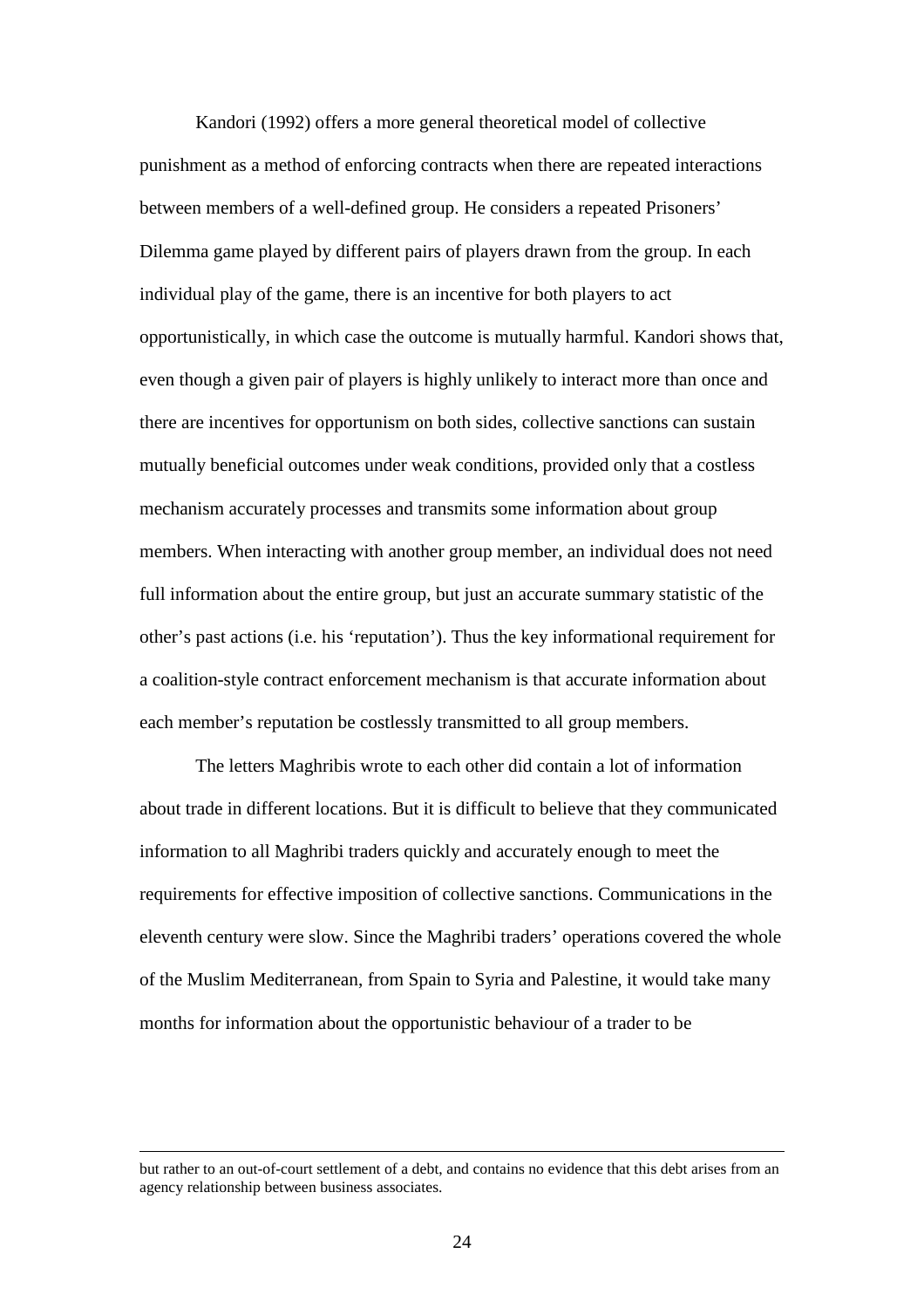communicated to all members of the group.<sup> $69$ </sup> Goitein portrays contacts between Maghribis at the western and eastern ends of the Mediterranean as distant.<sup>70</sup> The difficulty of communications is illustrated by the case of one young merchant active in Jerusalem who, despite being an 'eager letter writer', was unsure whether his brother and father back in southern Spain believed 'that I am still alive'.<sup>71</sup> In another example, two brothers in Algeria wrote a letter to a third brother in Jerusalem a full year after he had died.<sup>72</sup>

Even over shorter distances, the postal infrastructure extended westward only as far as the central Mediterranean (Tunisia and Sicily) and in the Levant only from Egypt to Aleppo. There was no regular way of getting letters from Egypt to Spain in the eleventh century; any news had to be carried by individual travellers. Thus only limited parts of the Maghribi trading area were covered by couriers and the commercial mail service. Within these parts, most letters arrived on a predictable schedule, but even then delays could last for months. Merchants sent multiple copies of letters to insure against loss and nonetheless often lamented long gaps in news from regular trading destinations.<sup>73</sup> Even between the major nodes of Fustat (Egypt) and Qayrawān (Tunisia), important information about major merchants was not always communicated swiftly or universally, as shown by a serious conflict between the merchant houses of Tahīrtī and 'Awkal, in which the Jewish elders of Qayrawān questioned one of the Tahīrtī brothers about why his brother in Egypt was withholding money from the powerful Fustat merchant Yūsuf b. 'Awkal, clearly ignorant of the

 $69$  On the slowness, difficulty, and high costs and risks of communication in the eleventh-century Mediterranean regions inhabited by the Maghribi traders, see Goitein (1967), 67, 69, 155, 273, 278-9, 284-5, 289-91, 297-300, 304, 314, 316-26, 339-46, 351; Udovitch (1975), 20-1.  $70$  Goitein (1967), 69.

 $71$  Cited in Goitein (1967), 69; and Goldberg (2005), 284-5.

 $^{72}$  Goitein (1967), 279; see also ibid., 274 for additional examples of Maghribi merchants who lost touch with parents, offspring, or siblings.

<sup>73</sup> Goitein (1967), 281-95; Goldberg (2005), 213-6.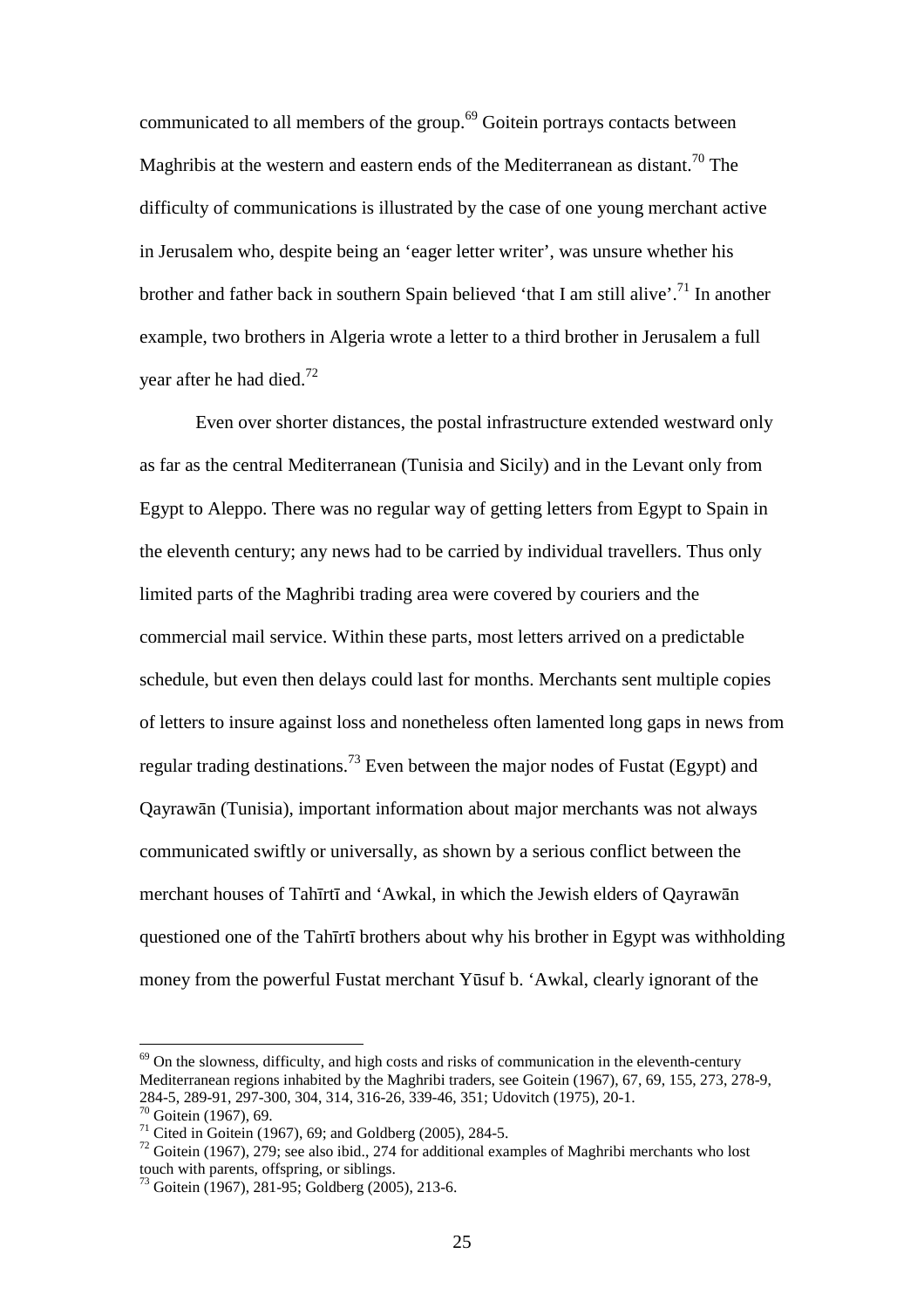fact that the Tahīrtī brothers had been complaining about Ibn 'Awkal's negligence in transferring communal moneys and correspondence for some considerable time.<sup>74</sup> Were the information requirements of the coalition mechanism really satisfied in a context in which communications, even on important issues, were so slow and incomplete? Greif's recent claim that the fast communications of the Maghribi merchants are demonstrated by the fact that 'the Maghribis quickly coordinated a successful embargo on Sicily<sup> $75$ </sup> does not hold water. No evidence exists that such an embargo was organized, whether quickly or otherwise.<sup>76</sup>

It might be argued that it does not matter if information travels slowly, as long as the eventual collective sanctions are sufficiently severe. This would be a reasonable argument if there were evidence of eventual collective sanctions. But, as we have shown in Section 2, there is no such evidence.

Information transmission must also be accurate, for a coalition-style contract enforcement mechanism to work. Bernstein shows that the informal collective sanctions used in the modern diamond and cotton industries rely on mechanisms (arbitration boards and tribunals) that evaluate competing claims about opportunism before demanding sanctions from industry members not directly involved in a dispute.<sup>77</sup> But Greif's description of the putative Maghribi coalition does not include any neutral mechanism for assessing claims about opportunism, and there is no evidence that the Maghribi traders had an informal mechanism for this purpose.

 $^{74}$  Stillman (1970), 65-7, 81-2, 195-212, 249, 252. This conflict resulted in a complete break between Ibn 'Awkal and the Tahīrtīs, in which informal efforts at reconciliation failed and formal intervention by the Nagid (head of the local Jewish community) became necessary.

Greif (2008), 15, referring to Greif (1994), 938.

<sup>&</sup>lt;sup>76</sup> See Goldberg (2005), 305 with fn 141: although one merchant suggested that his fellows not send goods to Sicily in response to the imposition of a new tax, there is no evidence that merchants staged an embargo.

<sup>77</sup> Bernstein (1992, 2001).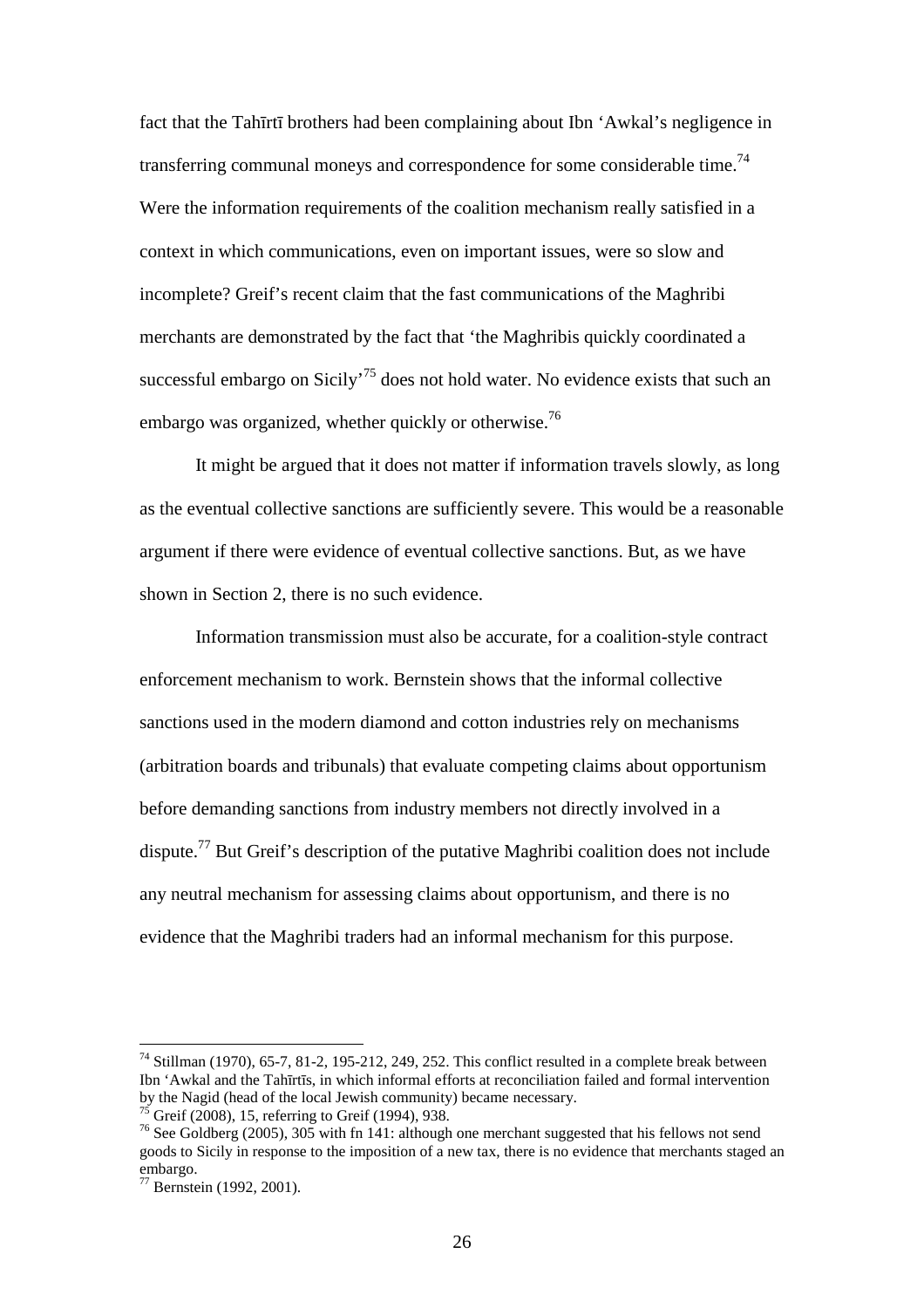On the contrary, there is plentiful evidence that the information conveyed among Maghribi merchants was not universally believed to be true. Whether because of communication delays, varying trading contexts, or false accusations, Maghribi traders' letters confirm the truism that there were two sides to any dispute between business associates. In one letter, competitors accuse a merchant in Fez of interfering with the trade of his business associate in Fustat, which the Fez merchant exposes as a deliberate plot to disrupt their business relationship.<sup>78</sup> In another, the Maghribi merchant Zakariyyā b. Ya'qūb al-Shāma writes that people in Tripoli have been saying 'things which caused me anguish, and things which a person like him [we do not know which person] should never have said . . . [May God] humiliate the liars and mend their ways'.<sup>79</sup> Abū Zikrī b. Qayūma from al-Mahdiyya found himself accused of trespassing on the trade of other merchants, and denied the allegation emphatically, 'claiming that these are baseless rumors, intended to motivate him to leave the city'.<sup>80</sup> Perhaps the most striking example is provided by a letter dating from the 1020s or 1030s written by the agent Mūsā b. Ishāq b. Hisda to his principal Yūsuf b. 'Awkal, in which the agent declares in emotional terms:

I am writing in a state of good health, but with a heart laden with anxiety which descended upon me when I read your letter. I would have thought that I was held in higher esteem by you than to have you address me so. That you should listen to such unjust words from a man like Yûsuf and others from whom come base things, and that you should become upset by it! I would not have thought that you would accept the words of others against me when you know the kind of person I have been and still am. Furthermore, you know my lineage. I am not such a one from whom would come such things as to warrant your letter.<sup>81</sup>

Such examples make clear that information about possible opportunism conveyed informally among Maghribi traders was far from unambiguous. How could such

 $78$  Gil (2003), 306.

 $79$  Gil (2003), 312.

 $80$  Gil (2003), 313.

 $81$  Stillman (1974), 201.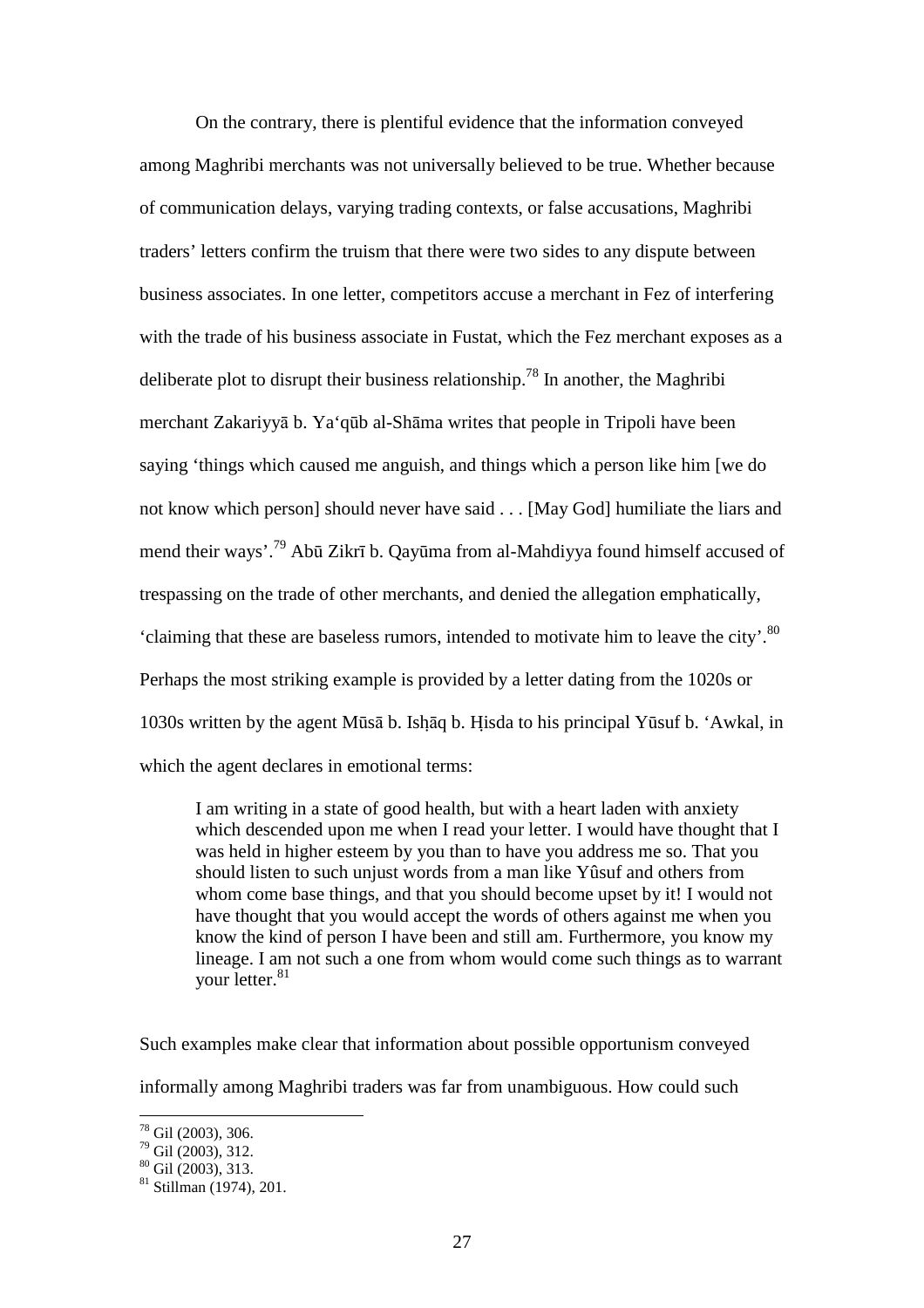questionable information, even if it was communicated swiftly, be used to trigger collective punishment? Or, if it was so used, how could such collective punishment be beneficial for contract enforcement, considering the disputed nature of the information on which it was based?

Given these doubts about the speed and accuracy of the information transmitted among the Maghribi traders, it is not surprising that Khallūf b. Mūsā in Palermo, writing to his business associate Yeshū'ā b. Isma'īl in Alexandria, said that 'had I listened to what people say, I never would have entered into a partnership with you'.<sup>82</sup> Khallūf had clearly *not* regarded the unfavourable information circulating about Yeshū'ā as being solid enough to prevent the formation of their partnership. Greif notes that Khallūf's remark suggests that he regretted ignoring the accusations of other Maghribi traders about Yeshū'ā, but does not consider the broader implication of this remark, which casts doubt on the very existence of collective punishment by the putative coalition, since Khallūf had not participated in such ostracism (if any were imposed).<sup>83</sup> Geniza scholars document additional examples of relationships between Maghribi merchants in which accusations of unambiguous malfeasance failed to result in ostracism.<sup>84</sup>

It might be argued that bilateral sanctions and formal legal contract enforcement *also* require information transmission.<sup>85</sup> This is undoubtedly true. But the information requirements for these enforcement methods are less stringent, and

 $82$  Goitein (1973), 121-2.

<sup>&</sup>lt;sup>83</sup> Greif (2006), 82. Greif (2008), 16, tries to claim that this was 'most likely' a conflict about 'performance' rather than 'conduct', but provides no evidence. In any case it is not obvious that there is a clear distinction between performance and conduct as it applies to agency relations.

<sup>84</sup> Stillman (1970), 81-2, 280-3, discusses a letter in which Mūsā b. Ishāq b. Hisda in Tunisia writes to his principal Yūsuf b. 'Awkal in Fustat to tell him that the Tahīrtī brothers had disobeyed his request to repack some silver and 'send it on with trustworthy merchants' and had instead melted it down and sold it. No-one ostracized the Tahīrtīs for this unethical action, and even Ibn 'Awkal went on doing business with them for another four years before breaking off relations over a different conflict relating to communal affairs (see ibid., 65-7, 101, 111).

<sup>&</sup>lt;sup>85</sup> This is the argument of Greif (2008), 17.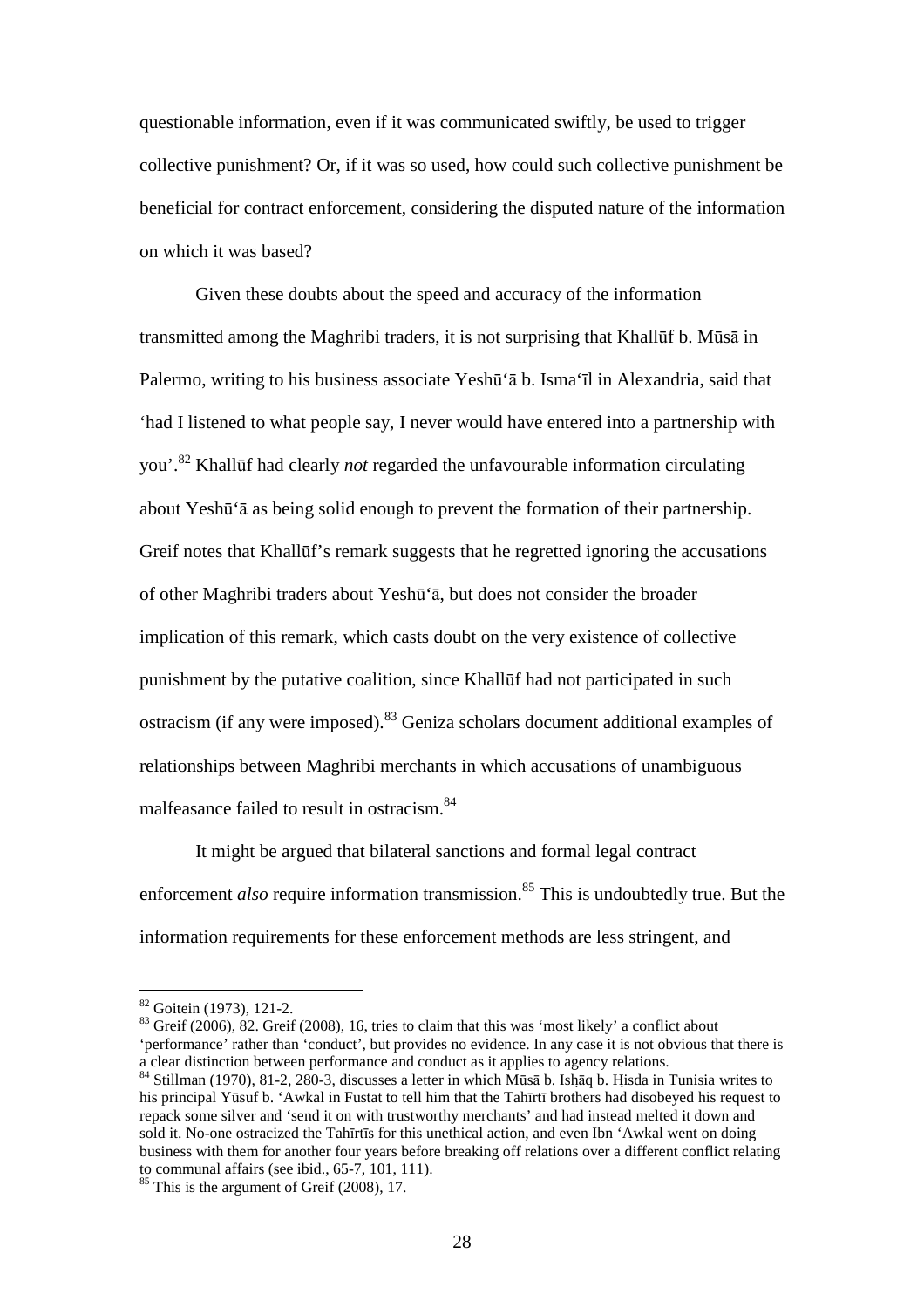individual incentives stronger, than for a coalition. Bilateral sanctions or legal enforcement require information to travel between two or at most three parties (accuser, accused, and – for legal enforcement – the court or judge), not to all Maghribi traders throughout the Mediterranean. Moreover, all parties to bilateral relationships or court cases have strong incentives deliberately to incur the costs of transmitting information, since it affects them directly. This contrasts with the hypothesised coalition, where the benefits of transmitting information swiftly and accurately are widely diffused, and hence low for any uninvolved individual.

The evidence suggests that the main requirement for the putative coalition to operate effectively as an informal contract enforcement mechanism – accurate transmission of information about each Maghribi trader's reputation to all members of the group – was unlikely to have been satisfied. This is consistent with the conclusion that emerged from our discussion of the direct evidence for the existence of the coalition: there is no evidence of collective sanctions being imposed on opportunists.

However, Greif claims that the lack of documentary evidence of any collective punishment actually operating among the Maghribi traders does not invalidate his hypothesis, because 'punishment is off-the-equilibrium path and rare events are not likely to appear in the historical documents'.<sup>86</sup> There are theoretical and epistemological problems with this assertion. Greif's collective punishment is based on the theory of repeated games. Punishment is indeed off the equilibrium path in repeated games, provided that all players can perfectly observe the past actions of all other players. However, as we have argued above, the Maghribi traders were almost certainly unable to observe perfectly the actions of all other members of the putative coalition. In such circumstances, Greif's claim is incorrect: punishments do occur on

<sup>&</sup>lt;sup>86</sup> Greif (2008), 22, reiterating arguments advanced earlier, e.g. in Greif (1989), 868.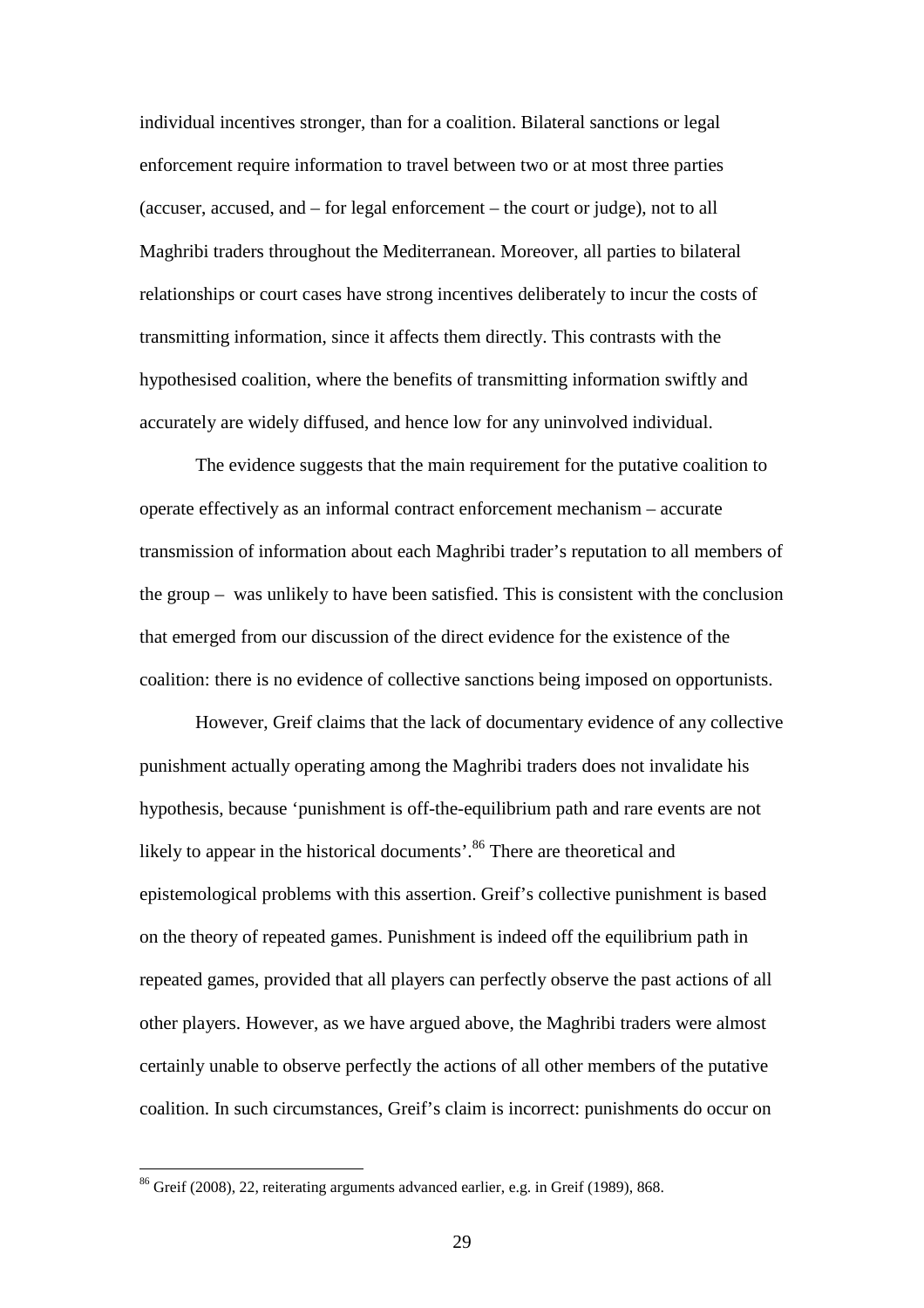the equilibrium path of play. $87$  The theoretical basis for the claim that collective punishment should not be observed because it is off-equilibrium is thus very weak.

Greif's claim also has an epistemological problem. If accepted, it would imply that one could argue that *any* institution exists (even if there is no evidence for it) by claiming that it is an institution which creates beliefs that obviate the need for the institution actually to operate. The lack of evidence for the institution's existence can then always be discounted as demonstrating that the institution is perfectly successful. Such an argument undermines the entire basis of empirical social science. Threats of what might happen if some behaviour were to take place may indeed sometimes prevent that behaviour from occurring. But a convincing claim that the threats are actually important in deterring the behaviour requires better evidence than merely the absence of the behaviour.<sup>88</sup>

A central component of Greif's hypothesised coalition is the claim that Maghribis formed business associations for long-distance trade only with other Maghribis.<sup>89</sup> But the evidence shows clearly that this was not the case: Maghribis formed long-distance trading associations outside their own group.

Greif acknowledges that evidence of business association between Maghribi and non-Maghribi traders exists, but claims that it is rare.<sup>90</sup> The basis for his claim appears to be the fact that only two of the 97 traders mentioned in the letters of Nahray b. Nissīm (the most important Maghribi trader in Fustat in the middle of the

 $87$  Mailath and Samuelson (2006), chs. 7, 12.

<sup>&</sup>lt;sup>88</sup> The claim in Greif (2008), 22, fn 33, that regarding the lack of direct evidence that the Maghribis operated a coalition as invalidating the multilateral reputation view 'is equivalent to arguing ... that because there was no nuclear confrontation during the Cold War, the threat of nuclear response could not have contributed to preventing a conventional war' is incorrect. There is plenty of evidence (other than the absence of a nuclear war) both that there existed a threat of nuclear response during the Cold War period, and that awareness of it played a role in political decision-making during that period, thus contributing to the prevention of conventional war. In contrast, there is absolutely no evidence that the Maghribis operated a coalition.

 $89$  Greif (1989a), 104-05; Greif (2008), 25.

<sup>&</sup>lt;sup>90</sup> Greif (1989b), 877, Greif (1993), 536.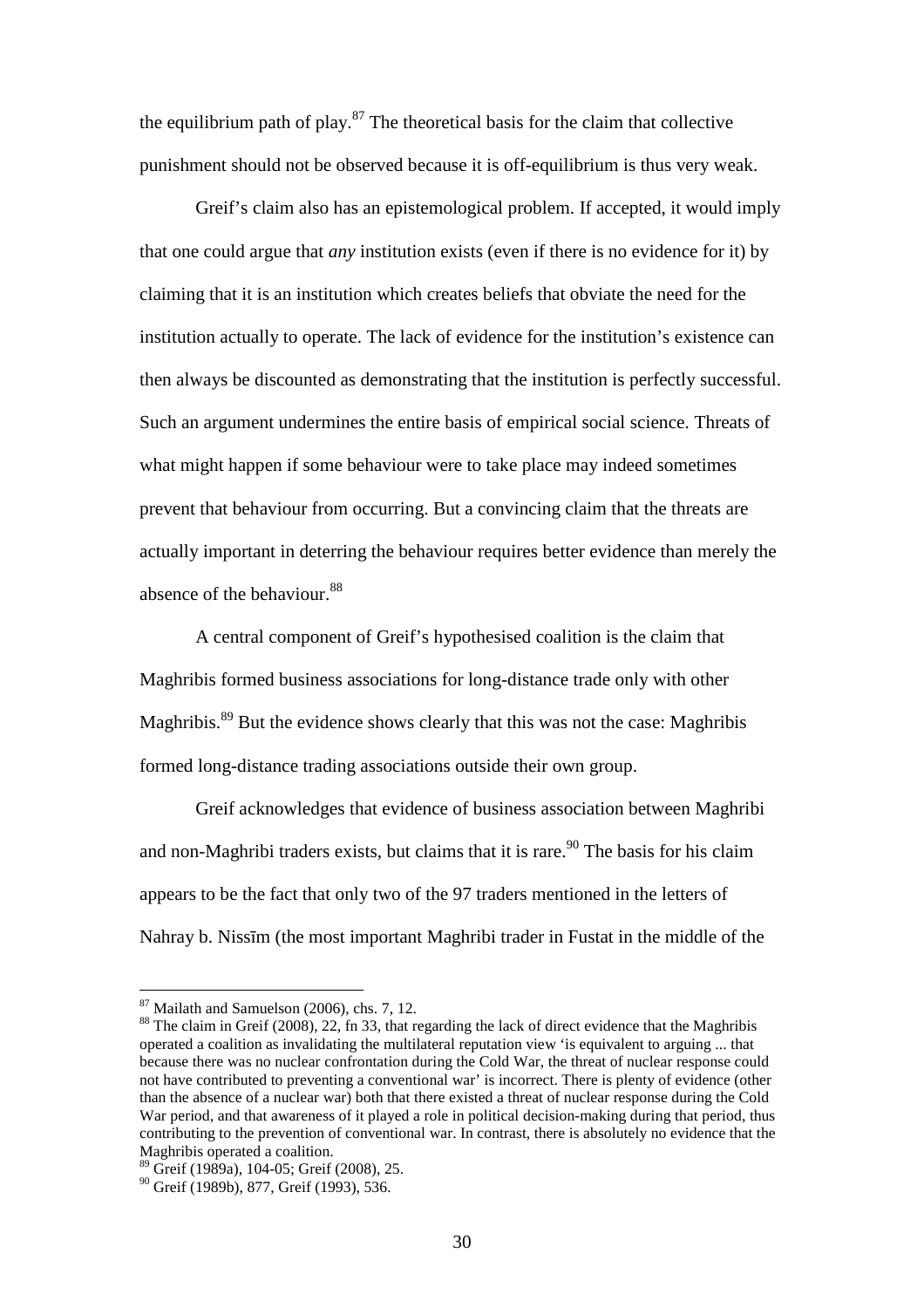eleventh century) were Muslims. It is true that there is only limited evidence of Maghribis conducting long-distance trade with non-Maghribis, but this is partly a reflection of sample selection bias. As Goitein points out, the archive that provides virtually all our information about the Maghribi traders is a Geniza, a synagogue storeroom in which all writings which might bear the name of God were supposed to be deposited, so 'it is natural that it should deal mainly with the commercial activities of Jews and between Jews'. Despite this sample selection problem, and all the practical reasons for coreligionists to travel, work, trade and litigate within their own denomination, Goitein concludes that

the same Geniza letters reveal an astonishing degree of inter-denominational cooperation … Partnerships and other close business relationships between Jews and Muslims, or Hindus, or Christians were commonplace.<sup>91</sup>

This conclusion is borne out by Stillman's study of the letters of the Maghribi merchant Yūsuf b. 'Awkal. So accustomed was Ibn 'Awkal to doing business with Muslim agents that he corresponded with them in Arabic script (the Maghribis typically wrote to each other in Hebrew script).<sup>92</sup> It is likely that some of Ibn 'Awkal's Muslim agents were doing relatively straightforward tasks such as purchasing and packing flax on his behalf.<sup>93</sup> However, Stillman states that

most of Ibn 'Awkal's agents were not employees, but rather smaller, and not so small, merchants who provided services to the House of Ibn 'Awkal not for any commission, but in order to request similar, reciprocal services from such an influential and well-connected business house.  $94$ 

This strongly suggests that some of Ibn 'Awkal's Muslim agents were engaged in

long-distance trade relationships with him, a conclusion that is supported by the fact

 $91$  Goitein (1966), 350.

 $92$  Stillman (1973), 23 with fn 3, referring to TS 12.227 (No. 13): 'The account statement will reach you – God willing – either in Hebrew letters in my own hand-writing or in Arabic script in the hand-writing

of I[bn all-...]'. Full translation in Stillman (1970), 365-70.

<sup>&</sup>lt;sup>93</sup> Stillman (1973), 20.

<sup>94</sup> Stillman (1973), 23.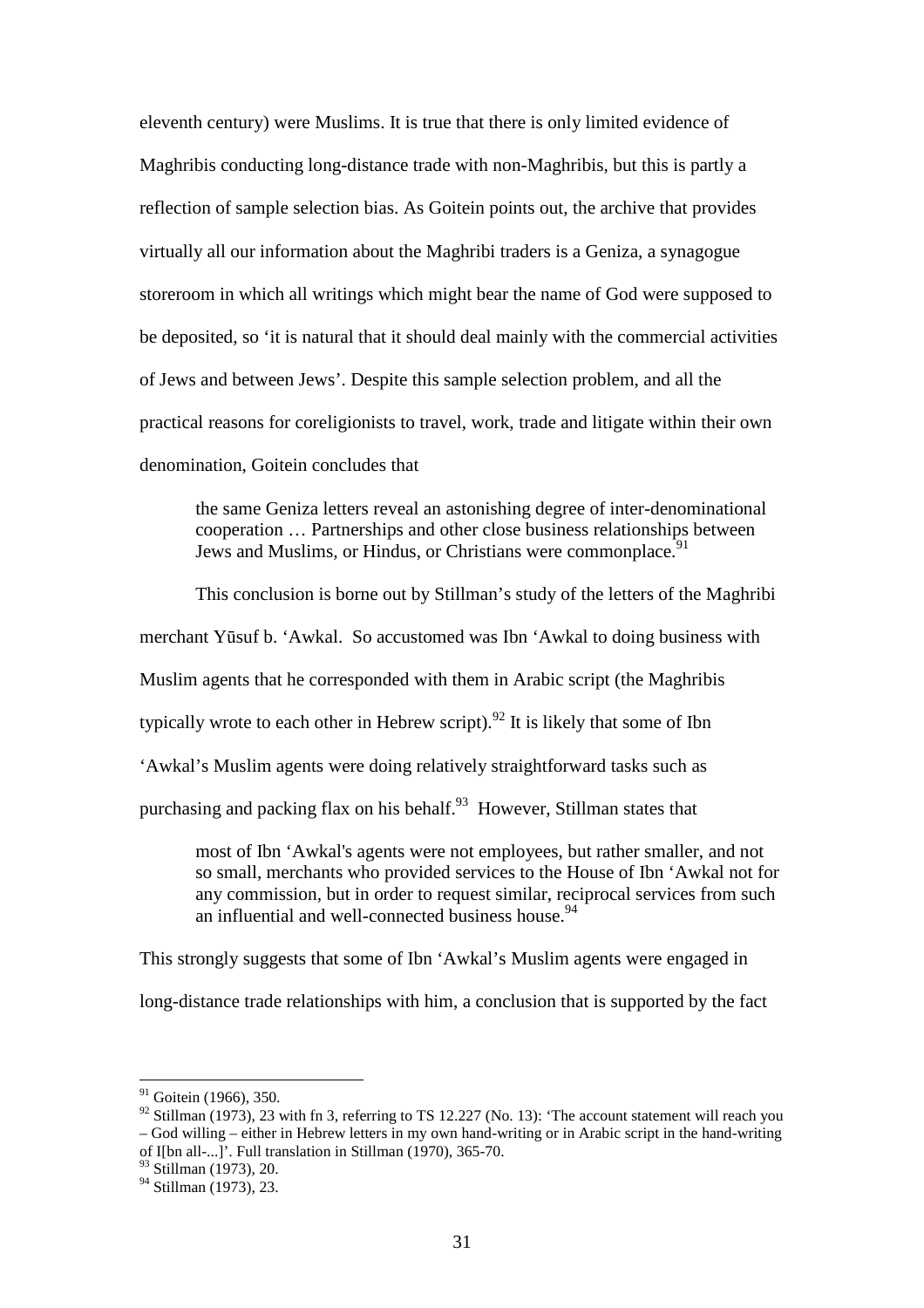that Ibn 'Awkal's goods in Alexandria were handled by at least two different Muslim agents on different occasions.<sup>95</sup>

Gil also documents a variety of business associations between Maghribi and non-Maghribi traders. Yūsuf b. 'Awkal, Gil points out, was also engaged in business dealings with Christian merchants in Alexandria.<sup>96</sup> Another Maghribi trader, writing from Mazara in Sicily, refers to the trading of oil by a partnership of Jews and Muslims, and states that he himself has 'no individual share in this oil; all of it is in partnership between me and some Muslims and Jews, people of Sicily'.<sup>97</sup> Still another partnership between a Maghribi merchant and a Muslim gave rise to a dispute which was resolved co-operatively between the Muslim and Jewish law-courts when the *qādī* (Muslim judge) explicitly requested the involvement of the *dayyān* (Jewish judge).<sup>98</sup> Gil also refers to a Muslim who was involved in long-distance trade with several different Maghribi merchants.<sup>99</sup> According to Goldberg, this same Muslim had a trading relationship with yet another Maghribi.<sup>100</sup>

The clear evidence that Maghribi traders formed long-distance trade associations with non-Maghribis provides another reason to reject the coalition hypothesis. This is not to claim that Maghribi trade in the eleventh-century Mediterranean was primarily based on associations with non-Maghribis, but simply to note that such associations, which are inconsistent with the coalition hypothesis, did exist. The existence of these associations, combined with the absence of any evidence that a coalition existed, suggests that long-distance trade in the eleventh-century Mediterranean was not based on collective punishments generated by multi-stranded

<sup>&</sup>lt;sup>95</sup> Stillman (1970), 314 (agent named Ibn Rustam); 350-2 (agent named Muhammad).

 $96$  Gil (2004a), 687.

<sup>97</sup> Gil (1983a), 122.

<sup>&</sup>lt;sup>98</sup> Gil (2003), 281.

<sup>99</sup> Gil (2003), 281-2.

<sup>100</sup> Goldberg (2005), 90-1.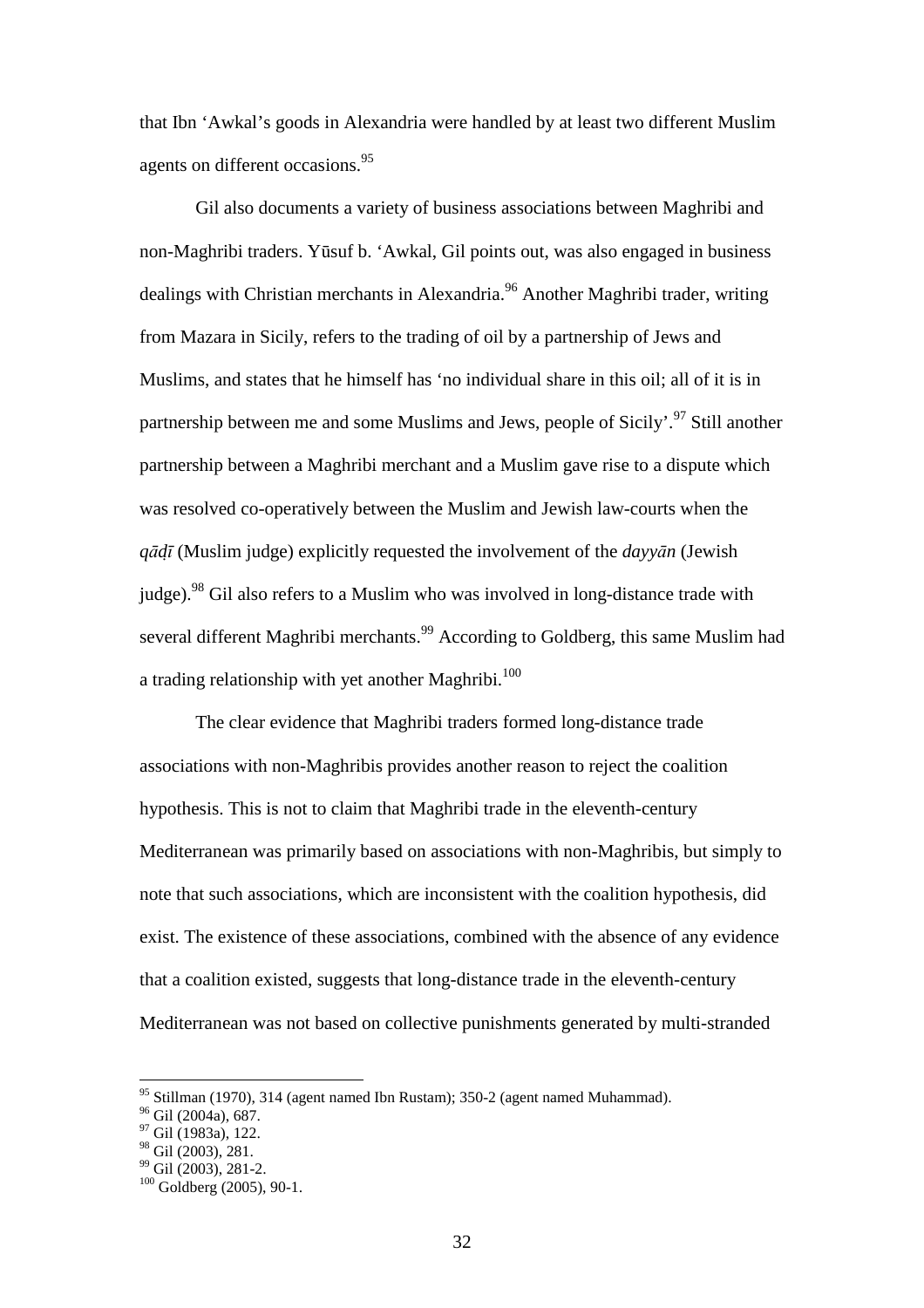interactions within the closed network of the Maghribi traders, but rather sustained by other contract enforcement methods. We discuss these in the next section.

## 4. How Did the Maghribi Traders Sustain Long-Distance Trade?

As we have seen, there is no evidence that the Maghribi traders used a coalition as an informal contract enforcement mechanism. They did, however, trade throughout the Mediterranean during the entire eleventh century, with non-Maghribis as well as Maghribis. Evidently they had mechanisms that enabled the contracts involved in long-distance trade to be enforced. What were these?

To answer this question, we begin by noting that the Maghribi traders made use of a legal system that was formal and public in the sense that it was not a privateorder institution generated by Maghribi merchants themselves, but rather consisted of legal mechanisms that were accessible to the wider population. In the Muslim Mediterranean during this period, non-Muslims could bring their cases either to the courts of the religious community to which they belonged or to the Muslim legal system.<sup>101</sup> Thus the Maghribi traders' first resort was to the Jewish legal system – a formal and public set of mechanisms open to all Jews, not just Maghribis or merchants, and used for resolving a wide array of issues, not just commercial conflicts. But the Maghribi traders also made use of the Muslim legal framework, as the Geniza documents reveal. Even in Jewish courts, the legal form of partnership that was used as the basis for business associations was typically the Muslim, not the

 $101$  Goitein (1967), 66-8; Goldberg (2005), 200-01.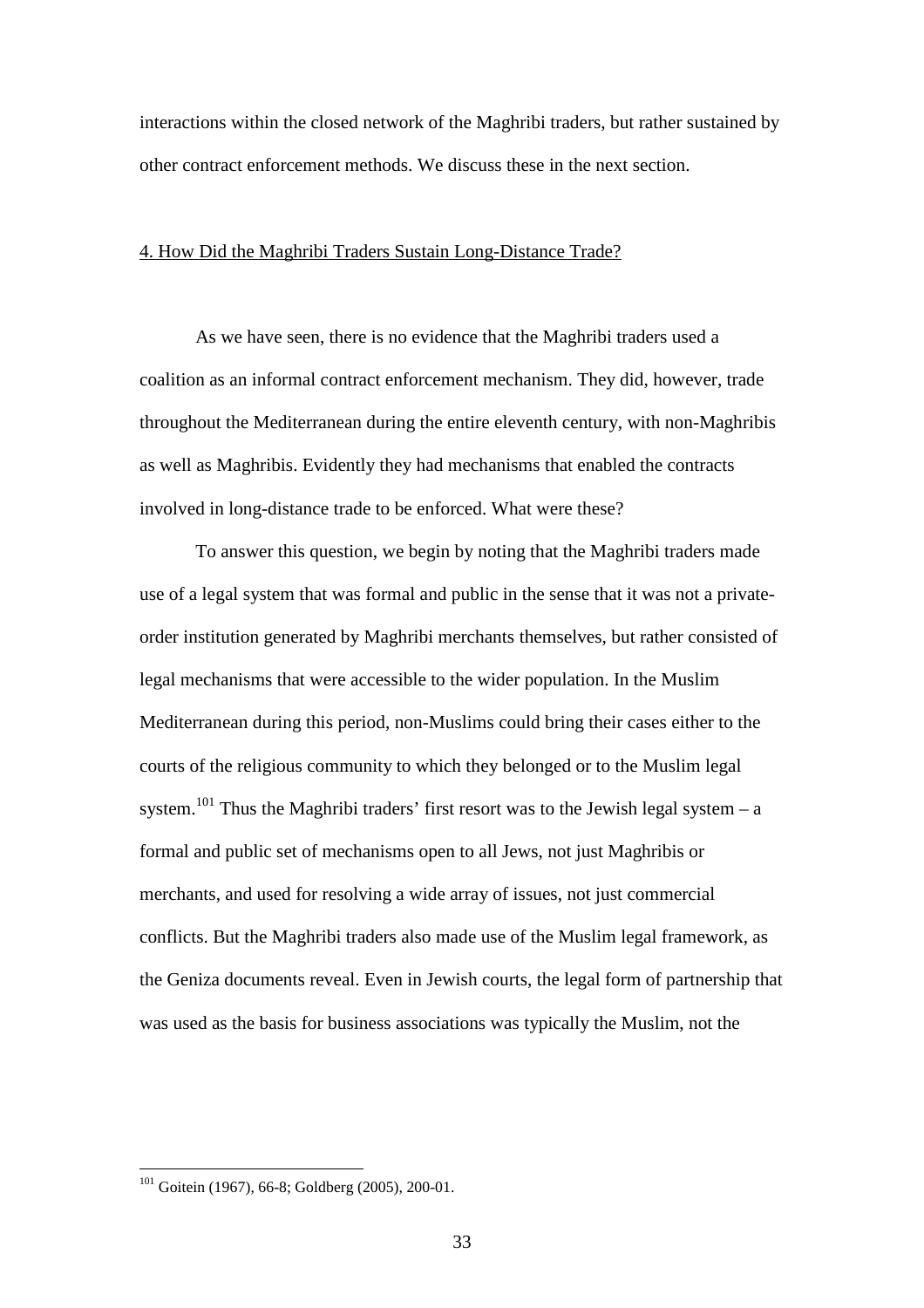Jewish, one.<sup>102</sup> Furthermore, although civil cases were largely brought before Jewish courts,

actions or deeds made before a qādī (Muslim judge) are often referred to. Frequently, and for reasons which still need clarification, the same transaction was made both before a Muslim and a Jewish court, or one part was brought before a public tribunal and a complementary action before a Jewish court.<sup>103</sup>

Thus if a Maghribi trader failed to secure adequate legal remedy from the Jewish legal system, he could then appeal beyond it. Goitein describes how if a Jew failed to pay his debts, Jewish court officials would 'bring him before the government', going so far as 'to reserve themselves the right to "extradite" him to the Muslim authorities'.<sup>104</sup> A debt dispute between Maghribi merchants could also be 'brought before the sultan', who evidently also provided formal, public contract enforcement to which Maghribi traders sometimes voluntarily resorted.<sup>105</sup>

Both in principle and in practice, therefore, the Maghribi traders had formal legal mechanisms at their disposal. Did these mechanisms contribute to contract enforcement in long-distance trade?

Consider first the basis upon which Maghribi traders established business associations. They did so in two main ways. One involved mutual service agency between business friends. The specific term most commonly used by the merchants for this form of association was *suhba*, which Goitein translates as 'companionship' or 'formal friendship'.<sup>106</sup> Such an association was not based on a written contract, and involved merchants performing services for each other without being remunerated, on

 $102$  Goitein (1967), 72, Udovitch (1962), Udovitch (1970); Goldberg (2005), 208. See Ackerman-Lieberman (2007), esp. 75-7, 195-6, on distinctively Jewish legal norms used for trading partnerships in this period.

<sup>&</sup>lt;sup>103</sup> Goitein (1955), 79.

<sup>&</sup>lt;sup>104</sup> Goitein (1967), 259-60 with note 192 (quotation); Goldberg (2005), 201.

<sup>105</sup> Gil (2003), 299.

<sup>106</sup> Goitein (1967), 169; Goitein (1971), 486-8.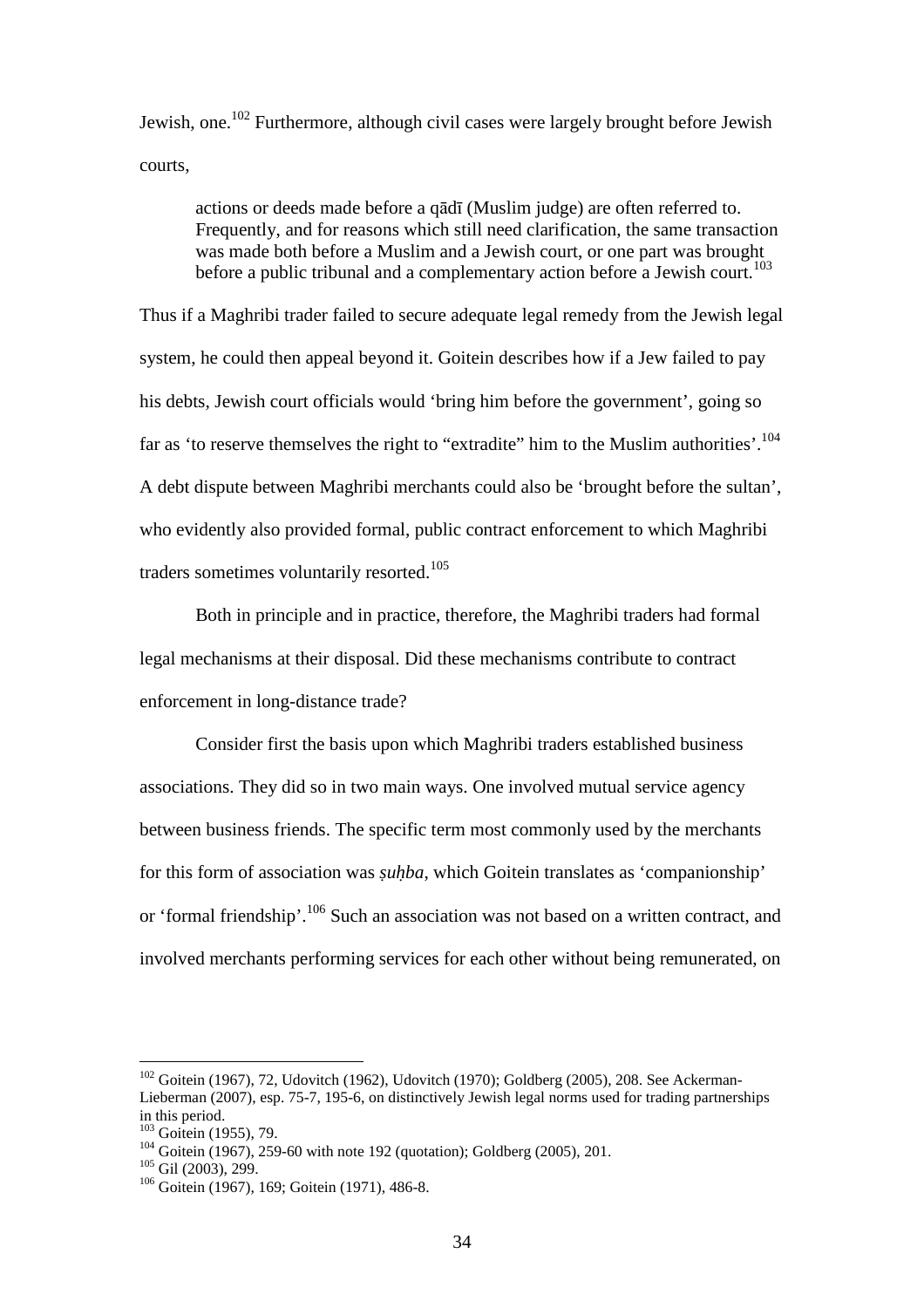the understanding that an equal exchange of services was required.<sup>107</sup> The other main way in which business associations were conducted involved formal legal partnerships. Such business partnerships were a well-developed legal institution that set out formally the various aspects of an economic relationship between contracting parties, such as their investments, their shares in profits and losses, and the times at which accounts were to be rendered.<sup>108</sup>

There is lively debate among Geniza scholars about the relative importance of the two types of business association, with some arguing that informal mutual service agency was all but universal, while others argue that the role of legal partnership has been under-emphasized. Thus Goitein writes that informal cooperation between business friends 'was the main pattern of international trade' and that such trade 'was largely based, not upon cash benefits or legal guarantees, but on ... mutual trust and friendship'.<sup>109</sup> At the other end of the spectrum, Gil argues that his corpus of 818 Geniza merchants' letters shows that all Maghribi business associations 'were based on a deed formulated by the court, in which the parties of the partnership were specified, as were the other conditions'.<sup>110</sup> Quantitative estimates also differ. Udovitch estimates that in terms of number of transactions, informal business cooperation is referred to 15-20 times more often than legal partnership.<sup>111</sup> Using a much larger sample of letters, Goldberg estimates that in terms of proportion of text, three quarters of discussion in merchant letters is devoted to mutual service agency and only one quarter to legal partnership, although she points out that this perceived difference may arise partly from the fact that the Geniza materials consist mainly of letters, a type of

 $107$  Goldberg (2008), 16.

<sup>108</sup> For a detailed discussion, see Goitein (1967), 169-79; Udovitch (1970); Ackerman-Lieberman (2007).

 $109$  Goitein (1967), 165, 169.

 $110$  Gil (2003), 274-5 fn 2.

 $111$  Udovitch (1977), 73.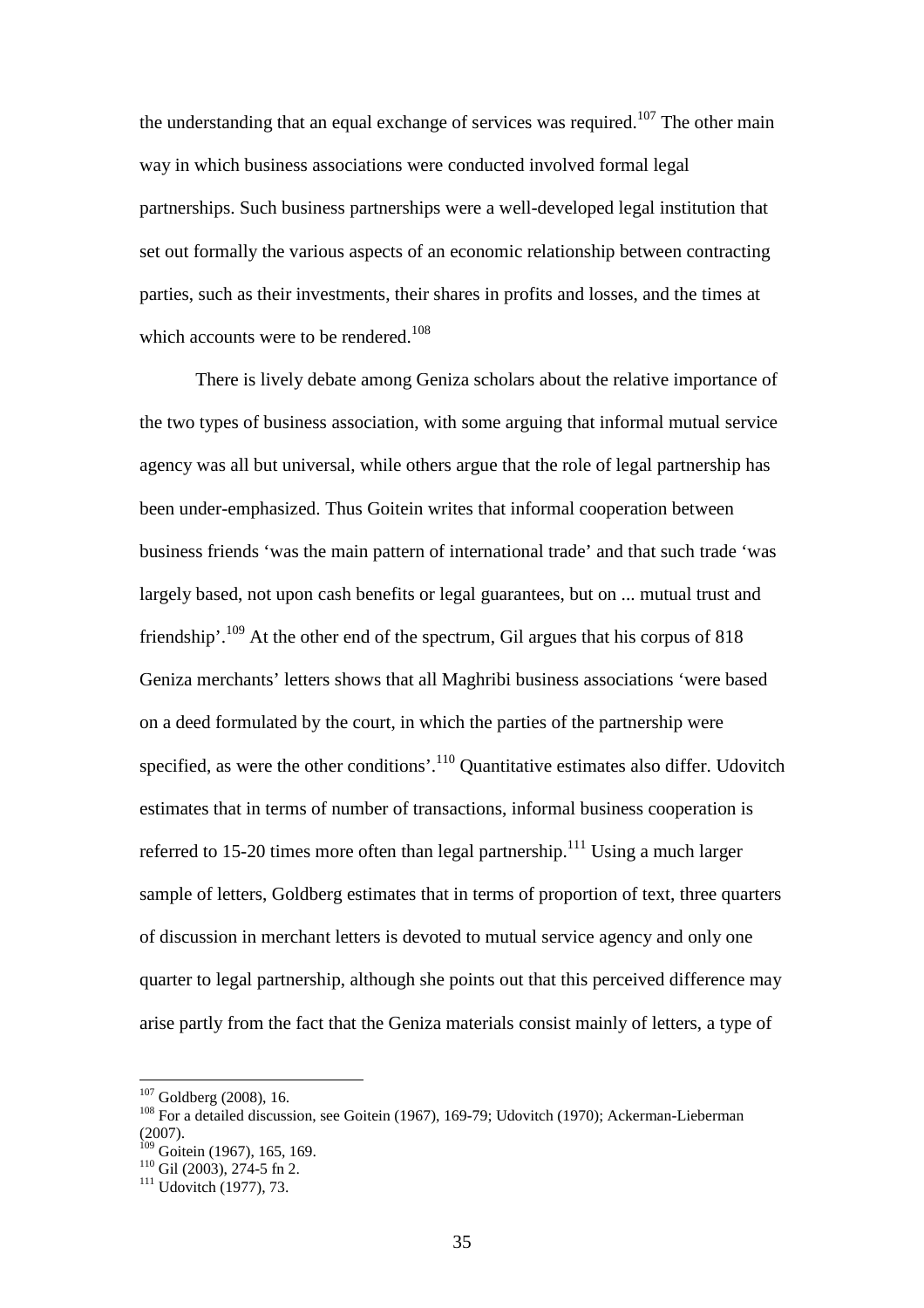document in which informal cooperation is more likely to be mentioned: 'If we only had contracts, as we do for the European side, patterns of labor service would look more similar.<sup>'112</sup> Ackerman-Lieberman, too, argues that scholars' focus on private letters and their relative neglect of the legal material in the Geniza papers has contributed to an excessive emphasis on informal business associations and an unjustifiable dichotomy between informal and formal contract enforcement.<sup>113</sup> Geniza scholars thus disagree about the ratio between mutual service agency and formal legal partnership in actual practice, but most acknowledge some non-trivial use of formal contracts.<sup>114</sup>

Even mutual service agency did not operate completely independently of the legal system. A *suhba* was undertaken between a specific pair of individuals and was not typically transferrable to third parties.<sup>115</sup> It allowed one of the pair (the principal) to initiate a contract unilaterally by means of written instructions in a letter that made the other (the agent) responsible for specified tasks, such as selling some goods in a particular location and buying others with the proceeds. The agent was free to refuse particular tasks, but had a responsibility not to abandon the goods specified by the principal. The rights and responsibilities of agency – the legal control over goods that one does not own – were clearly defined in both Muslim and Jewish law.<sup>116</sup> According to Goldberg, although a *suhba* was not based on a written contract, merchants understood it as a formal relationship, since actions under a *suhba* could involve a lawsuit. The principal had no legal redress if the agent did not follow the principal's instructions, but he could sue the agent for either the goods or the proceeds

 $112$  Goldberg (2005), 84, 152 fn 74 (quotation), 153-4.

<sup>113</sup> Ackerman-Lieberman (2007), 1-3, 158-62, 195-7.

<sup>114</sup> On the use of formal partnerships, see Goitein (1967), 169-79; Goitein (1971), 486-8; Gil (2003), 274-5 fn 2; Udovitch (1977), 73; Goldberg (2005), 84, 152-4; Ackerman-Lieberman (2007), 2-3, 159- 62, 195-7; Stillman (1970), e.g. 78-9.

<sup>115</sup> Udovitch (1977), 74-5; Goldberg (2005), 154, 300-01, 398, 417.

 $116$  Goldberg (2008), 14.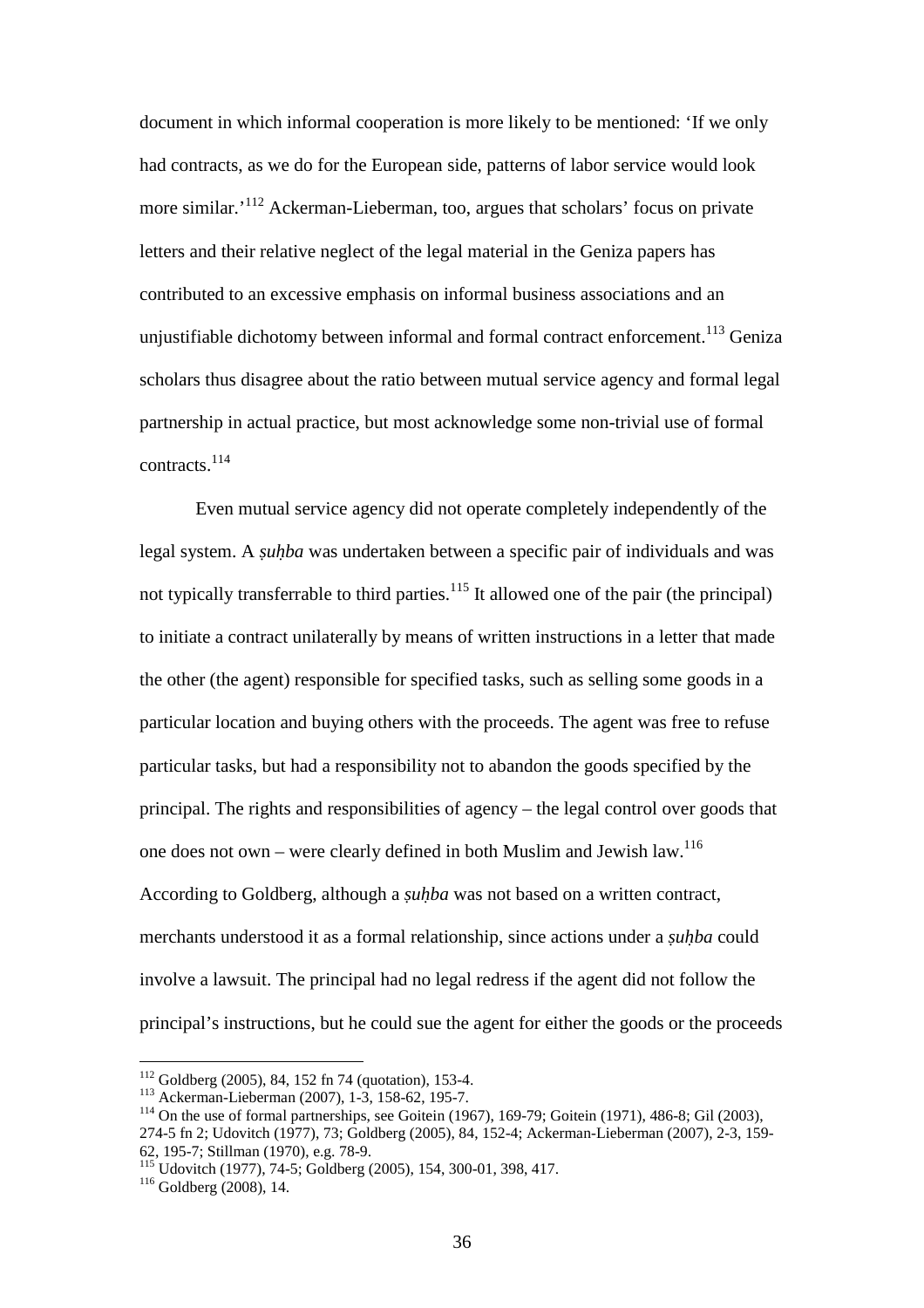from their sale under the law of agency.<sup>117</sup> Thus the absence of a legal document setting out the basis for mutual service agency did not mean that such business associations took place wholly independently of the legal system. Nevertheless, the role of the legal system in providing a basis for mutual service agency was clearly smaller than it was for legal partnerships. Hence *suhba* relationships took place among Jewish merchants who were regarded by the merchant community as trustworthy.<sup>118</sup> This network of responsible individuals was referred to by the merchants in the Geniza materials as *ashābunā*, 'our associates' or 'our companions'.<sup>119</sup>

Formal partnerships, by contrast, were not only based on legal contracts but could also be formed with a wider group of individuals: 'merchants entered into partnerships not only with members of the *ashābunā* network, but with Muslim merchants and Jewish merchants outside the network'.<sup>120</sup> According to Goitein, 'more often than not, informal cooperation was accompanied by one or more partnerships concluded between the correspondents, frequently with additional partners',  $^{121}$  and 'informal business cooperation could last for a lifetime, even for several generations. Formal partnerships were of short duration in principle and limited to specific undertakings  $\ldots$ <sup>122</sup>. Formal partnerships thus often appear to be used within the framework of an informal cooperation between two merchants, either to deal with a particular joint venture between the two parties, or to accommodate others in addition to the two parties in a venture.<sup>123</sup>

 $\overline{a}$  $117$  Goldberg (2008), 17.

<sup>118</sup> Goldberg (2008), 17.

<sup>119</sup> Udovitch (1977), 78; Goldberg (2008), 11; Goldberg (2005), 177-80.

 $120$  Goldberg (2008), 19.

 $121$  Goitein (1967), 167; the frequent co-existence of mutual service agency and legal partnership is confirmed by Goldberg (2005), 173.

 $122$  Goitein (1967), 169-70.

<sup>&</sup>lt;sup>123</sup> For an example, see Cohen (2008), where Judah b. Moses b. Sighmar entered in to a formal partnership for a specific venture in ambergris with his long-time business 'friend' Abraham ha-Kohen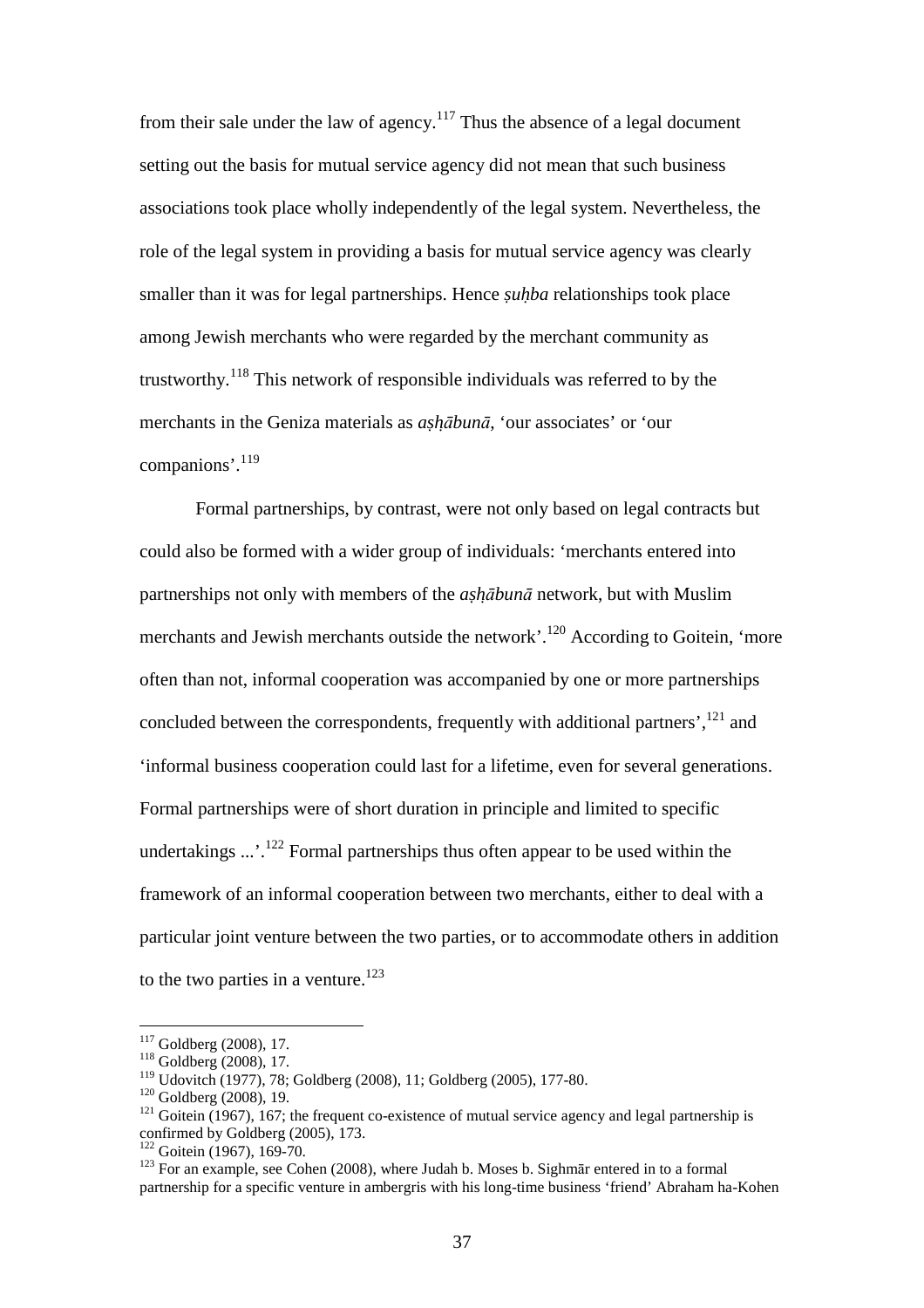The coexistence of such long-term mutual service agencies or 'formal friendships' with short-term legal partnerships for particular ventures suggests that *both* the legal system *and* an informal mechanism played some role in Maghribi contract enforcement.<sup>124</sup> But as described by Goitein this informal mechanism was based on repeated *bilateral* interactions between the same parties, in which any opportunism would have resulted in *bilateral* punishment. This is not the same as the coalition mechanism hypothesised by Greif, based on repeated interactions among members of a well-defined but much larger group, in which opportunism against one member would result in *collective* punishment by the entire group.

It was, of course, possible for a Maghribi trader to form business associations with many different individuals, so a question that has to be answered is how could bilateral punishments be effective in such circumstances? Opportunism by one party might end a particular bilateral relationship, but if information about this opportunism is not available to others with whom the opportunist can establish a new relationship, it is not clear that the ending of the bilateral relationship in question provides enough of a sanction to deter opportunistic behaviour. Ghosh and Ray (1996) address this question in a model where a form of Prisoners' Dilemma game is played repeatedly between pairs drawn from a group containing two types of player. The first type is always opportunist, but the second comprises potential cooperators who may be able to achieve mutually beneficial outcomes despite the immediate incentive for opportunism. In this model, a player who encounters a new opponent does not know anything about this opponent's previous behaviour: she only knows what actions she and her various opponents have taken in the past. Thus in the Ghosh-Ray model no

b. Faraj al-Rahbī; despite the fact that no legal contract is mentioned, Judah takes for granted that he can sue Abraham in Jewish or Muslim courts when the partnership goes bad.

<sup>&</sup>lt;sup>124</sup> This is also the assessment of recent studies, based on additional corpuses of Geniza documents, such as Goldberg (2005), 84, 152-4; and Ackerman-Lieberman (2007) , 2-3, 159-62, 195-7.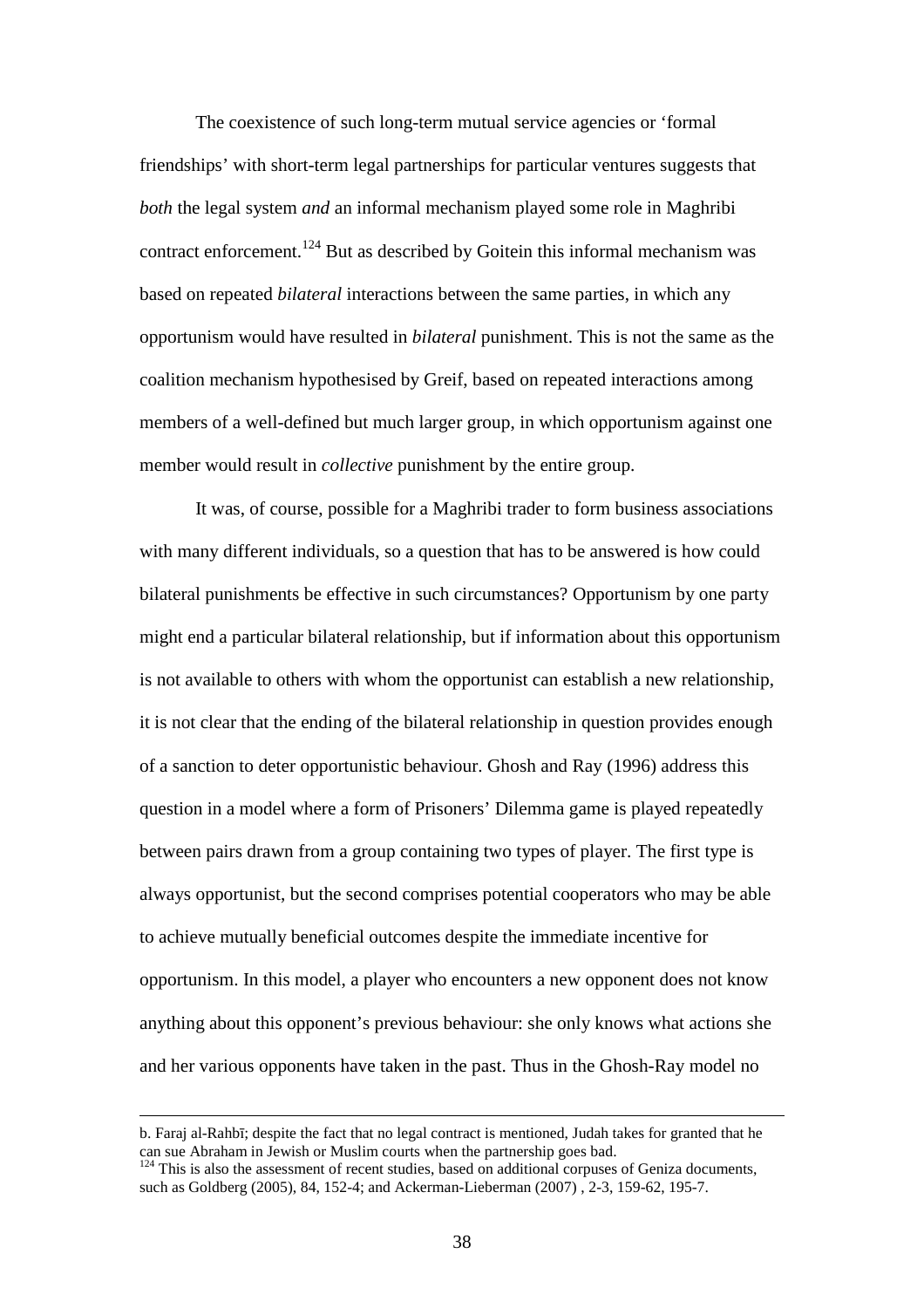information is available about a new opponent's reputation, in contrast to the Kandori model discussed in the previous section. Players in the Ghosh-Ray model have the option of continuing to play old opponents in subsequent repetitions of the game. The cooperative equilibrium in this model, if it exists, is one in which pairs of potential cooperators form long-term relationships after having successfully revealed their types to each other through experimental initial cooperation. The relatively high level of cooperation between pairs of potential cooperators after the initial stage is sustained by the threat of breaking off the relationship in response to opportunism. This threat is credible because of the presence of opportunistic types: a potential cooperator who loses such a partner will not automatically find a new one of the same type. The presence of a sufficiently large proportion of opportunists is required for the cooperative equilibrium to exist: if this proportion is too small, opportunism by the potential cooperators will not be deterred. Thus bilateral sanctions could deter opportunism by a Maghribi trader who had the possibility of forming associations with many different individuals, provided that there were enough traders who would always act opportunistically.

The Maghribi traders' use of an informal enforcement mechanism based on repeated bilateral interactions was facilitated by other aspects of their trading arrangements. Transactions were carried out in public. Clerks recorded the details of sales and shipments that were opened. But members of the broader merchant community witnessed these acts as well.<sup>125</sup> These witnesses were often *ashābunā*, and 'by conducting most actions in front of these witnesses, merchants gave themselves access to redress from the Jewish court in addition to that of Muslim courts'.<sup>126</sup>

 $125$  Goldberg (2005), 1-2, 179; Goldberg (2008), 10.

<sup>126</sup> Goldberg (2008), 11 (quotation); Goldberg (2005), 205.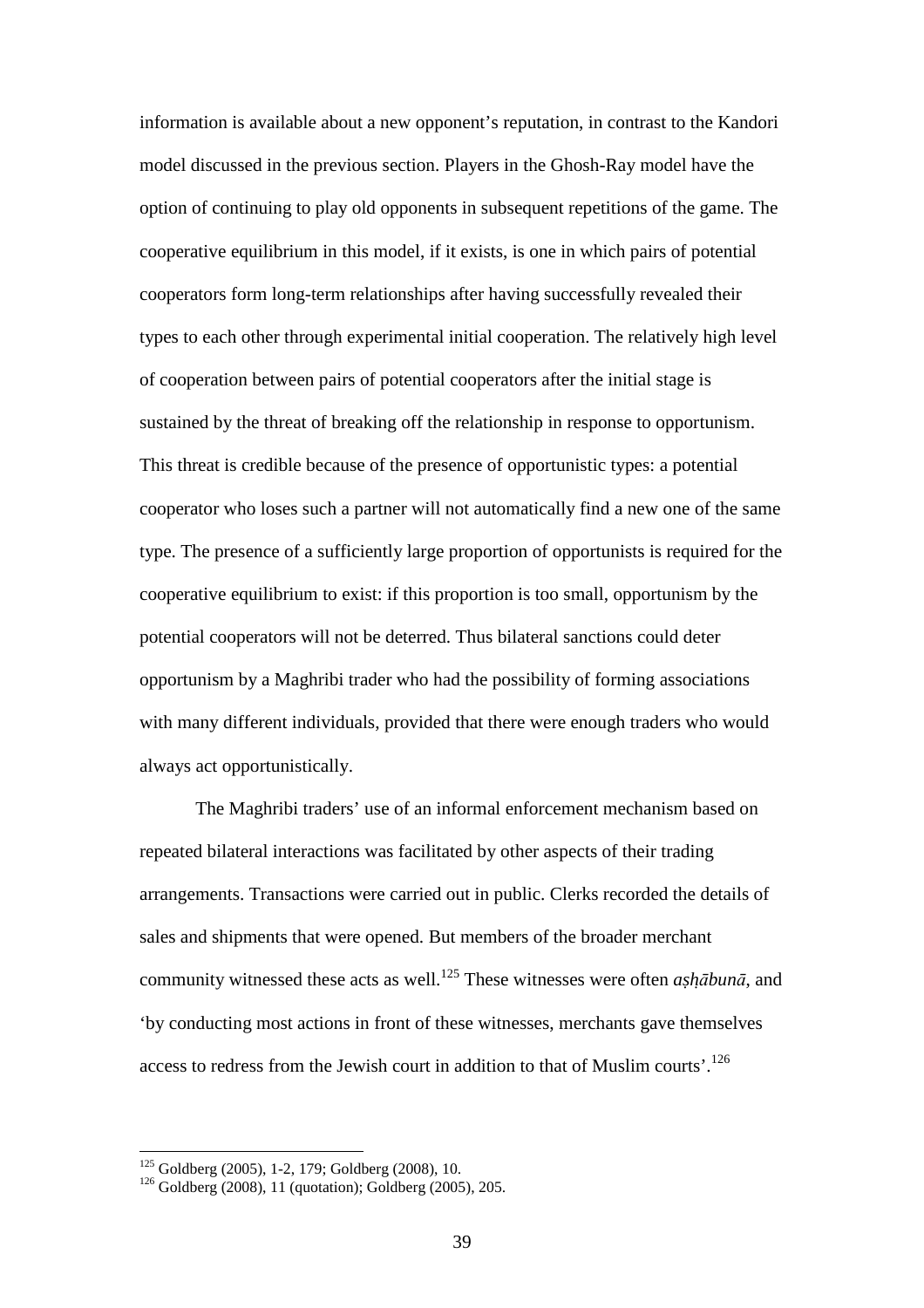The *ashābunā* network was clearly an important element in the array of contract enforcement mechanisms available to these merchants. But this network is very different from Greif's hypothesised Maghribi traders' coalition. There is no evidence that the *ashābunā* network was closed: if a non-member of the network established enough individual ties with existing members, he would gradually become a member himself.<sup>127</sup> According to Udovitch, the *ashābunā* network did not constitute a group that had any characteristics distinct from the individuals who comprised it:

Informal business cooperation was a constellation of individual relationships whose skeins could tie together a fairly large number of people; but these bonds were never expressed in terms of membership of a group abstractly defined; rather, groups, insofar as they were defined, were defined in terms of individuals.<sup>128</sup>

Both Udovitch and Goldberg find that the Maghribi traders did not consist of a single, cohesive, and well-defined coalition, but rather formed multiple, overlapping networks; individual Maghribis also undertook business connections extending into different networks.<sup>129</sup>

The *ashābunā* network, like business networks in many later economies, undoubtedly provided some social sanctions that supplemented the bilateral enforcement mechanism based on repeated interactions between the same two parties. A network member who cheated an associate would be likely to suffer harmful effects which extended beyond the sanctions imposed by his victim. But the existence of such sanctions is not inconsistent with the legal system also playing a role in contract enforcement, especially since, as we have seen, business associations were not restricted to the *ashābunā* network and a non-trivial share of them were based on formal partnerships.

<sup>&</sup>lt;sup>127</sup> Goldberg (2005), 37; Goldberg (2008), 12.

 $128$  Udovitch (1977), 74-5.

<sup>129</sup> Goldberg (2005), 155-6, 180-1, 185, 192-6, 243-4, 282, 289-95, 302-03, 396-8, 405, 412-4; Udovitch (1977), 74-5.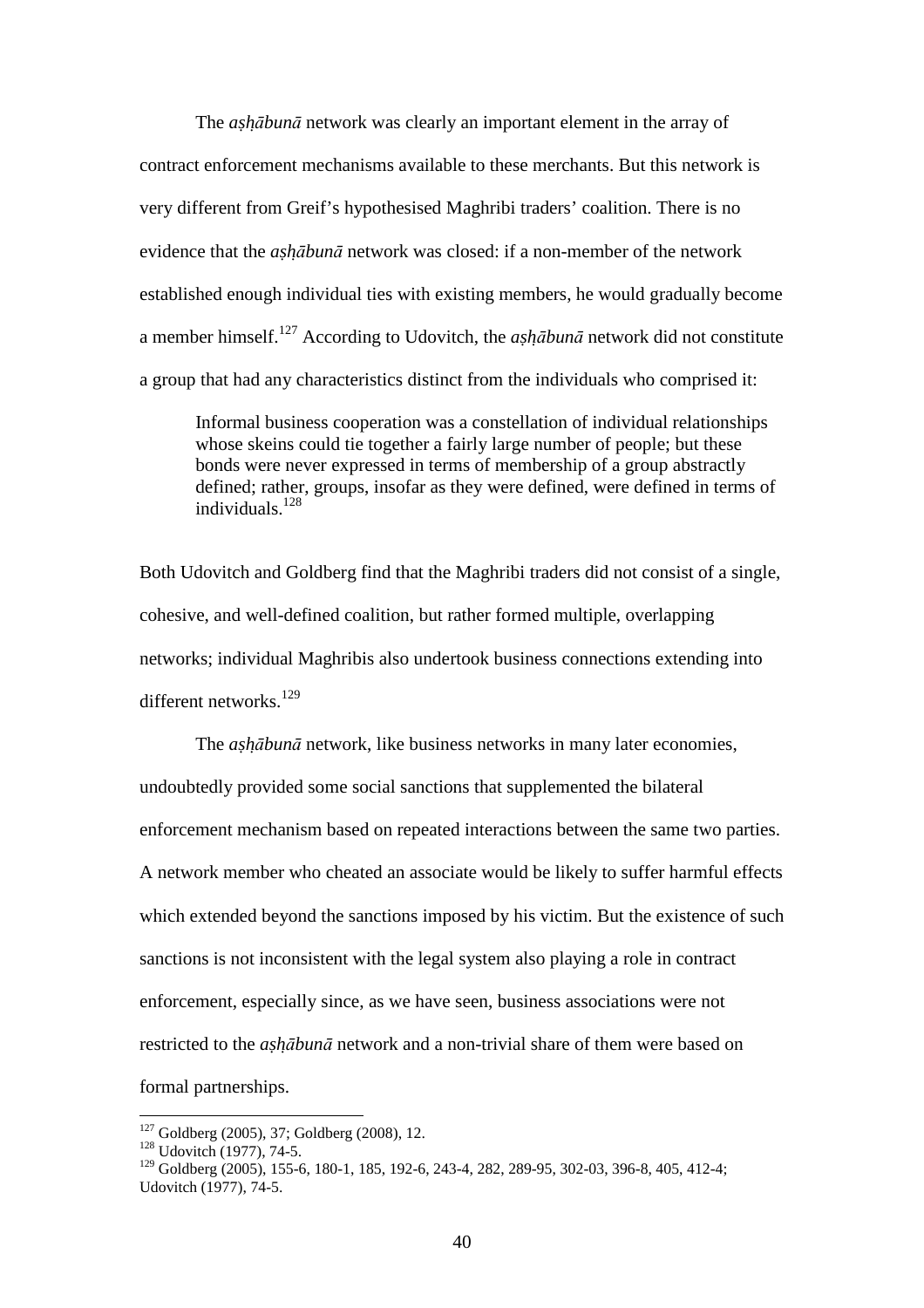There is direct evidence that the Maghribi traders made use of the formal legal system as well as informal contract enforcement mechanisms to sustain long-distance trade. Maghribi traders complained in Jewish courts against fellow merchants who had failed to repay loans, employed Jewish courts to appoint representatives to collect debts for them from distant business associates, and called in the Jewish authorities when cheques were not honoured. But they also used the broader legal system of non-Jewish courts, resolving disputes with Muslim trading partners in front of Muslim and Jewish judges, making use of Muslim courts to have deeds drawn up recording debts owed them by other Jewish traders, and bringing large debt cases involving both local and foreign merchants before the sultan.<sup>130</sup> Resort to the 'gentile' (i.e. Muslim) courts was openly envisaged by Maghribi traders suing business partners, as in 1085 when Judah b. Moses b. Sighmār issued a power of attorney to Eli b. Yahyā in litigation against his business partner Abraham ha-Kohen b. Faraj al-Rahbī, stating explicitly that he 'appointed him [Eli] to make the claim in any court he wants, even with the assistance of gentiles'. $^{131}$ 

The use of the legal system alongside other methods of contract enforcement is consequently taken for granted by Geniza scholars other than Greif. Goldberg finds that 'merchants threatened action, sent and discussed powers of attorney, prepared testimony for hearings, and requested provision of documents [for] upcoming actions in just over 5 percent of their letters'.<sup>132</sup> Greif has recently made much play with this figure, claiming that it supports his view that the legal system was unimportant in

 $130$  For a selection of examples of Geniza merchants resolving conflicts over business associations using legal mechanisms, see Goitein (1967), 68-9; Gil (2003), 298-9, 308, 314; Goldberg (2005), 200- 08; Cohen (2008).

<sup>&</sup>lt;sup>131</sup> Archival reference Bodl. MS Heb. c 28.11, 2 March 1085, here lines 26-27; cited according to the translation in Cohen (2008).

<sup>&</sup>lt;sup>132</sup> Goldberg (2008), 24-5.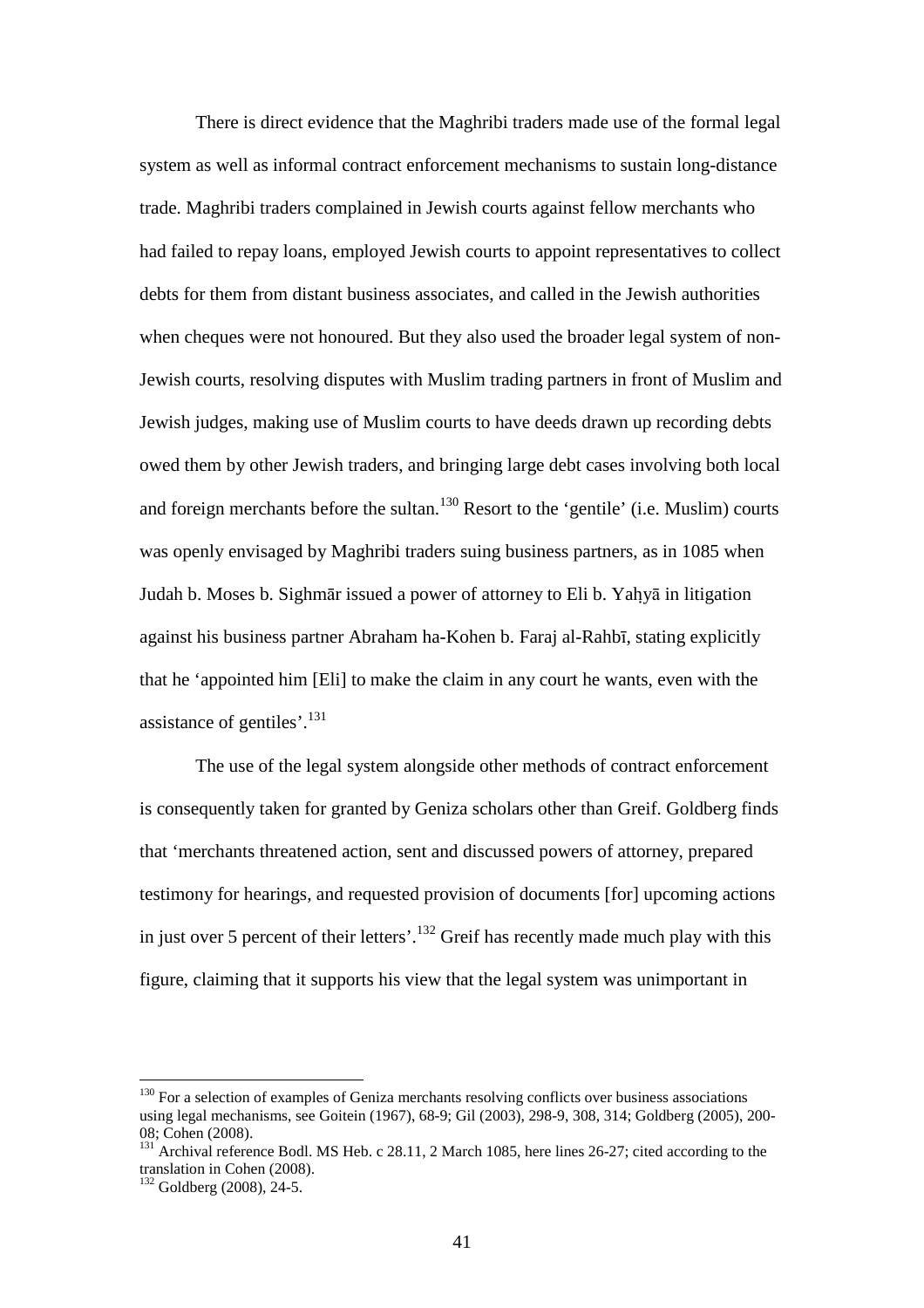Maghribi contract enforcement.<sup>133</sup> But in the absence of comparative studies of merchant correspondence in other economies, it is impossible to assert that 5 percent of Geniza merchant letters mentioning legal proceedings is either very low or very high. Would legal action be mentioned in more or fewer than 5 percent of merchant letters in European economies such as Italy or Flanders, where merchants indubitably resorted to legal contract enforcement – in the 125,549 surviving letters of the Prato merchant Datini (1363-1410), for instance, or the 1150 surviving letters of the Antwerp merchant Van der Molen (1538-1544)? Without answers to such questions, the figure of 5 percent cannot be taken as evidence that the Maghribi traders were distinctive in avoiding formal legal contract enforcement.<sup>134</sup>

We must also consider the problem of sample selection bias in the Cairo Geniza, our sole source of evidence on the activities of the Maghribi traders. Scholars other than Greif acknowledge the probability that the Geniza letters under-represent the use of formal legal mechanisms and interactions with non-Jewish individuals and institutions. As emphasised in separate contexts by Goitein, Stillman, and Goldberg, the Geniza archive is likely to under-represent any type of legal conflict recorded in Arabic script, which was how such a conflict would probably be described if it came before the Muslim courts.<sup>135</sup> Goldberg points out that the reliance on personal letters for the Maghribi traders but on legal contracts for medieval European merchants exaggerates the perceived difference between their patterns of business association, and that Maghribi merchant letters under-represented government institutions because 'writers took these structures for granted and did not need to devote the same degree

 $133$  Greif (2008), 1, 3-5.

<sup>&</sup>lt;sup>134</sup> Counter to the attempt by Greif (2008), 4-5, to assert such an argument. One could as well argue that the finding in Goldberg (2005), 162, that less than one percent of Geniza letters mention merchants' reputation for rectitude (the type of reputation at centre-stage in Greif's coalition) means that this type of reputation was unimportant to the Maghribi traders.

<sup>&</sup>lt;sup>135</sup> Goitein (1966), 350; Stillman (1970), 58; Goldberg (2005), 142 fn 44.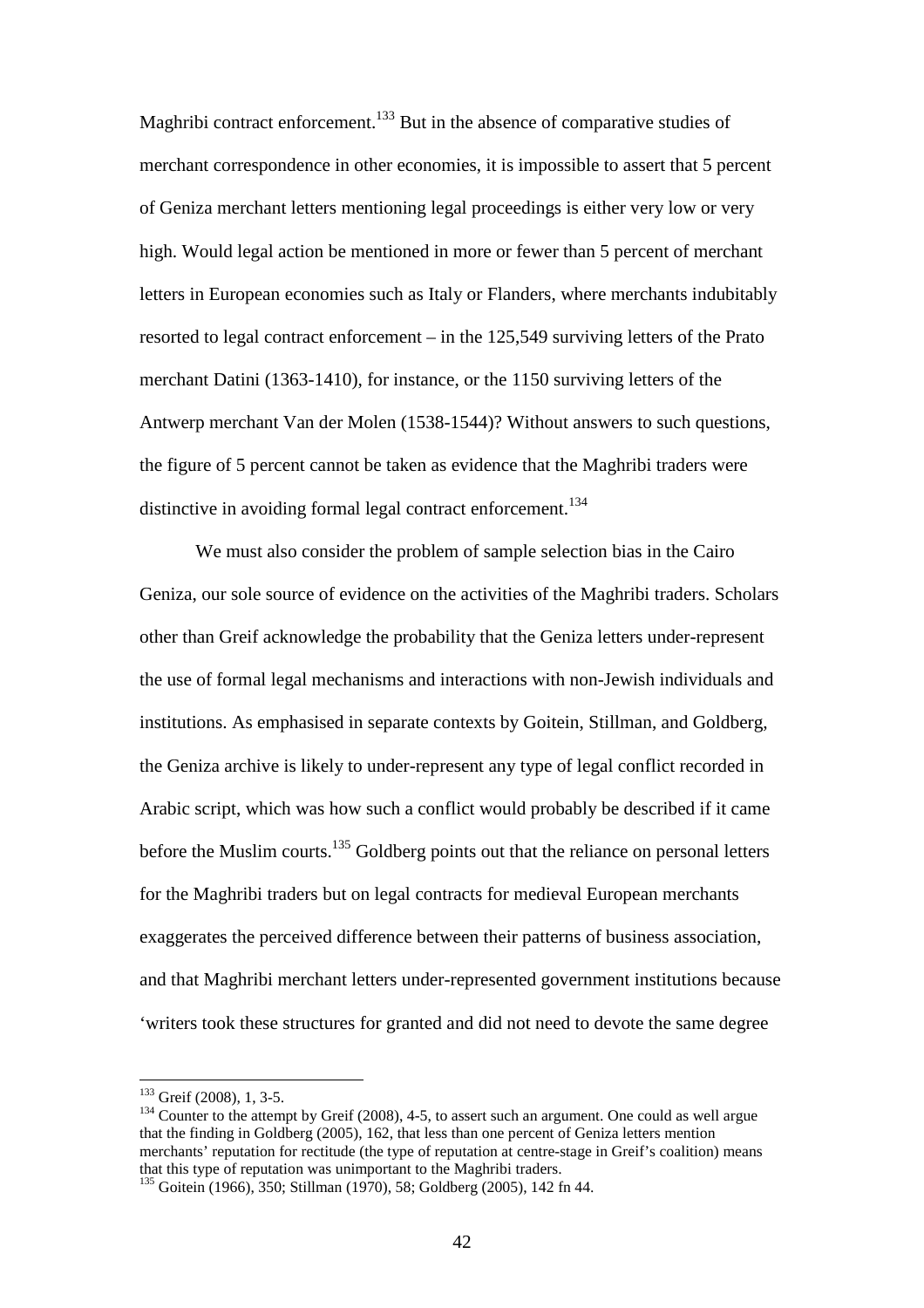of space in their letters to discussing their management as they did for structures they maintained themselves'.<sup>136</sup> Ackerman-Lieberman goes further, arguing that the almost exclusive reliance on letters, and the lack of analysis of legal materials from the Geniza, has resulted in an over-emphasis on informal enforcement.<sup>137</sup>

In the present state of research, what Goldberg's quantitative findings – and the research of most other Geniza scholars – indicate is that the Maghribi traders took for granted the existence of a formal court system to which they could, if necessary, take conflicts with business associates that they failed to solve in any other way. This is precisely the conclusion Goldberg herself reaches:

The credibility of this threat [of legal action] is made clear by fragmentary records from a number of eleventh-century mercantile lawsuits. ... Perhaps most important in this regard is not the evidence of redress of failure, but how common the safeguard of witnessing was: discussion and securing of witnesses of course appears in nearly every potential lawsuit, and are taken for granted in market acts, but merchants requested or surrounded themselves with witnesses in many other situations where probity could be at stake, such as valuation of goods not sold, or opening of bales lodged in a merchant's warehouse to verify contents.<sup>138</sup>

The advantages of a court judgment as a last resort if out-of-court negotiations failed were explicitly recognized by the Maghribi merchant Ibn Sighmar in issuing power of attorney to litigate against his defaulting business partner in 1085: 'If something can be agreed upon outside of court among you ... you should all do it. If not, a court judgment would be the most decisive thing.<sup>139</sup>

Geniza scholarship also does not support Greif's recent claim that Maghribi traders' use of the legal system was involuntary and limited to either inheritance conflicts where legal involvement was mandatory or trading relationships with non-

<sup>&</sup>lt;sup>136</sup> Goldberg (2005), 152, 187.

<sup>137</sup> Ackerman-Lieberman (2007), 1-3.

<sup>&</sup>lt;sup>138</sup> Goldberg (2008), 24-5.

<sup>&</sup>lt;sup>139</sup> Archival reference Bodl. MS Heb. d 66.5, 2 March 1085, here lines 5-7; cited according to the translation in Cohen (2008).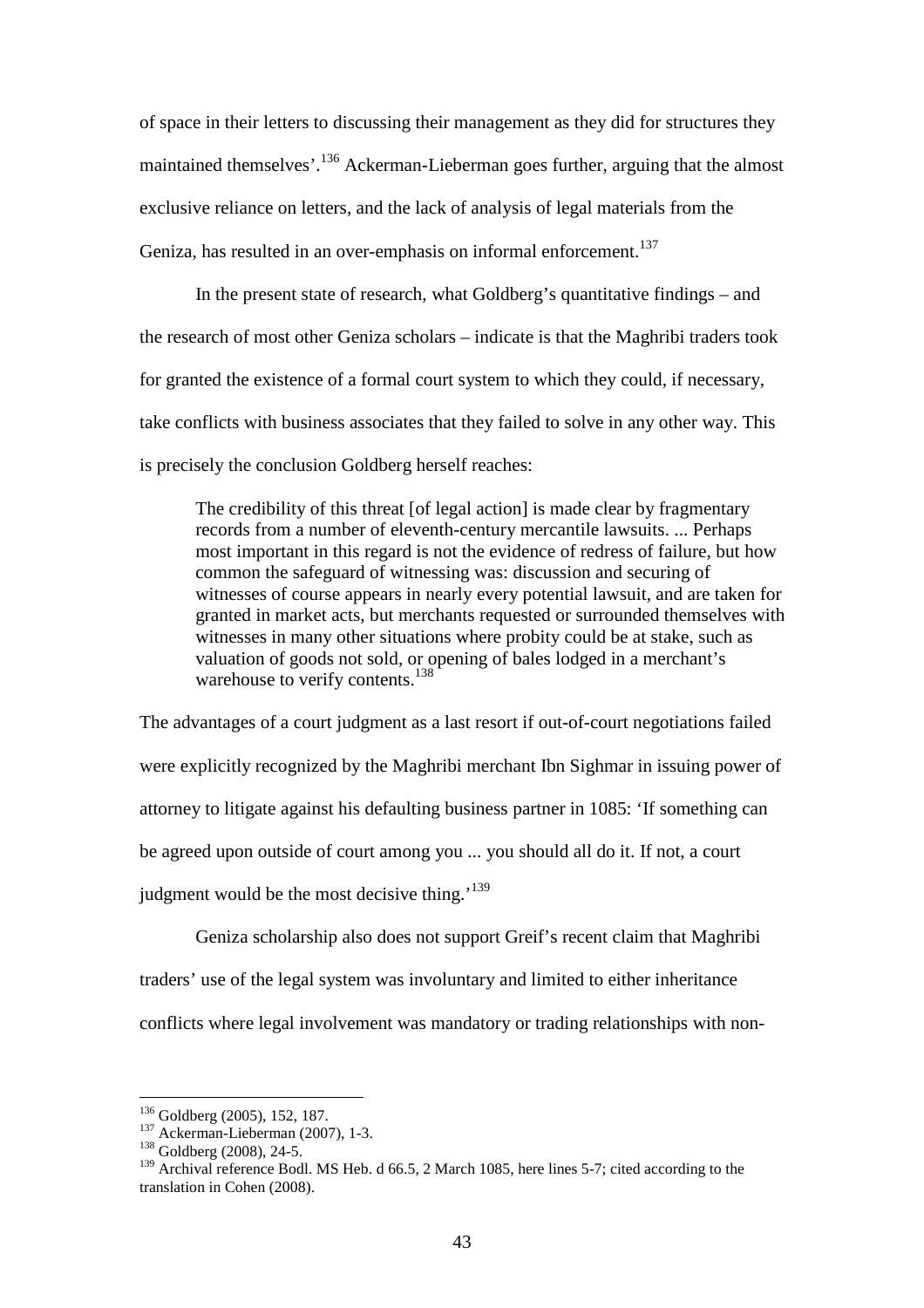Maghribis.<sup>140</sup> Some legal conflicts were certainly between Jewish and non-Jewish business associates, but this merely reinforces the fact that, counter to Greif's claim, Maghribi traders did not form a closed coalition, but rather engaged in long-distance trading relationships with outsiders, precisely because they could resort to legal contract enforcement if necessary.<sup>141</sup> However, other legal conflicts over business associations were purely between Maghribi traders themselves, showing that the Maghribis also used formal contract enforcement within their own community where, if Greif's postulated coalition had existed, this should not have been necessary. These legal conflicts took place while the parties were still alive.<sup>142</sup> The most detailed surviving case, involving 11 court sessions in the Rabbinical Court of Fustat in the 1090s, shows that Maghribi Jewish traders used legal proceedings to resolve conflicts not just over ownership and division of moneys and goods but also over conduct of business associations.<sup>143</sup>

 $140$  Greif (2008), 2, 4-7, 11, 14.

<sup>&</sup>lt;sup>141</sup> See, for instance, Gil (2003), 281 (conflict before the Jewish dayyan and the Muslim qadī between a Maghribi Jewish trader and his Muslim partner, early eleventh century), and Goitein (1973), 130 (a Maghribi Jewish merchant is owed money for a load of flax by another merchant, almost certainly Muslim, who also owes a large sum to 'the merchants', who therefore complain 'to the Sultan', who orders the accused to pay his foreign creditors in full but grants him a delay with local merchants until the foreigners leave town, c. 1063).

 $142$  See, for instance, Gil (2003), 299 (conflict in the rabbinical court of Alexandria, also involving 'a deed which had been drawn up in a Muslim court', between two Jewish merchants, dated 1076); Gil (2003), 306-07 (conflict before a Jewish judge between a Jewish trader and his brother in Qayrawān over a joint business venture to Egypt, no date given); Gil (2003), 311-12 (deed of proxy from a Jewish merchant in Alexandria to a Jewish merchant in Fustat to represent him in court in a conflict with his Jewish former business partner from al-Mahdiyya, no date given); Goldberg (2005), 2-3 (accusations 'in front of Muslim authorities' ("the Sultān")' between several Jewish merchants in Sicily, over agency relationships concerning trade goods from Egypt, dated c. 1050); Goitein (1973), 95-101 (also referred to in Gil (2003), 288, 297, and Goldberg (2005), 297, as a lawsuit, but adduced by Greif (1989), 870, as a case of informal coalition-based enforcement) (Jewish merchant sues another Jewish merchant in the rabbinical court of Fustat, referring to previous legal proceedings in 'the court of the Nagid of the Diaspora', concerning various debts relating to business associations, dated 1041-2); Goitein (1973), 119-34, here esp. 120, 134 (a Jewish merchant of Palermo sues another Jewish merchant of Alexandria over a number of long-distance trading associations, before the court of a judge who later became Nagid (head) of the Jews in the Fatimid empire, with a final settlement by Jewish 'elders' who go through all the accounts and decide upon a complicated settlement, dated c. 1063); Cohen (2008) (a Jewish merchant in Alexandria issues a power of attorney to an associate in Fustat to litigate, in Muslim courts if necessary, against his former business partner who is currently visiting Fustat, over a partnership selling ambergris and buying brazilwood in Syria, document dated 1085). <sup>143</sup> See, for instance, Goitein (1966), 330, 335-6, and Goitein and Friedman (2008), 13, 27-36, 167-281,

a lawsuit in the Rabbinical Court of Fustat between two Jewish merchants (one from Fustat, the other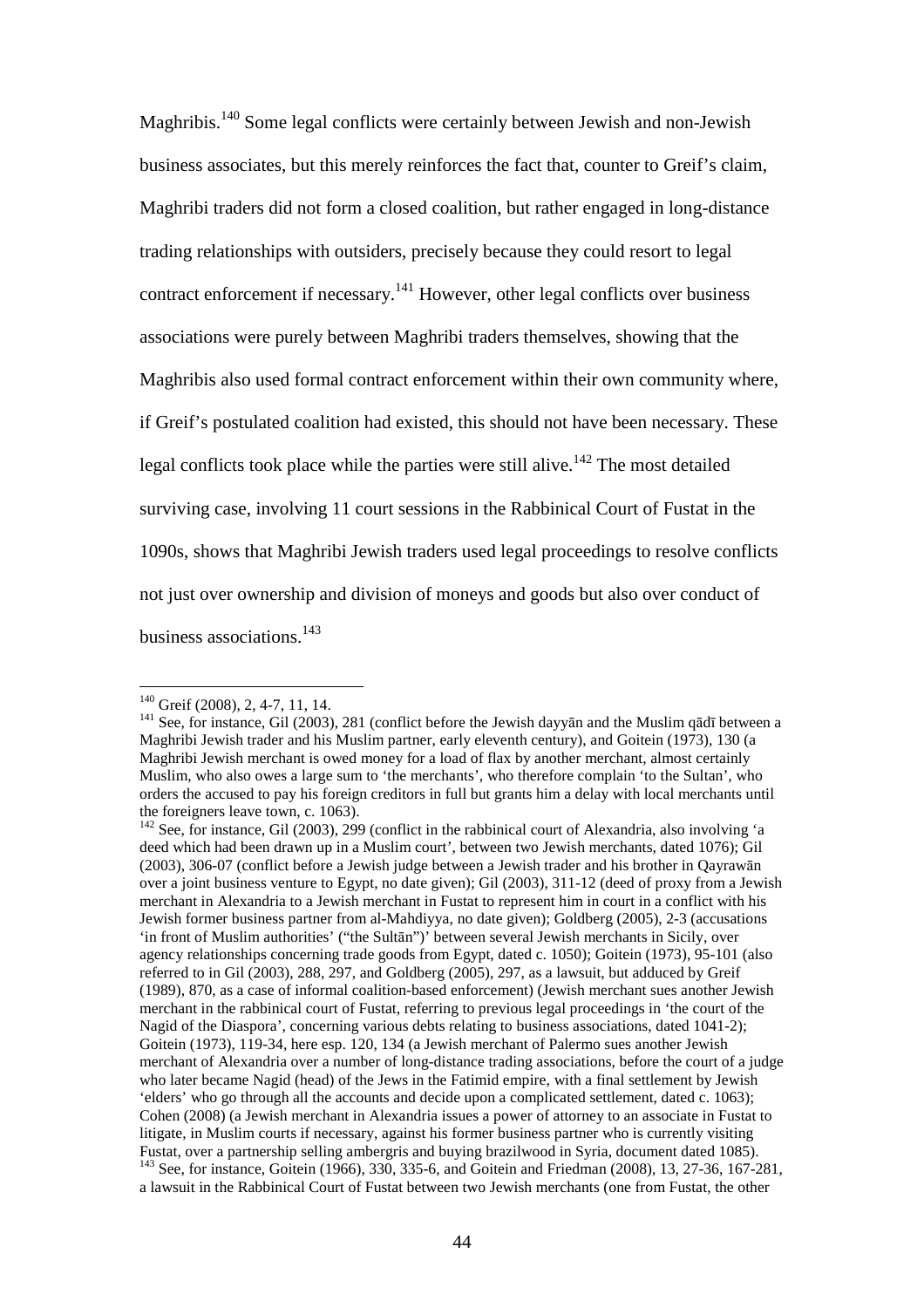The Maghribi traders therefore used both formal and informal contract enforcement mechanisms to sustain long-distance trade. The informal methods they used included the social sanctions that resulted from the existence of the *ashābunā* network, but this network was very different from the coalition hypothesised by Greif. In addition to informal mechanisms, the Maghribi traders also made use of the legal system to enforce contracts when this could not be avoided.

 Were the Maghribis distinctive in their desire to avoid the legal system if possible, and their reliance on informal contract enforcement mechanisms in which a social network played an important role? Can it be argued that their contract enforcement mechanisms reflected a distinctive 'collectivist' culture which hampered their subsequent economic development? The next section addresses these questions.

## 5. Did the Maghribis Have Distinctive Contract-Enforcement Mechanisms and Cultural Beliefs?

The Maghribi traders are widely used to support the view that cultural beliefs determine which economic institutions arise and how successfully an economy develops. Greif counterposes the 'collectivist' cultural beliefs of the Maghribi traders ('non-Muslims who adopted the values of the Muslim society') with the 'individualistic' culture of the Genoese merchants (Italians and Christians).<sup>144</sup> Despite facing the same technology and the same commercial opportunities, he claims, the two groups adopted widely differing solutions to the problem of contract enforcement, with the Maghribis choosing institutions that provided collective enforcement while the Genoese chose 'legal, political, and (second-party) economic organizations for

from Tripoli) over 'informal commercial collaboration' supplemented by formal contracts in trading ventures to Aden and India, 1090s, in which the principal accused the agent of having 'sold textiles in the Red Sea port of Dahlak, against [his] express instructions' (33).

<sup>144</sup> See Greif (1994), Greif (2006), 279, also chs. 3 and 9.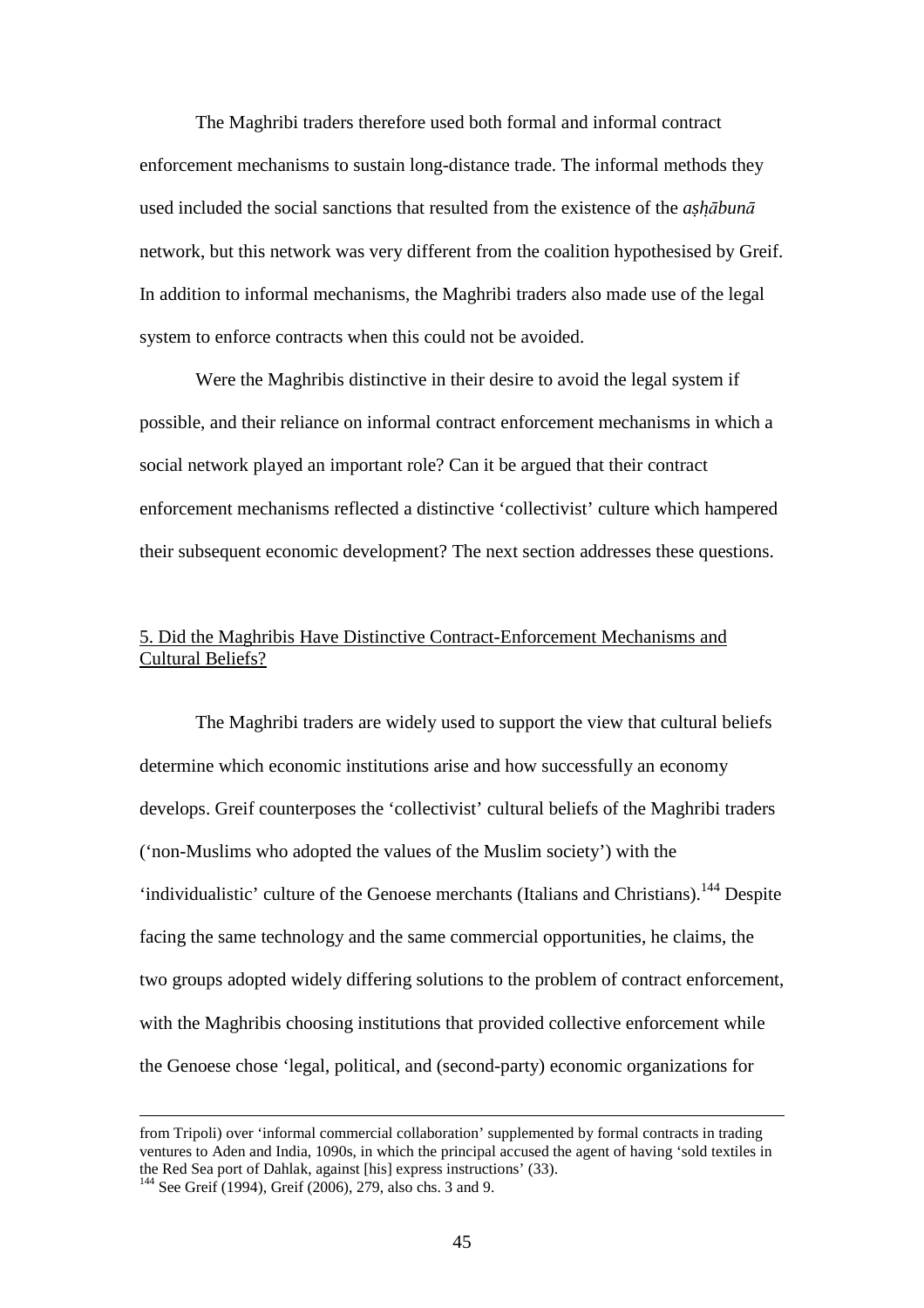enforcement and coordination'.<sup>145</sup> This institutional divergence, Greif argues, was caused by a divergence in beliefs and values. The informal sanctions which the Maghribis used to enforce contracts, he asserts, reflect collectivist cultural beliefs which were poorly suited to developing the enforcement methods needed for largescale trade and impersonal transactions. Cultural individualism, by contrast, supposedly prevented the Genoese from enforcing contracts informally and caused them to develop legal enforcement mechanisms, permitting large-scale anonymous trade. This in turn, according to Greif, led to long-term economic decline for the collectivist Maghribis and economic dominance by the Genoese and their individualistic fellow Italians. From this, Greif draws conclusions for the present-day less developed world: 'the Maghribis' institutions resemble those of contemporary developing countries, whereas the Genoese institutions resemble the developed West, suggesting that the individualistic system may have been more efficient in the long run'.<sup>146</sup>

Greif uses his contrast between the 'collectivist' Maghribi coalition and the 'individualist' Italian legal system to support his more general propositions about how economists should explain institutions, arguing that the 'motivation provided by beliefs and norms  $\ldots$  is the linchpin of institutions'.<sup>147</sup> Others have taken up this view, with Aoki, for example, defining an institution as 'a self-sustaining system of shared beliefs about a salient way in which the game is repeatedly played',  $148$  and adducing the Maghribi traders as an example of a 'collectivist' culture generating institutions that render it 'inferior in its capacity to exploit new exchange opportunities'.<sup>149</sup>

<sup>&</sup>lt;sup>145</sup> Greif (2006), 300.

 $146$  Greif (2006), 300-01.

 $147$  Greif (2006), 39, 45.

<sup>148</sup> Aoki (2001), 10.

<sup>149</sup> Aoki (2001), 73.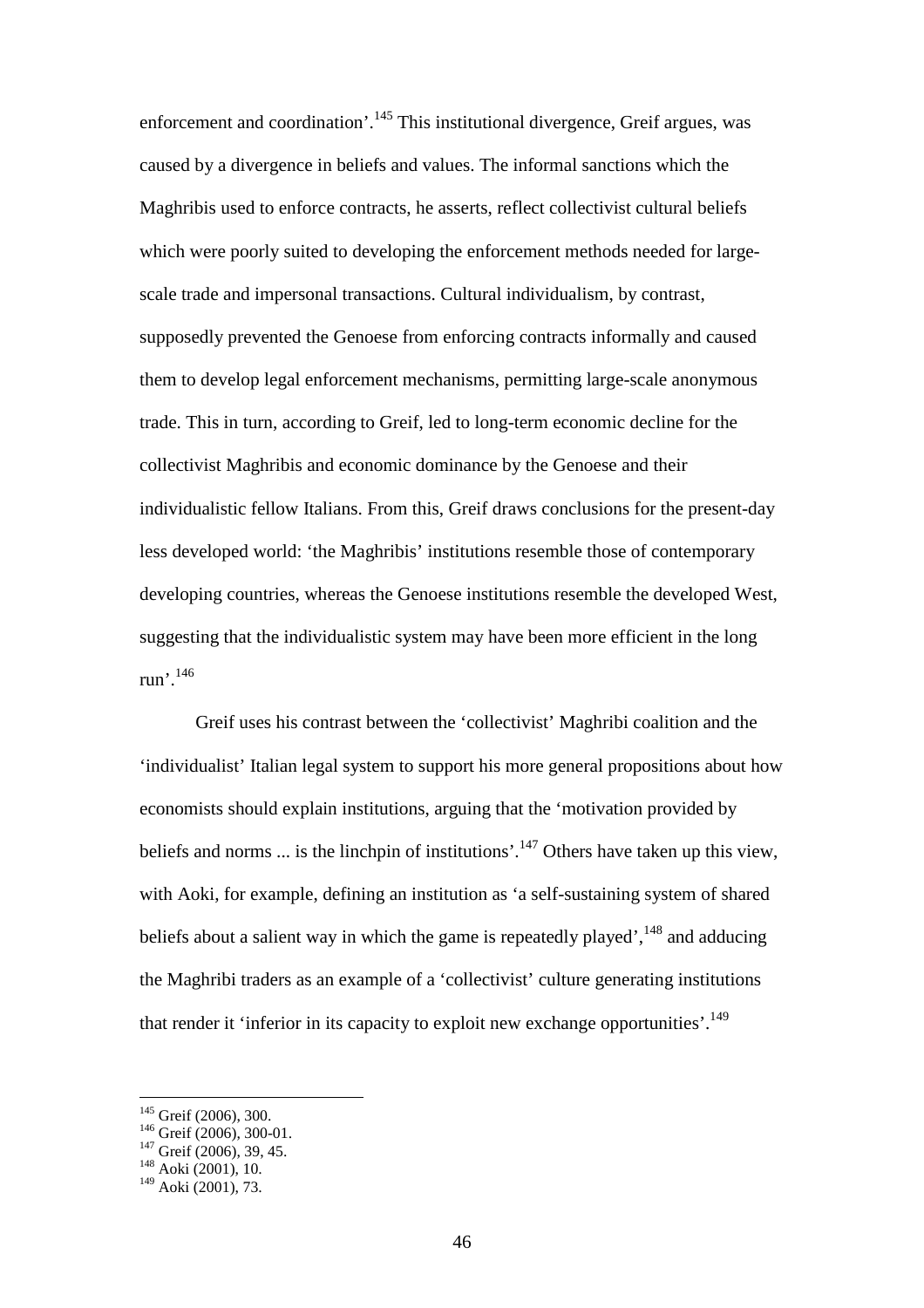But do the contract-enforcement mechanisms used by the eleventh-century Maghribi traders support these wide-ranging propositions? They do not. As we have seen, the Maghribis made use of the legal system to register the basis upon which long-distance trade ventures were undertaken, and took disputes concerning their business associations before courts of law. Of course, as we have noted, there are costs involved in using the legal system for contract enforcement and advantages to using informal methods where possible. As well as using the legal system, the Maghribi traders also used informal methods of contract enforcement, including practices involving some degree of sanction based on a social network.

But Italian and other European merchants in the medieval and early modern periods also used sanctions based on social networks to enforce contracts. Byrne argues that long-distance traders in twelfth-century Genoa chiefly relied on informal, verbal agreements based on mutual trust and personal reputation.<sup>150</sup> De Roover describes the thirteenth-century Italian merchant houses, indisputably the most advanced in their business methods of any in Europe, as favouring business relationships among kin and friends precisely because these enabled both parties to exert social pressure on one another.<sup>151</sup> The business ledgers of the fourteenth-century Hanseatic merchant Hildebrand Veckinchusen show him selecting friends and relatives as business associates, precisely in order to facilitate the application of personal pressure in case of default on contracts.<sup>152</sup> Sixteenth-century north German merchants, according to Ewert and Selzer, limited their Baltic trade to associations within the well-defined and exclusive network of the Hansa so as to enforce contracts

<sup>&</sup>lt;sup>150</sup> Byrne (1930), 28-30.

 $151$  De Roover (1948), 21.

 $152$  See the published edition of these ledgers in Lesnikov (1973); on this characteristic of

Veckinchusen's commercial behaviour, see Schweichel (2001), 350-1; Gies and Gies (1972), ch. 16.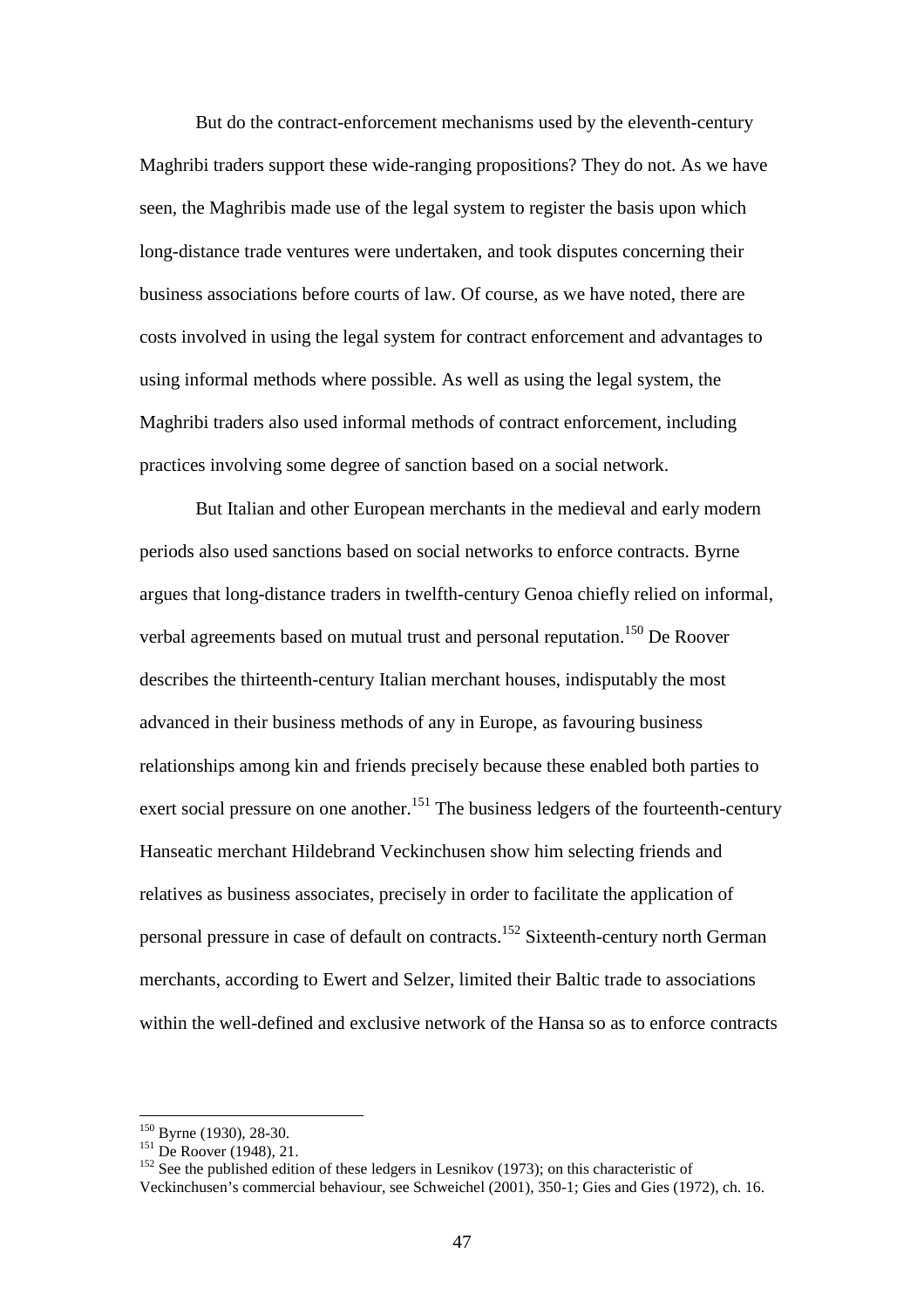through the mobilization of social pressure.<sup>153</sup> Seventeenth-century Dutch merchants, Gelderblom shows, favoured business deals among personal associates because that made it possible to apply social pressure when contracts appeared in danger of being broken, and to mobilize the strong non-economic incentives which friends and relatives had (and have) to settle disputes amicably.<sup>154</sup> Merchants from Genoa and other parts of Europe did not rely exclusively on the legal system to enforce contracts, therefore, but used a combination of formal and informal methods, including ones based on social networks, just as the Maghribis did. It is simply not possible to draw a sharp contrast between the contract enforcement methods used by the Maghribis and the Europeans.

The same finding emerges from studies of contract enforcement in modern developed economies. Modern economies do not rely heavily on the legal system to sustain transactions while abjuring the use of informal methods buttressed by social sanctions. Macaulay's findings concerning contract enforcement in the mid-twentiethcentury USA have been confirmed by subsequent work on this and other modern developed economies.<sup>155</sup> Business transactions in such economies do contrast with those of the Maghribi traders in being typically based on formal contracts, although especially for routine transactions the contract does not reflect careful design but rather the use of standardised forms. But even in these modern economies, with their highly developed legal mechanisms, the cost of litigation and the difficulty of proving information in court mean that businesses do not make extensive use of the legal system to resolve disputes. Instead, they typically employ informal contractenforcement methods, relying on sanctions imposed by the business community: the

<sup>&</sup>lt;sup>153</sup> Ewert and Selzer (2005).

 $^{154}$  Gelderblom (2003), 609-10, 616-17, 623.

<sup>&</sup>lt;sup>155</sup> See Macaulay (1963, 1977, 1985); Beale and Dugdale (1975); Kenworthy et al. (1996); Arrighetti et al. (1997); and Kessler and Rubinfeld (2007).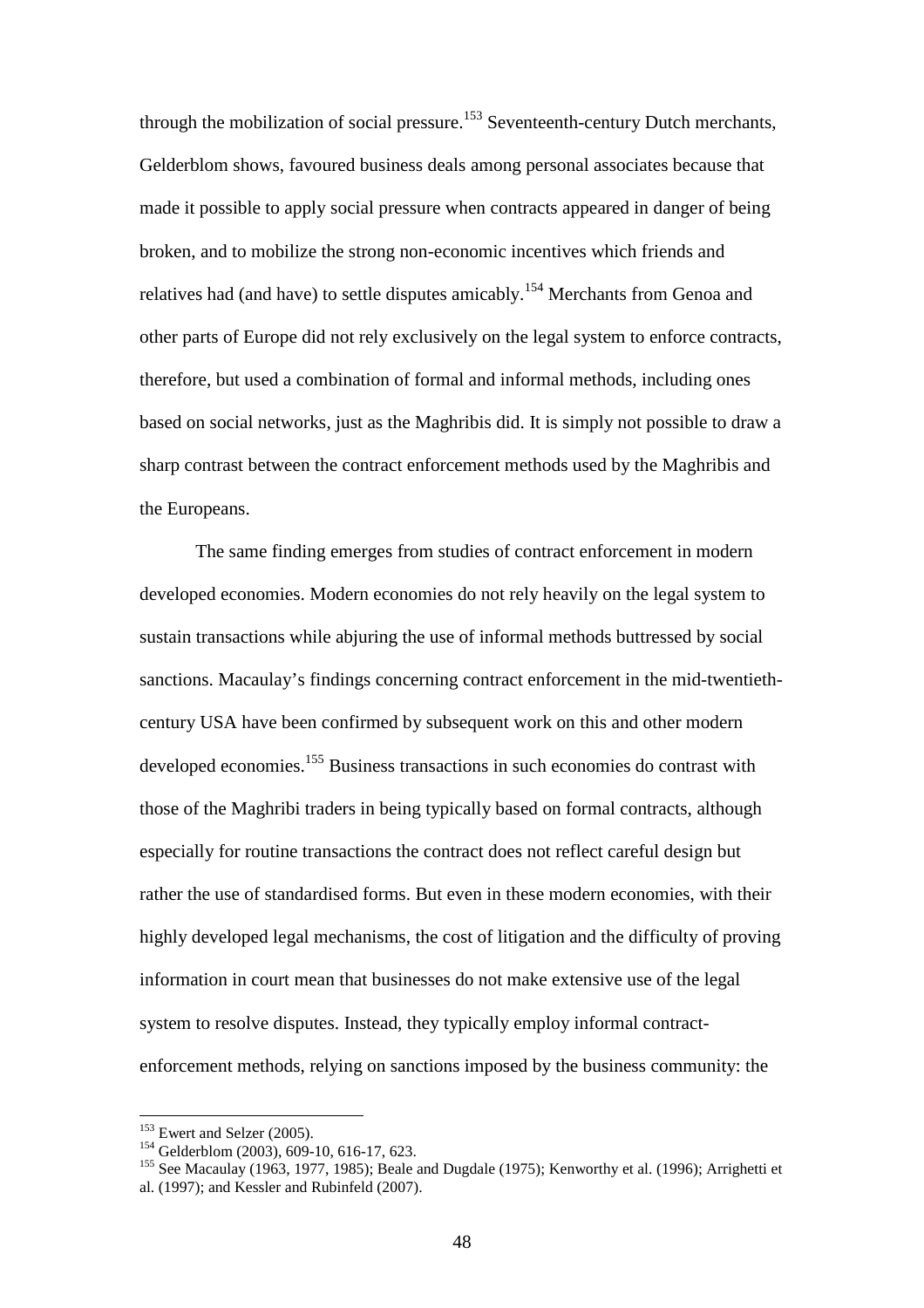legal system serves only as a last resort. Macaulay found that disputes between businesses about a transaction were more likely to be resolved informally, on the basis of repeated interactions over time in which the details of a business agreement were modified as events unfolded, than by resort to the formal legal system. An important component of these relational sanctions was the desire of both parties to continue in business. Each party was concerned both about how the other party would react to any dispute, which might mean loss of profitable future business through the other party's ending the association, and about how any dispute might affect its own wider reputation. This reputation depended on information circulated to uninvolved third parties, and a poor reputation was likely to damage a disputant's ability to engage in future transactions with those third parties:

 Sellers who do not satisfy their customers become the subject of discussion in the gossip exchanged by purchasing agents and salesmen, at meetings of purchasing agents' associations and trade associations, or even at country clubs or social gatherings where members of top management meet. ... Obviously, a poor reputation does not help a firm make sales and may force it to offer great price discounts or added services to remain in business. Furthermore, the habits of unusually demanding buyers become known, and they tend to get no more than they can coerce out of suppliers who choose to deal with them.<sup>156</sup>

But the relatively infrequent use of the formal legal system to enforce contracts did not, in Macaulay's view, mean that it was unimportant as a means of buttressing market transactions. The legal system affected the informal resolution of disputes by specifying the parties' outside options, and was often resorted to when relational sanctions could not work because long-term business relationships had collapsed.<sup>157</sup> It also influenced the norms governing informal dispute resolution: 'contract law ... stands for the idea that people should perform their commitments

<sup>&</sup>lt;sup>156</sup> Macaulay (1963), 64.

<sup>&</sup>lt;sup>157</sup> Macaulay (1985), 471.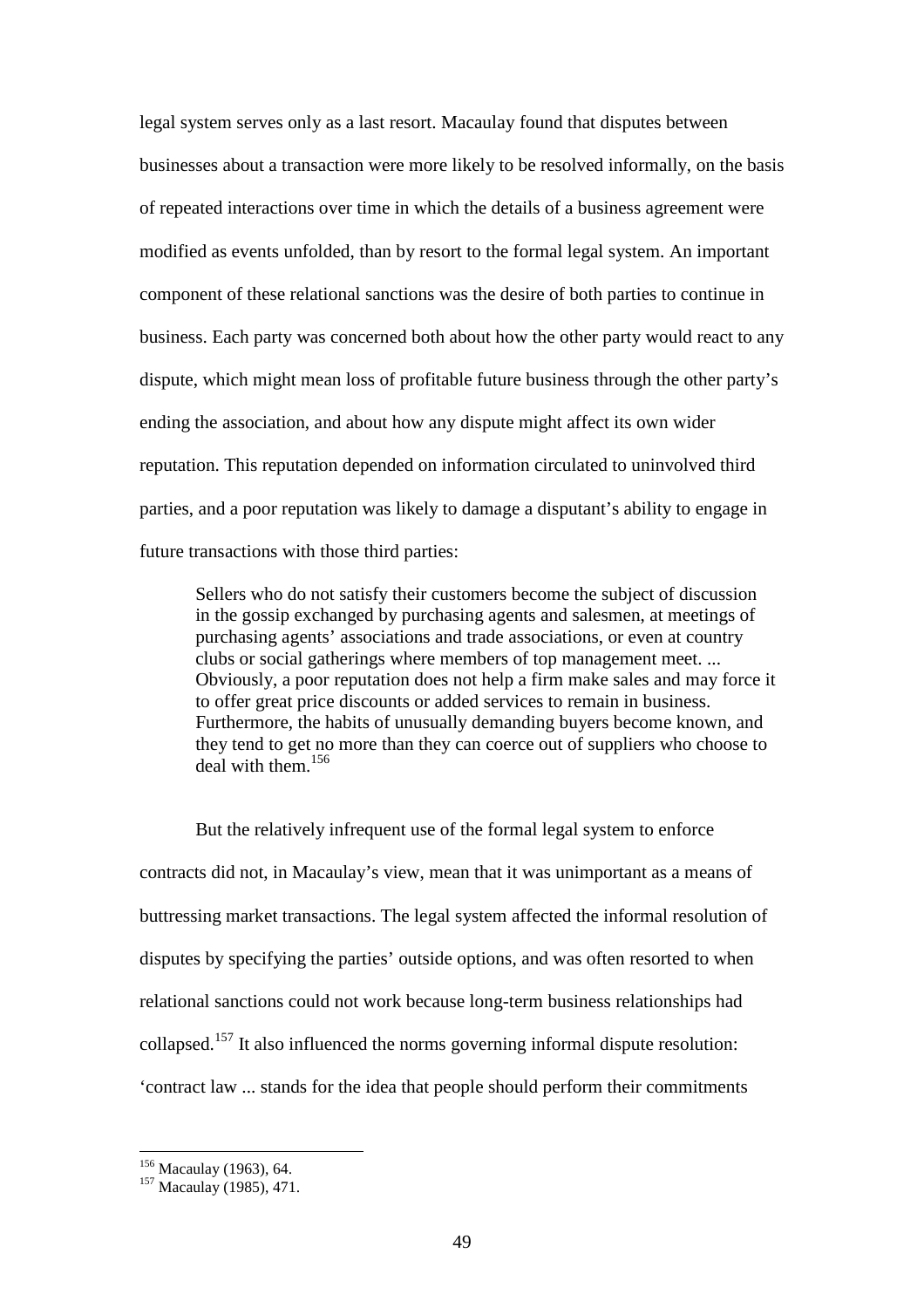unless they have a very good excuse [and] thus reinforces norms that are common in all business communities'.<sup>158</sup> These norms acted as an effective non-legal contract enforcement mechanism, which were reinforced by personal relationships across the boundaries of the two business units involved in a repeated association.<sup>159</sup>

So widely replicated are Macaulay's findings that Granovetter uses them to illustrate his influential argument that economic behaviour in modern societies is embedded in networks of social relations that have major effects on economic processes.<sup>160</sup> Individuals and firms that are embedded in social networks risk losing these relations if they act opportunistically, so that embeddedness can deter such behaviour.

The extent to which modern economies rely on networks of social relations to govern transactions by using mechanisms associated with social attachments has been documented in many empirical studies, of which we have space to mention only a few. Larson found that strategic alliances between high-growth entrepreneurial firms in the USA depended extensively on personal reputations, individual friendships, and mechanisms of social control arising from norms of trust and reciprocity.<sup>161</sup> Gulati reached a similar conclusion in his studies of alliances involving American, European and Japanese firms in the new materials, industrial automation, and car sectors. Networks provided useful information in forming new alliances and choosing partners, and circulation of such information among network members deterred opportunistic behaviour:

These 'embedded' relationships … accumulate into a network that becomes a growing repository of information on the availability, competencies and reliability of prospective partners. … The more the emerging network internalizes information about potential partners, the more organizations resort

<sup>&</sup>lt;sup>158</sup> Macaulay (1994), 10.

<sup>&</sup>lt;sup>159</sup> Macaulay (1963), 63

<sup>&</sup>lt;sup>160</sup> Granovetter (1985), 496-7.

<sup>161</sup> Larson (1992).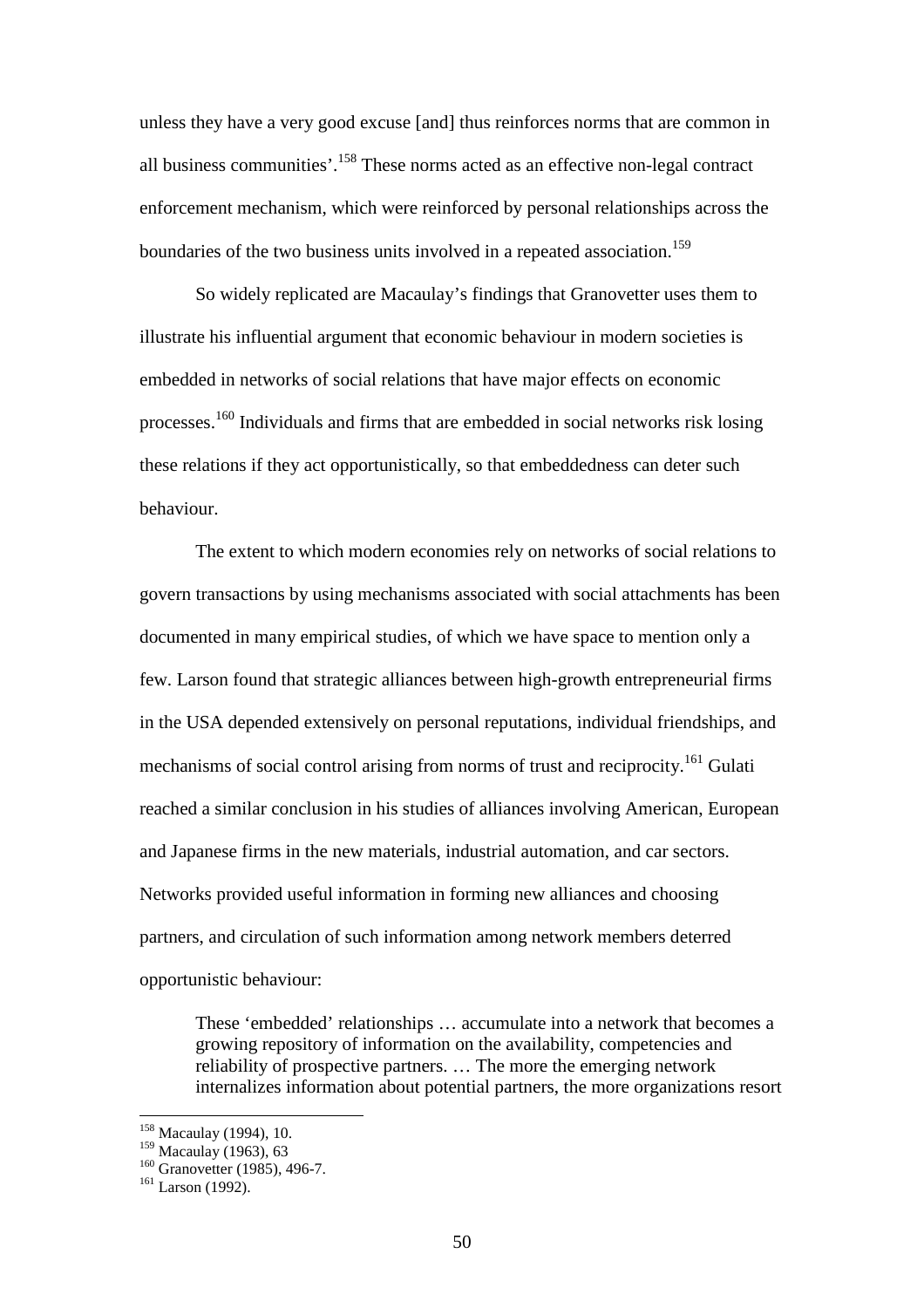to that network for cues on their furure alliance decisions, which are thus more likely to be embedded in the emerging network.<sup>162</sup>

Gulati also found that alliance agreements became less formal if partners were embedded in social networks of previous alliances, suggesting that firms' participation in a network of alliances contributed to the building of trust between them.<sup>163</sup> Uzzi's studies of women's dress firms in New York City and midmarket banks in the Chicago area showed that commercial transactions were embedded in networks of social relationships which produced beneficial outcomes by promoting governance arrangements based on trust.<sup>164</sup>

 How do these embedded networks in modern economies compare to the Maghribis' *ashābunā* network? According to Udovitch, new members were cautiously introduced into the *ashābunā* network through the establishment of individual ties with existing members.<sup>165</sup> Within the *ashabuna* network, if a new member 'turned out to be less than trustworthy, all parties had to be informed so that future relationships could be adjusted'.<sup>166</sup> Networks in modern economies have very similar characteristics. Larson found that the firms she studied saw themselves as part of an industry community, within which there was an inner circle of individuals and organisations with a very good reputation for business practices and performance: 'as a consequence, affiliation with respected individuals and organizations could lift new players into a higher status group of top industry names'.<sup>167</sup> Gulati showed that the information provided by the network of existing alliance partners was important in overcoming the risks associated with forming new inter-firm alliances.<sup>168</sup> Uzzi found

 $162$  Gulati (1995b), Gulati and Gargiulo (1999), 1440 (quotation).

<sup>&</sup>lt;sup>163</sup> Gulati (1995a).

<sup>&</sup>lt;sup>164</sup> Uzzi (1997, 1999).

<sup>&</sup>lt;sup>165</sup> Udovitch (1977), 76-7.

<sup>&</sup>lt;sup>166</sup> Udovitch (1977), 77.

 $^{167}$  Larson (1992), 84.

<sup>&</sup>lt;sup>168</sup> Gulati (1995b), 643.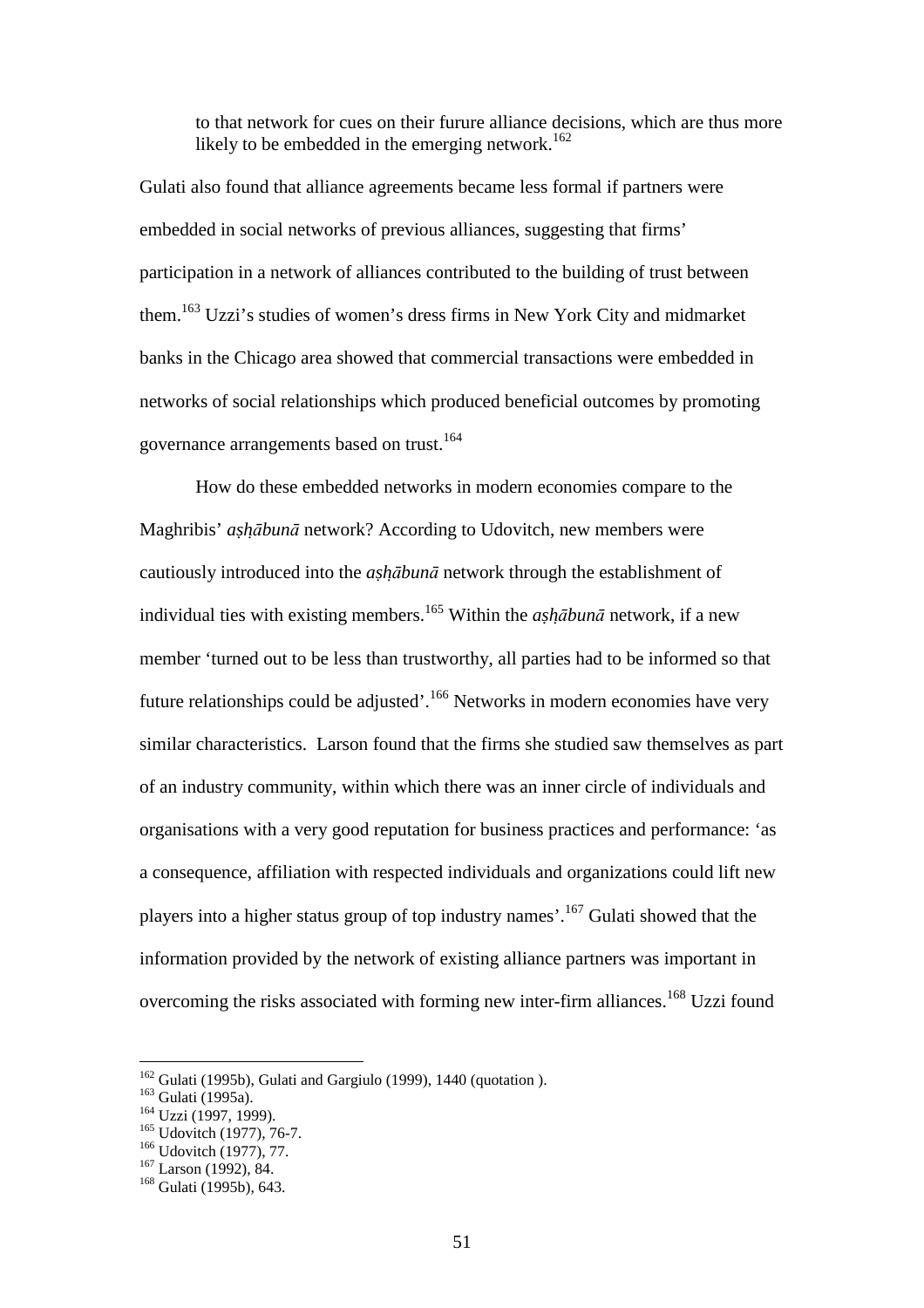that embeddedness in the clothing and banking sectors developed from previous relationships in which an actor with embedded ties to two unconnected actors 'transfers the expectations and opportunities of an existing embedded social structure to a newly-formed one, furnishing a basis for trust and subsequent commitments to be offered and discharged'.<sup>169</sup> In both Udovitch's analysis of the *ashābunā* network and studies of embedded economic transactions in modern economies, social networks play a very similar role in transmitting reliable information about the performance and trustworthiness of individual members to the group as a whole.

 The Maghribi traders thus did not use contract enforcement practices that were fundamentally different from those of merchants in medieval and early modern Europe, or indeed businessmen in modern developed economies. Although transactions in modern economies are more likely to be based on a formal contract, disputes are often resolved using informal reputation-based methods, in which social networks and sanctions play an important role, and the legal system is typically employed for such purposes only as a last resort. The similarities between Maghribi, historical European, and modern contract enforcement methods are more striking than the differences.

A final claim about cultural differences advanced by Greif is that European 'individualism' led to the formation of family firms while Maghribi 'collectivism' instead led to the formation of a broader merchant coalition.<sup>170</sup> Greif argues that repeated interactions can only sustain informal contract-enforcement mechanisms if there is some way to overcome a trader's incentive to behave opportunistically towards the end of his life. In Greif's view, European merchants overcame this problem by establishing family firms, but the Maghribis did so by transferring

<sup>&</sup>lt;sup>169</sup> Uzzi (1997), 48 (quotation), Uzzi (1999), 490.

 $170$  Greif (1994), 940-1.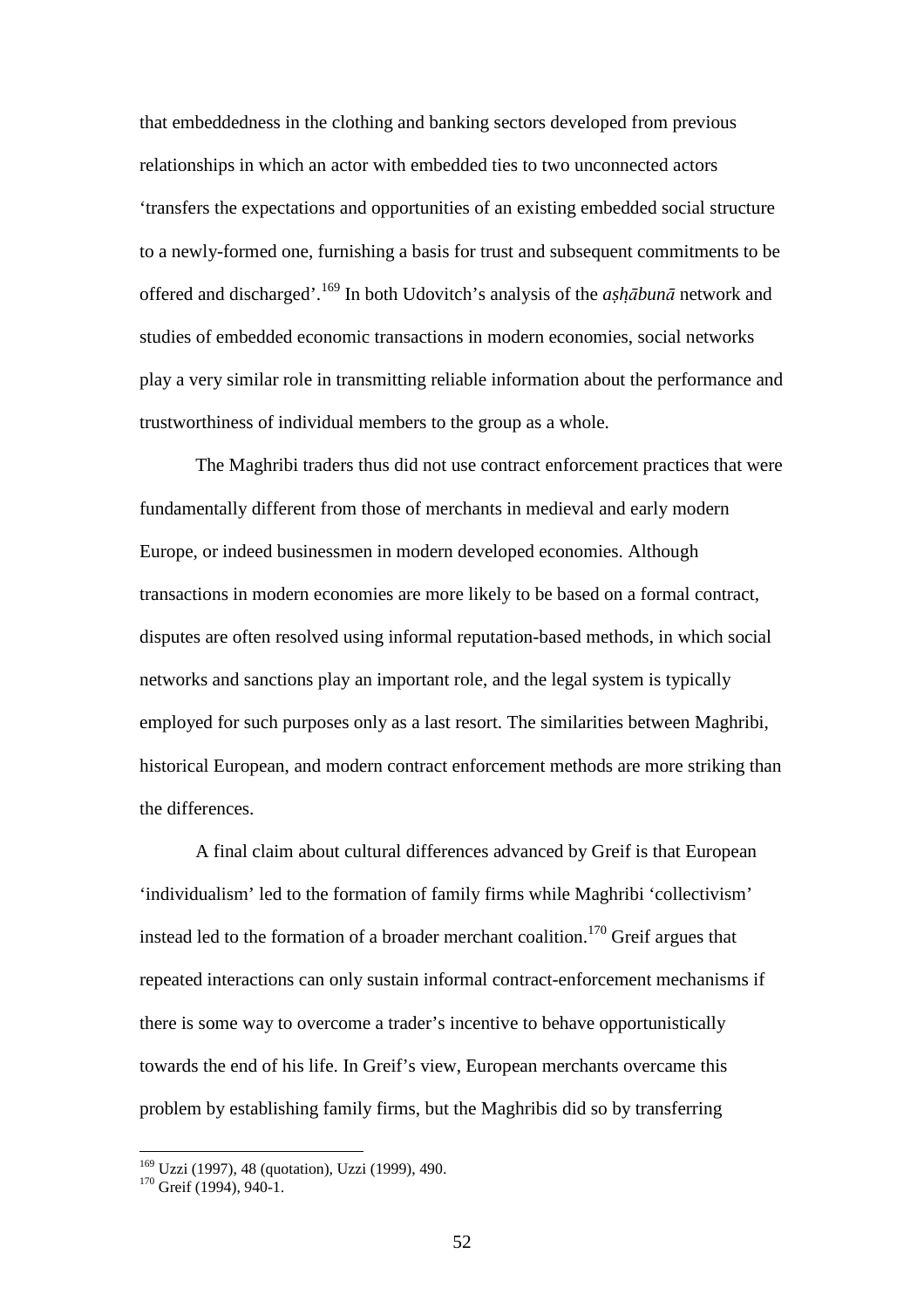coalition membership from father to son, so that concern about sanctions being imposed on the next generation deterred Maghribi traders from behaving opportunistically in old age. Greif portrays family firms as absent among the Maghribis, and interprets this as evidence that they preferred 'collective' over 'individual' solutions to problems of opportunism.<sup>171</sup>

But here too the premise of the argument is false. The Maghribi traders did form family firms. Stillman describes how the correspondence of the eleventh-century Maghribi merchant Yūsuf b. 'Awkal shows that 'as soon as each of his sons came of age, they became – so to speak – partners in the firm. Great family business houses of this sort are common in the Geniza records for this century.'<sup>172</sup> According to Stillman,

In some respects the House of Ibn 'Awkal is reminiscent of the *fraterne* which later were to dominate in Venetian business life. Most business undertakings were done entirely with the family's capital. However, as in Venice, some business ventures were undertaken on the basis of short-term partnerships with others.<sup>173</sup>

Goitein describes family partnerships between fathers and sons, uncles and nephews, and elder and younger brothers.<sup>174</sup> In several surviving cases, these partnerships were intended to ensure that the family business would outlast the death of one partner and survive across the generations, as in the case of Hillel b. Eli around 1090, whose will entrusted his brother (who was also his business partner) with administering the property of his minor children and expected him 'to continue the partnership until it could be formally reinstated when the orphans came of age'.<sup>175</sup> Goldberg finds that a large corpus of Geniza merchant letters attests 'the high proportion of business relationships based on close family ties'.<sup>176</sup> The Tāhertī family firm of Qayrawān

 $171$  Greif (1989b), 875-6.

<sup>&</sup>lt;sup>172</sup> Stillman (1973), 21.

<sup>&</sup>lt;sup>173</sup> Stillman (1970), 49, 71-2, 78 (quotation).

<sup>&</sup>lt;sup>174</sup> Goitein (1967), 180-3.

<sup>&</sup>lt;sup>175</sup> Goitein (1967), 180-1

<sup>176</sup> Goldberg (2005), 75; see also 175-6, 352.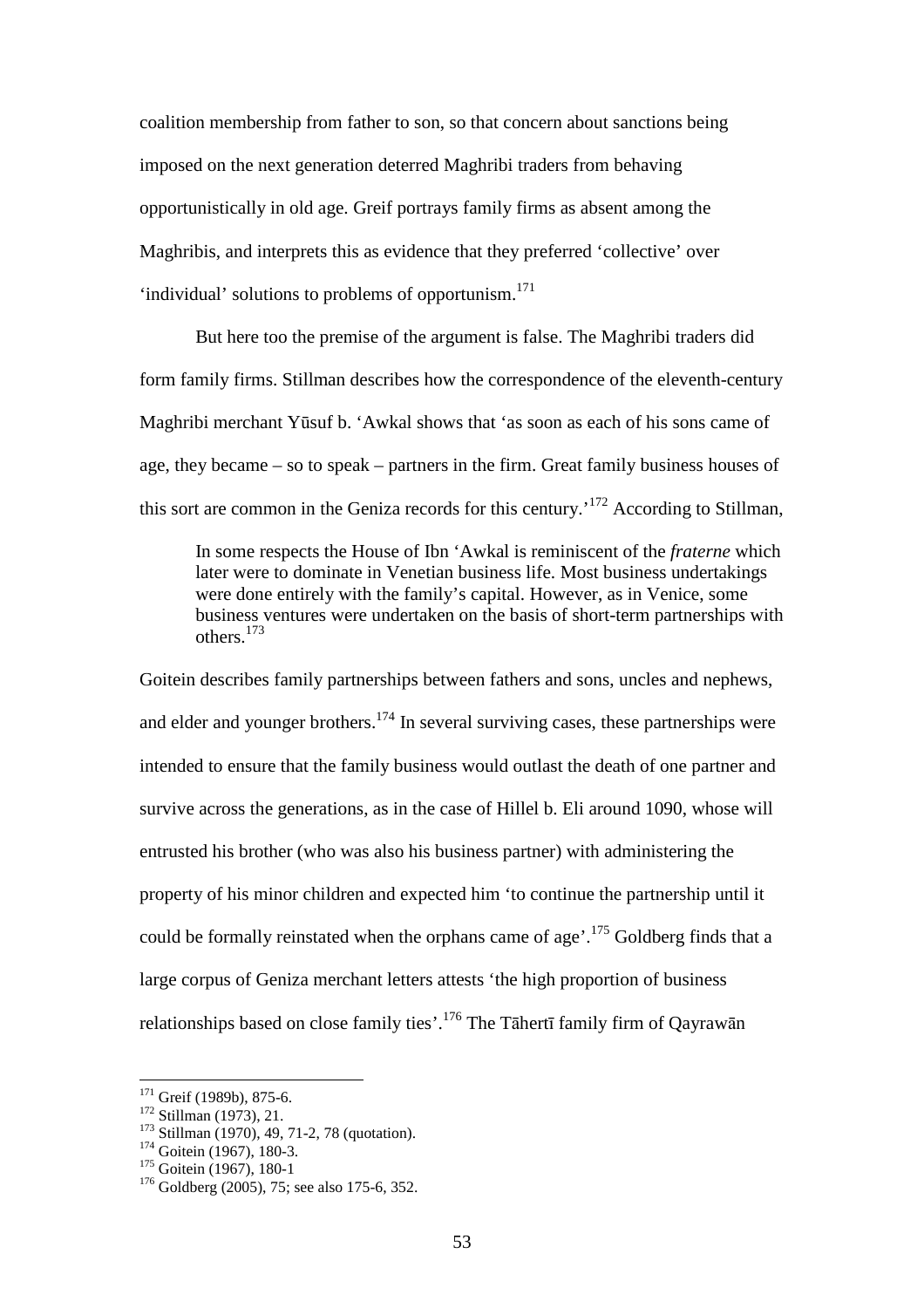'ideally exemplify a family business', according to Goitein, and are described in a letter written by an opponent as 'one band, united by one spirit'.<sup>177</sup> Goitein explicitly likens the family firms of the Maghribis to those of the medieval Venetians,  $178$  and Stillman observes that 'perhaps the greatest importance of the Ibn 'Awkal correspondence, as far as socio-economic history is concerned, lies in the detailed picture that it gives of the organization of a medieval business house which was prominent long before the Medici in Florence, the Datini, or Pisani in Venice, the Grimaldi in Genoa, or the Arnolfini in Lucca.<sup>'179</sup> Furthermore, just as Maghribi merchants traded both in the form of family enterprises and as individuals, European merchants traded both as individuals and in the form of family firms.<sup>180</sup> Evidence on business forms used by the two sets of merchants does not support the idea of a fundamental cultural divide between them.

Commercial differences between the Maghribi traders and the Genoese, as well as the decline of Maghribi trading between the eleventh and the later twelfth century, can be explained without appealing to unobservable cultural differences. For one thing, the Jewish merchants in the Muslim Mediterranean lived as a minority under the rule of a Muslim Caliph, while the Genoese merchants enjoyed full rights as citizens in their own autonomous city-state, with obvious repercussions for the two groups' respective economic privileges, legal entitlements, political influence, and relations with the majority population. For another, political and military instability increased commercial insecurity in the central Mediterranean from the mid-eleventh century on. This caused the Maghribi traders to reduce the geographical scope of their

 $177$  Goitein (1967), 180-1.

<sup>&</sup>lt;sup>178</sup> Goitein (1967), 181.

<sup>179</sup> Stillman (1973), 83 (quotation); Stillman (1970), 166.

<sup>180</sup> On medieval European merchants see, for instance, Reyerson (2000), 63-4. Specifically on twelfthcentury Genoese merchants, see Byrne (1916), 129-30 with fn 1, 134-5, 143-4, 150, 152, 156, 163-4, 169.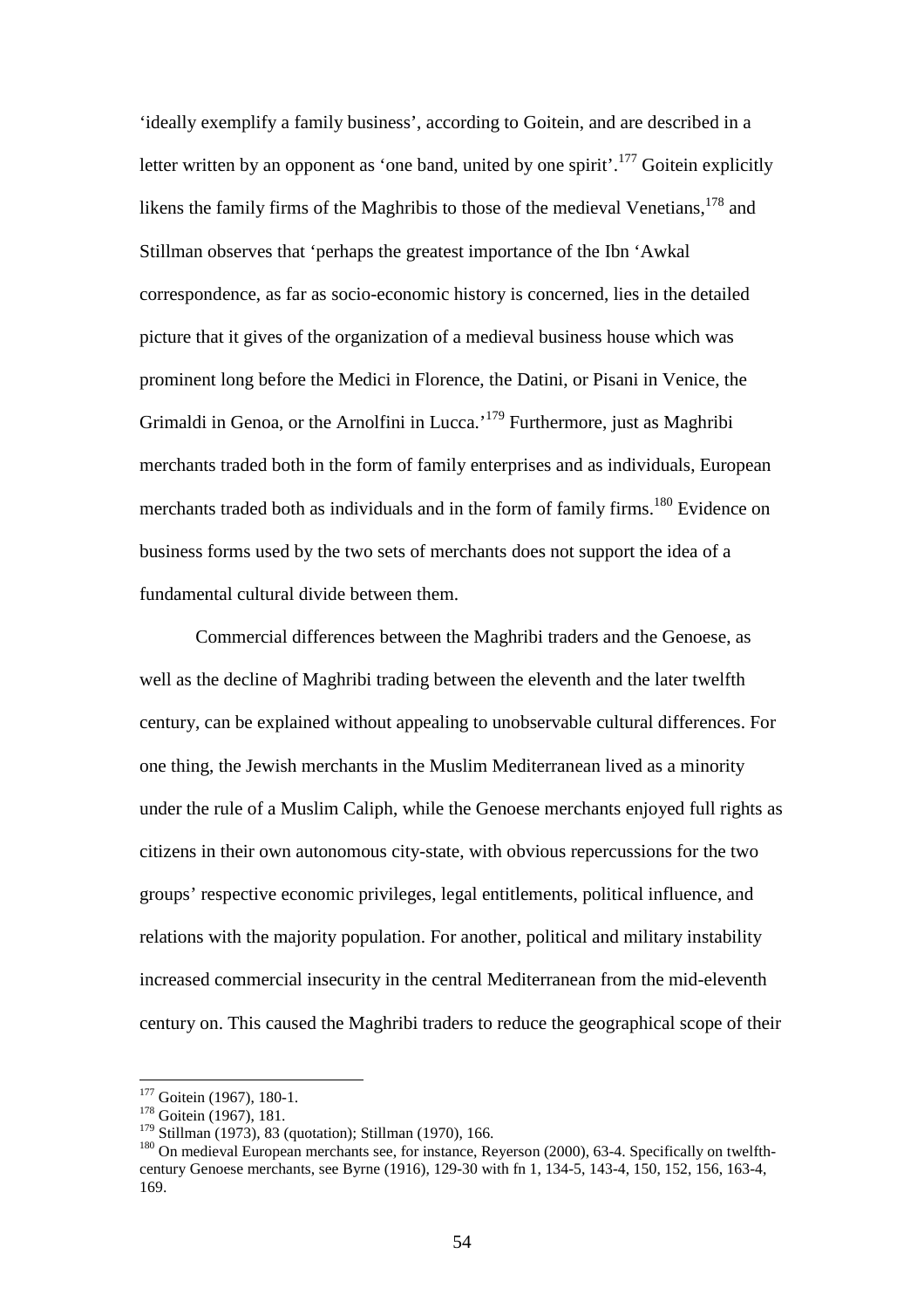trade and intensify their involvement in intraregional commerce and local industrial production.<sup>181</sup> The Genoese merchants, by contrast, were protected from commercial insecurity by the Genoese navy, partly because merchants were important in the Genoese polity. A third reason is that the frequency of merchant correspondence in the Fustat Geniza – the sole source of information about the Maghribi traders – was reduced in the later twelfth century when the most affluent Jewish merchants moved away from Fustat to New Cairo, the seat of the government. Finally, at the beginning of the thirteenth century, a powerful association of Muslim merchants, the Kārīmis, secured privileges from the political authorities granting it an extensive legal monopoly and excluding outsiders from participating in many aspects of trade.<sup>182</sup> A number of observable characteristics of the constraints facing Maghribi traders thus differed from those facing the Genoese and changed over this period, and there is no need to appeal to an unverifiable cultural 'collectivism' to explain the decline of the former and the success of the latter.

### 6. Conclusion

 $\overline{a}$ 

This reappraisal of the medieval Maghribi traders has three broader implications. First, Greif's portrayal of the Maghribis' institutions and economic behaviour is untenable. Second, the Maghribis cannot be used to advocate exclusive, private-order social networks to enforce contracts and facilitate exchange in developing economies. Third, the Maghribis do not provide any foundation for a 'cultural' theory of development.

<sup>181</sup> Stillman (1970), 17; Gil (2004b), 154; Goldberg (2005), esp. 251-2, 269-306, 397-400, 404.

 $182$  For a sketch of these developments, see Goitein (1967), 148-9.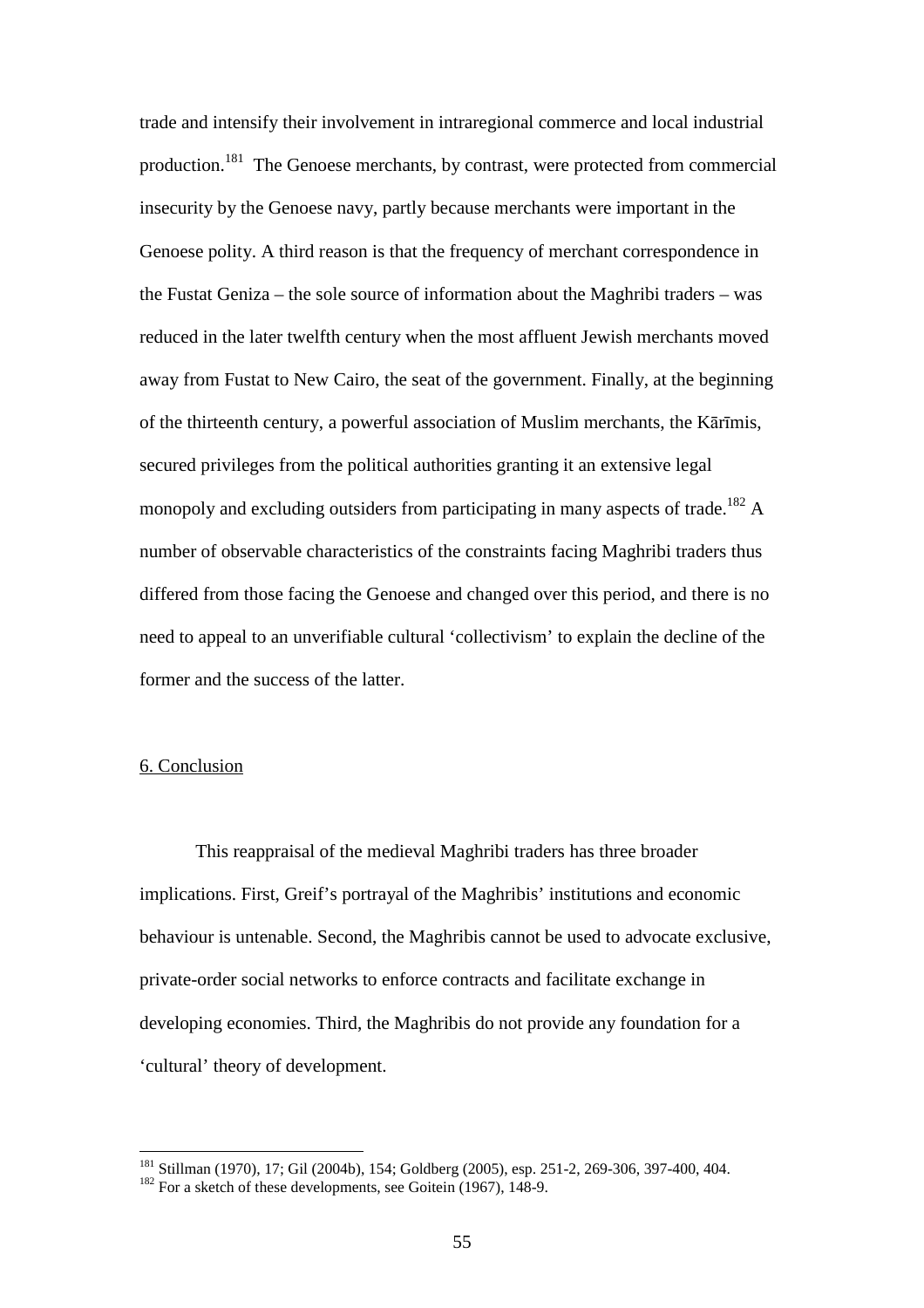Not a single empirical example adduced by Greif shows that his hypothesised coalition actually existed. The evidence shows that the Maghribis, like businessmen in many other economies, enforced contracts by using the legal system alongside informal mechanisms based on reputation and repeated bilateral interactions. Sometimes they sought to supplement informal bilateral mechanisms by using social pressure based on a wider group of Maghribi traders, but this was restricted to social circles in contact with the conflicting parties and did not remotely encompass the entire community of Maghribi traders throughout the Mediterranean. Such use of social ties in business relationships is no different from that observed in many commercial economies, including medieval Italy, early modern Germany and the Netherlands, and twentieth-century America. In not a single case can a coalition in the form portrayed by Greif – private-order enforcement of commercial contracts through collective punishment by the entire Maghribi community – be observed in operation. We must therefore reject the hypothesis that there existed such an institution.

The Maghribis provide no support for the idea that the 'social capital' of exclusive, private-order networks offers institutional solutions for contract enforcement in developing economies. Other scholars find no support for Greif's claim that merchants of Maghribi descent avoided agency relations with non-Maghribi Jewish traders and thus constituted a closed social network. Instead, like businessmen in most societies, the Geniza merchants formed multiple, overlapping networks, and individuals formed agency relations extending into different networks. These networks were not closed. Agency relationships existed between Maghribi and Muslim traders, precisely because the Maghribis were able and willing to enforce contracts in both the Muslim and the Jewish legal system. Like businessmen in most

56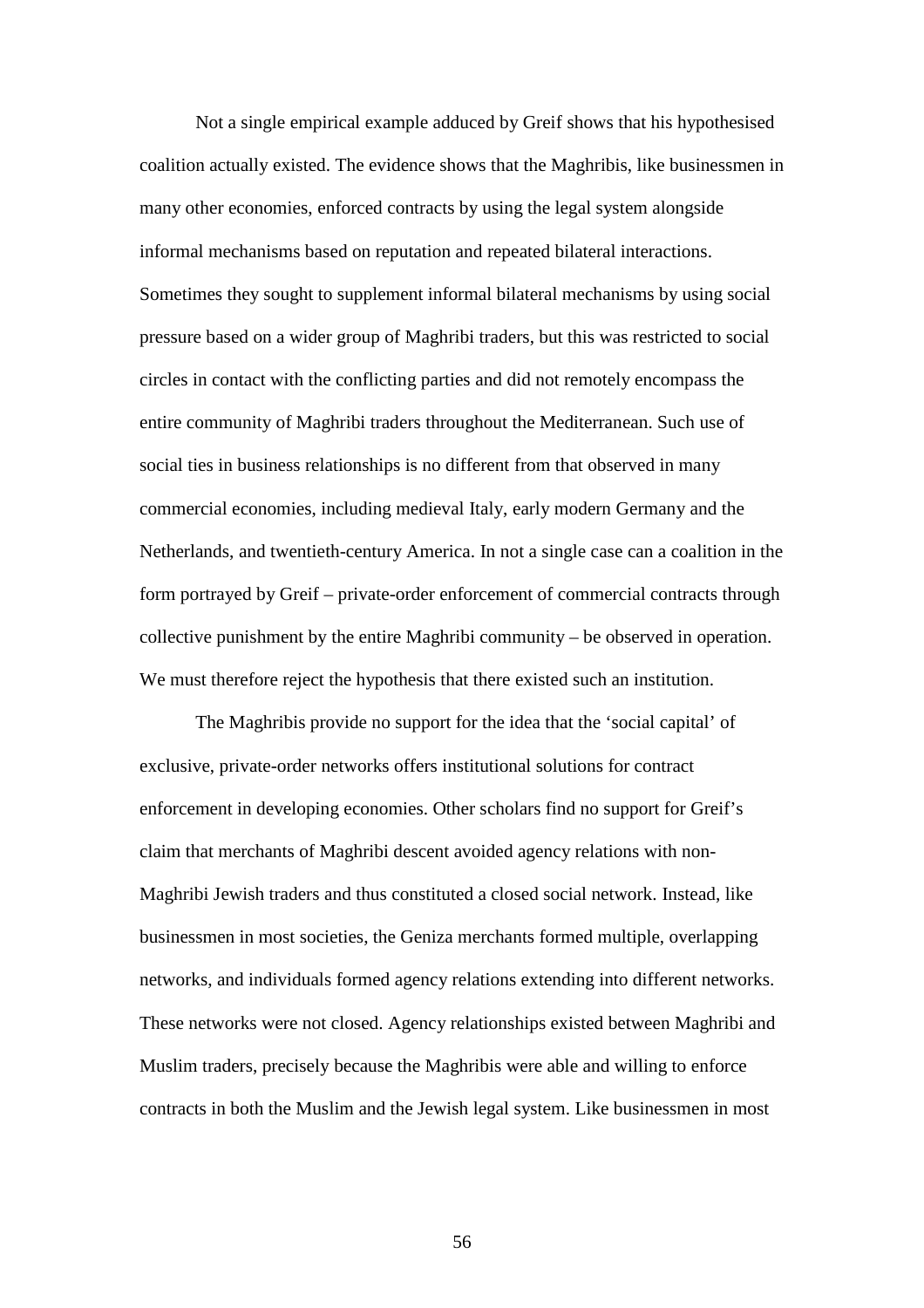economies, the Maghribi traders avoided litigation if possible, but they did use legal mechanisms to resolve conflicts with both Jewish and Muslim business associates.

Finally, the Maghribis provide no support for the 'cultural' theories of economic development for which they have been mobilized. Greif's notion that the Maghribis espoused collectivist beliefs in contrast to the individualistic beliefs of the Italians is based on two assertions – that the Maghribis chose collective punishment through a closed coalition in preference to the Italians' choice of individualized legal penalties; and that the Maghribis chose to transmit coalition membership to sons in preference to forming 'individualistic' family firms like the Italians. Neither assertion is supported by the evidence. Maghribis made voluntary use of legal mechanisms, and established family firms that are explicitly described by Geniza scholars as resembling (but pre-dating) the great merchant houses of medieval Italy. There is no evidence that the Maghribis were inherently more 'collectivist' than any other medieval trading culture. They cannot be used as the foundation for a cultural theory of development.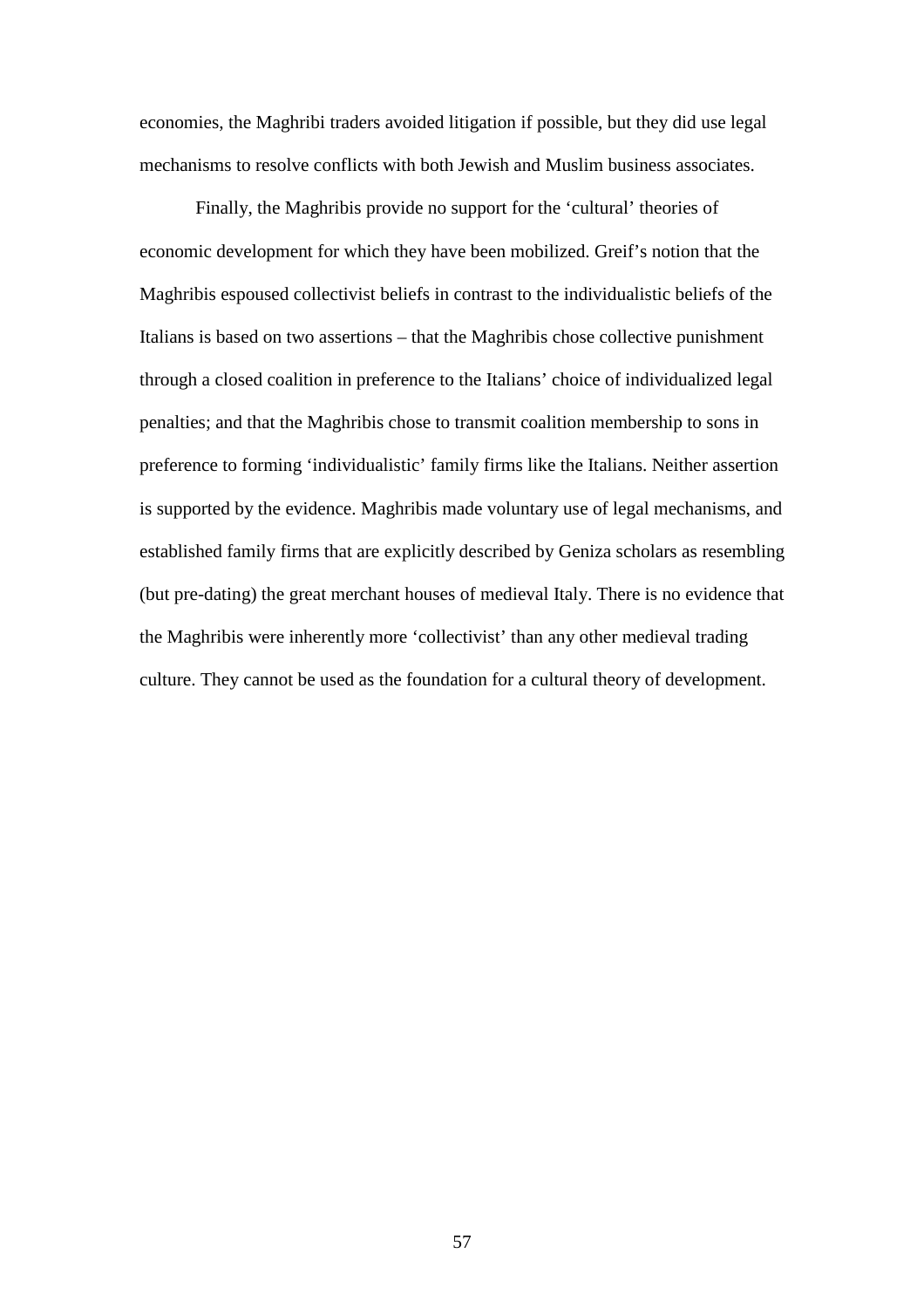- Ackerman-Lieberman, P. "A Partnership Culture: Jewish Economic and Social Life Seen Through the Legal Documents of the Cairo Geniza." (Ph. D. dissertation, Princeton University, 2007).
- Aoki, M. *Toward a Comparative Institutional Analysis*. Cambridge, MA: MIT Press, 2001.
- Arrighetti, A., R. Bachman and S. Deakin. "Contract Law, Social Norms and Inter-Firm Cooperation." *Cambridge Journal of Economics* 21:2 (1997): 171-195.
- Beale, H., and T. Dugdale. "Contracts between Businessmen: Planning and the Use of Contractual Remedies." *British Journal of Law and Society* 2:1 (1975): 45-60.
- Bernstein, L. "Opting Out of the Legal System: Extralegal Contractual Relations in the Diamond Industry." *Journal of Legal Studies* 21:1, (1992): 115-157.
- Bernstein, L. "Private Commercial Law in the Cotton Industry: Creating Cooperation through Rules, Norms, and Institutions." *Michigan Law Review* 99:7, (2001): 1724-1790.
- Byrne, E. H. *Genoese Shipping in the Twelfth and Thirteenth Centuries*. Cambridge, MA: The Medieval Academy of America, 1930.
- Clay, K. "Trade without Law: Private-Order Institutions in Mexican California." *Journal of Law, Economics and Organization* 13:1 (1997): 202-231.
- Cohen, M. R. "A Partnership Gone Bad: a Letter and a Power of Attorney from the Cairo Geniza, 1085." In *The Sasson Somekh Festschrift* [not yet titled]. Edited by D. Wasserstein and M. Ghanaim, 2008 forthcoming.
- Costa, D. L., and M. E. Kahn. "Surviving Andersonville: the Benefits of Social Networks in POW Camps." *American Economic Review* 97:4 (2007): 1467-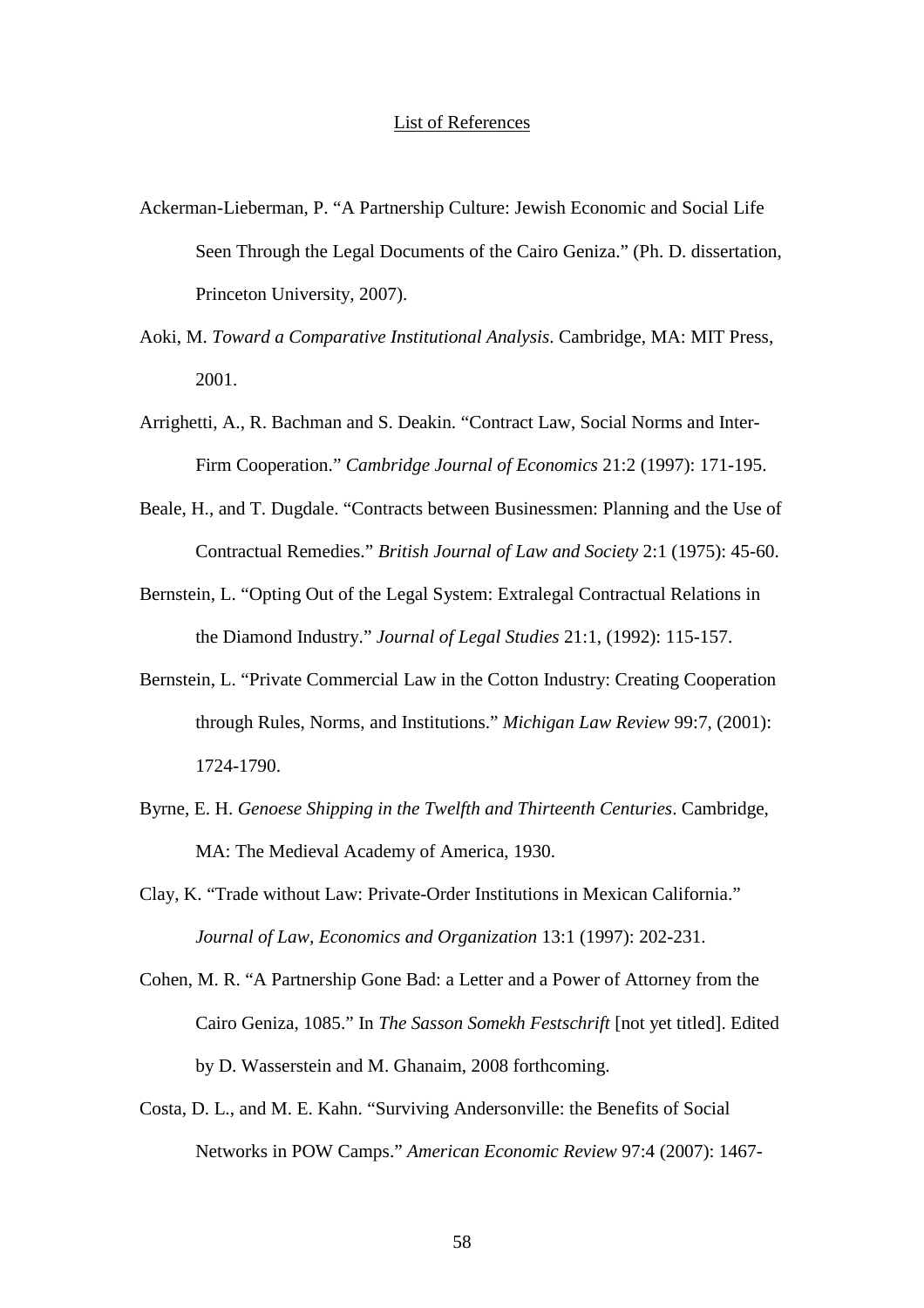- De Roover, R. *The Medici Bank: Its Organization, Management, Operations and Decline*. New York: New York University Press, 1948.
- Durlauf, S. N., and M. Fafchamps. "Social Capital." In *Handbook of Economic Growth*, edited by Philippe Aghion and Steven N. Durlauf, 1639-1699. Amsterdam / London: Elsevier, 2005.
- Ewert, U.-C. and S. Selzer. "The Commercial Networks of Hanseatic Merchants: a "Modern" Organization of Trade at Work already during the Late Middle Ages?" Paper presented at the Workshop on Mercantile Organization in Pre-Industrial Europe, Antwerp, 18-19 Nov. 2005.
- Faille, C. "Trading on Reputation." *Reason* January 2007 (2007).
- Gelderblom, O. "The Governance of Early Modern Trade: the Case of Hans Thijs (1556-1611)." *Enterprise and Society* 4:4 (2003): 606-639.
- Gies, J., and F. Gies. *Merchants and Moneymen: the Commercial Revolution, 1000- 1500*. New York: Crowell, 1972.
- Ghosh, P., and D. Ray. "Cooperation in Community Interaction without Information Flows." *Review of Economic Studies* 63:3 (1996): 491-519.
- Gil, M. "The Jews in Sicily under Muslim Rule, in the Light of the Geniza Documents." *Italia Judaica. Atti del I Convegno internazionale Bari 18-22 maggio 1981* 2 (1983a): 87-134.
- ———. *Palestine During the First Muslim Period (634-1099) [in Hebrew and Arabic]*. Tel Aviv: Tel Aviv University Press, 1983b.
- ———. *A History of Palestine 634-1099*. Cambridge: Cambridge University Press, 1992.
	- ———. *In the Kingdom of Ishmael [in Hebrew]*. Tel Aviv: Tel Aviv University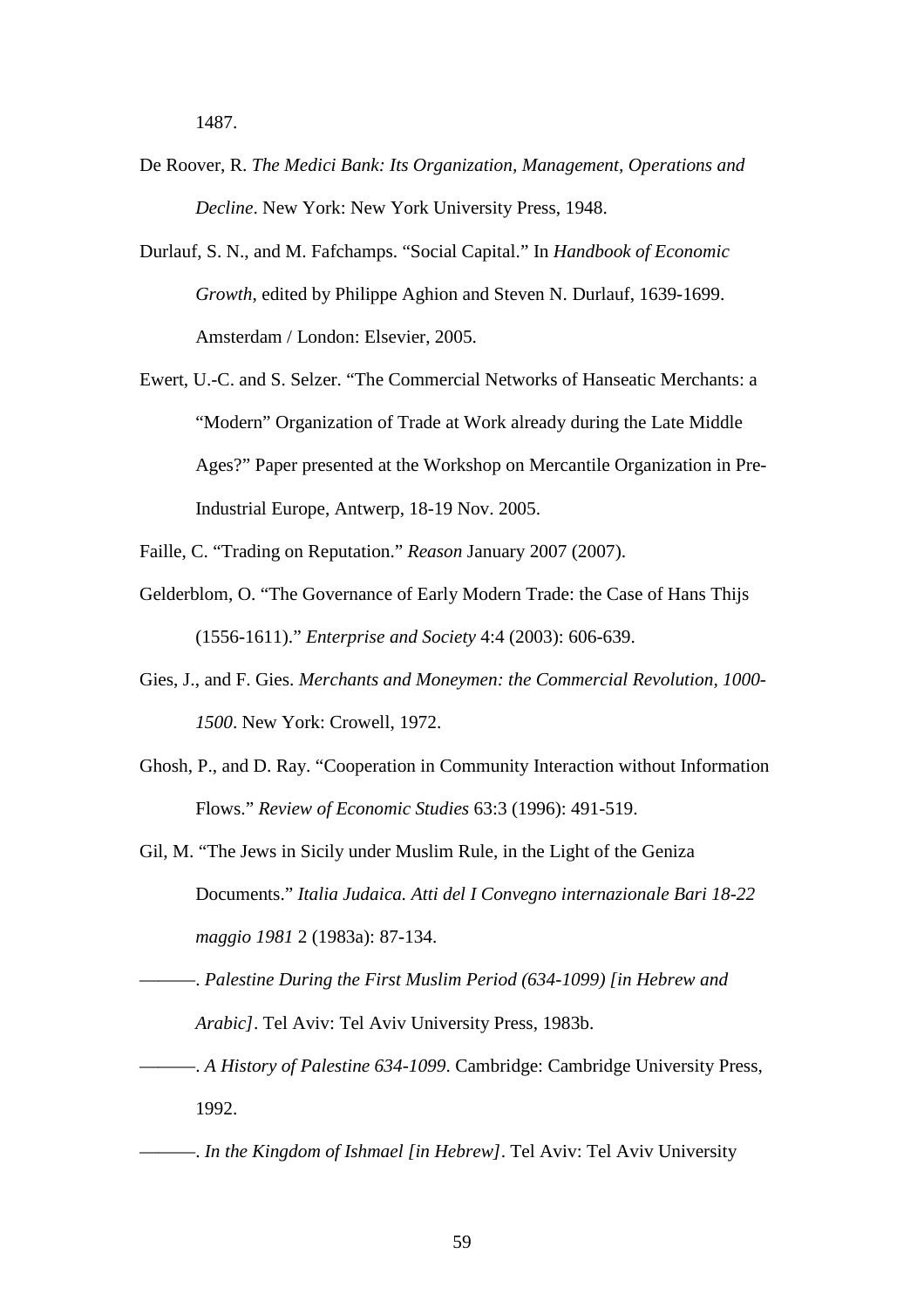Press, 1997.

- ———. "The Jewish Merchants in the Light of Eleventh-Century Geniza Documents." *Journal of the Economic and Social History of the Orient* 46:3 (2003): 273-319.
	- ———. *Jews in Islamic Countries in the Middle Ages*. Translated from the Hebrew by David Strassler. Leiden: Brill, 2004a.
	- ———. "Institutions and events of the eleventh century mirrored in Geniza letters (Part I)." *Bulletin of the School of Oriental and African Studies* 67:2 (2004b): 151-167.
- Goitein, S. D. "The Cairo Geniza as a Source for the History of Muslim Civilisation." *Studia Islamica* 3 (1955): 75-91.
	- ———. *Studies in Islamic History and Institutions*. Leiden, E. J. Brill, 1966.
	- ———. *A Mediterranean Society: the Jewish Communities of the Arab World as Portrayed in the Documents of the Cairo Geniza, Vol. 1: Economic Foundations*. Berkeley / Los Angeles: University of California Press, 1967. Reprint, 1999.
	- ———. "Mediterranean Trade in the Eleventh Century: Some Facts and Problems." In *Studies in the Economic History of the Middle East*, edited by M. A. Cook, 51-62. Oxford: Oxford University Press, 1970.
	- ———. "Formal friendship in the medieval Near East." *Proceedings of the American Philosophical Society* 115:6 (1971): 484-489.
	- ———. *Letters of Medieval Jewish Traders*. Princeton, NJ: Princeton University Press, 1973.
	- ———. *A Mediterranean Society: the Jewish Communities of the Arab World as Portrayed in the Documents of the Cairo Geniza, Vol. V: The Individual*.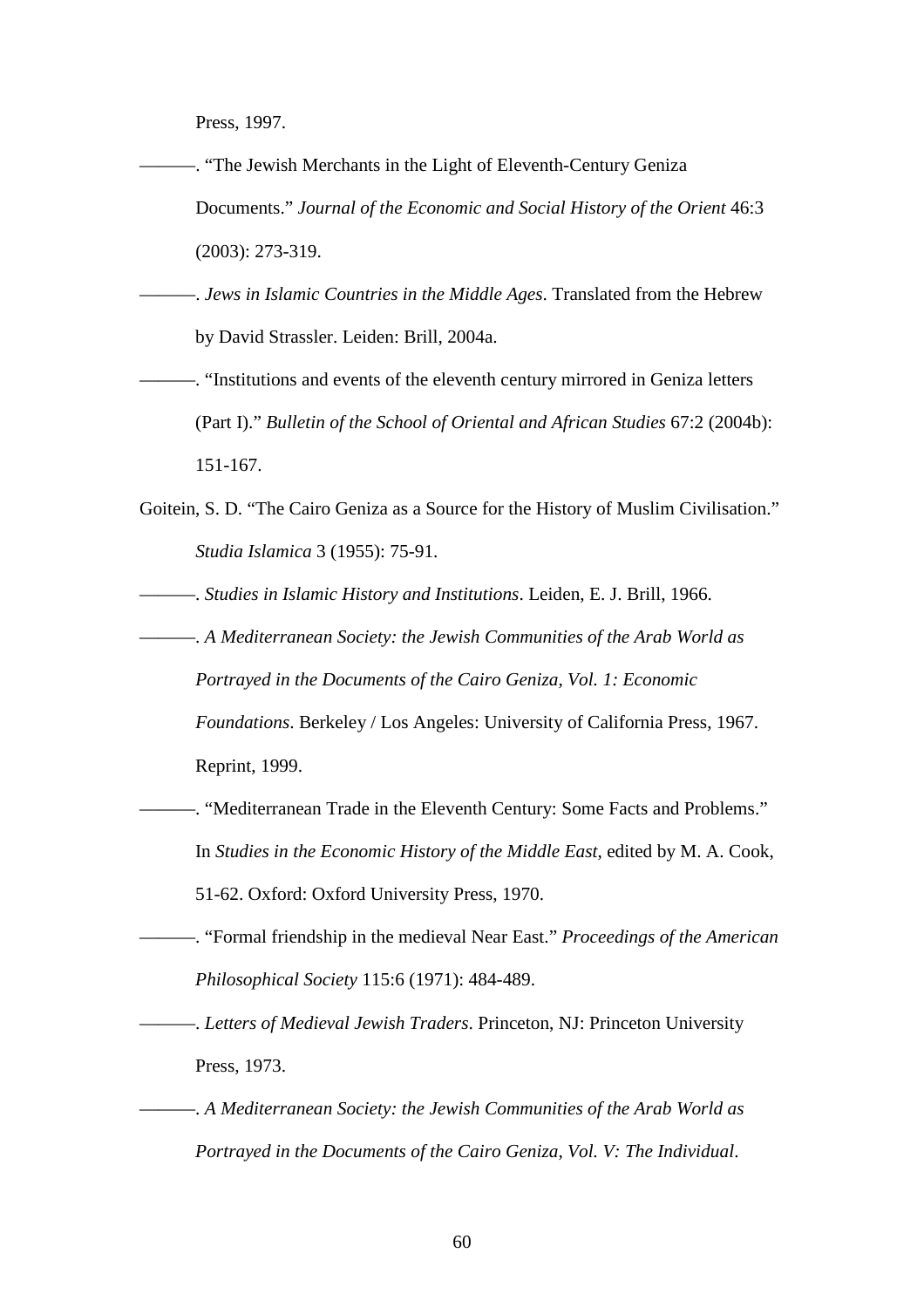Berkeley / Los Angeles: University of California Press, 1988.

- Goitein, S. D. and M. A. Friedman. *India traders of the Middle Ages: documents from the Cairo Geniza ('India Book')*. Leiden / Boston: Brill, 2008.
- Goldberg, J. "Geographies of Trade and Traders in the Eleventh-Century Mediterranean." (Ph. D. dissertation, Columbia University, 2005).
- ———. "Merchants and Merchant Work in the Eleventh Century." Unpublished paper (2008).
- Greif, A. "The Organization of Long-Distance Trade: Reputation and Coalitions in the Geniza Documents and Genoa during the Eleventh and Twelfth Centuries" (Ph.D. dissertation, Northwestern University, 1989a).
- ——. "Reputation and Coalitions in Medieval Trade: Evidence on the Maghribi Traders." *Journal of Economic History* 49:4 (1989b): 857-882.
	- ———. "Contract Enforceability and Economic Institutions in Early Trade: the Maghribi Traders' Coalition." *American Economic Review* 83:3 (1993): 525- 548.
- ———. "Cultural Beliefs and the Organization of Society: a Historical and Theoretical Reflection on Collectivist and Individualist Societies." *Journal of Political Economy* 102:5 (1994): 912-950.
- ———. *Institutions and the Path to the Modern Economy: Lessons from Medieval Trade*. Cambridge: Cambridge University Press, 2006.
- ———. "Contract Enforcement and Institutions among the Maghribi Traders: Refuting Edwards and Ogilvie." *CESifo Working Papers* 9610 (2008).
- Granovetter, M. "Economic Action and Social Structure: the Problem of Embeddedness." *American Journal of Sociology* 91:3, (1985): 481-510.
- Gulati, R. "Does Familiarity Breed Trust? The Implications of Repeated Ties for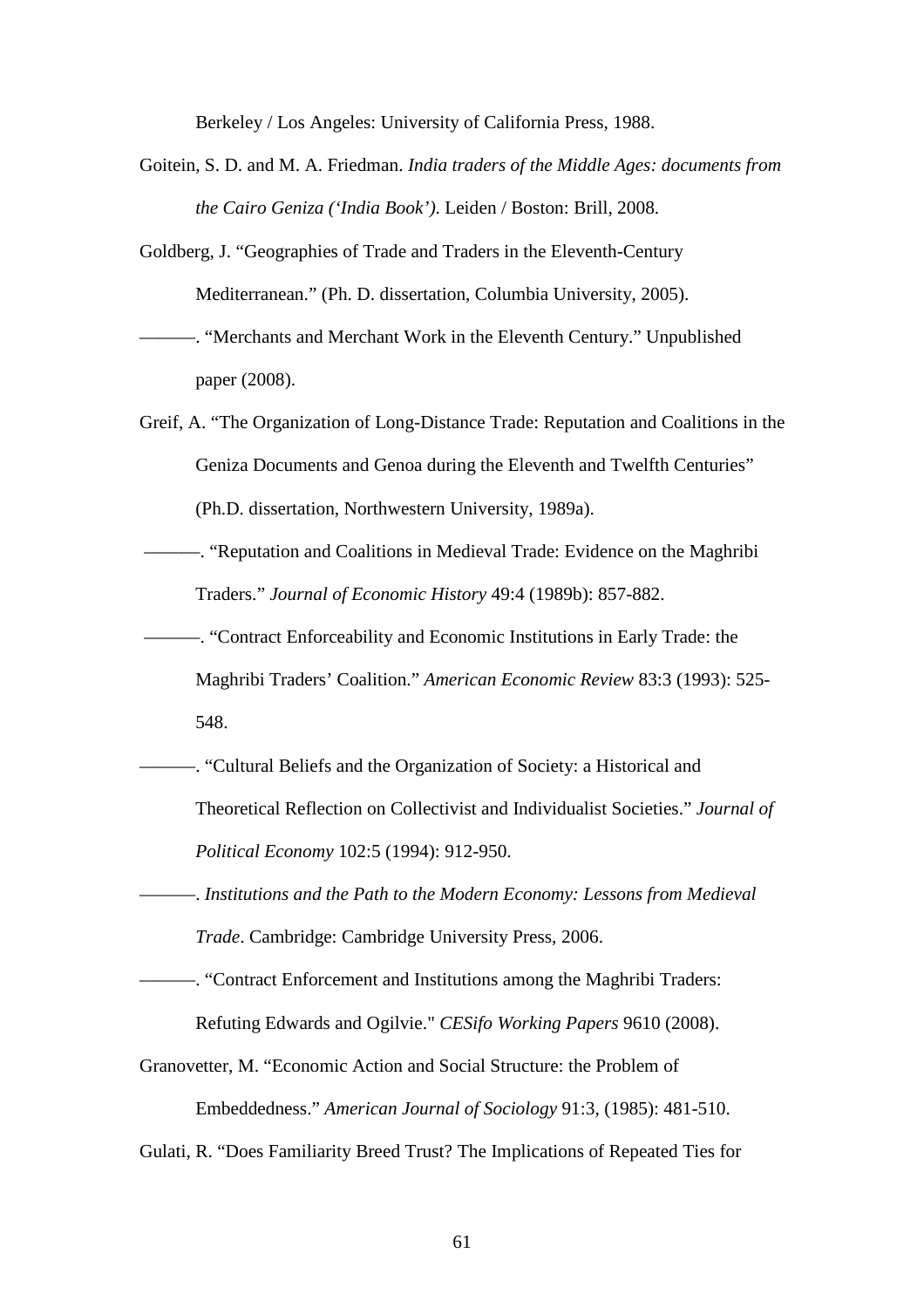Contractual Choice in Alliances." *Academy of Management Journal* 38:1 (1995a): 85-112.

- Gulati, R. "Social Structure and Alliance Formation Patterns: A Longitudinal Analysis." *Administrative Science Quarterly* 40:4 (1995b): 619-652.
- Gulati, R., and M. Gargiulo. "Where Do Interorganizational Networks Come From?" *American Journal of Sociology*: 104:5 (1999): 1439-1493.
- Harbord, D. "Enforcing Cooperation among Medieval Merchants: the Maghribi Traders Revisited." *Munich Personal Repec Archive Working Paper* (2006).
- Helpman, E. *The Mystery of Economic Growth*. Cambridge, MA: Harvard University Press, 2004.
- Kandori, M. "Social Norms and Community Enforcement." *Review of Economic Studies* 59:1 (1992): 63-80.
- Kenworthy, L., S. Macaulay and J. Rogers. "'The More Things Change...': Business Litigation and Governance in the American Automobile Industry." *Law and Social Inquiry* 21:3 (1996): 631-678.
- Kessler, D., and D. Rubinfeld. "Empirical Study of the Civil Justice System." In *Handbook of Law and Economics, Volume 1*, edited by A. M. Polinsky and S. Shavell, 343-402. Amsterdam: North-Holland, 2007.
- Kranton, R. E., and D. F. Minehart. "A Theory of Buyer-Seller Networks." *American Economic Review* 91 (2001): 485-508.
- La Ferrara, E. "Kin Groups and Reciprocity: a Model of Credit Transactions in Ghana." *American Economic Review* 93:5 (2003): 1730-1751.
- Larson, A. "Network Dyads in Entrepreneurial Settings: A Study of the Governance of Exchange Relationships." *Administrative Science Quarterly* 37: 1 (1992): 76-104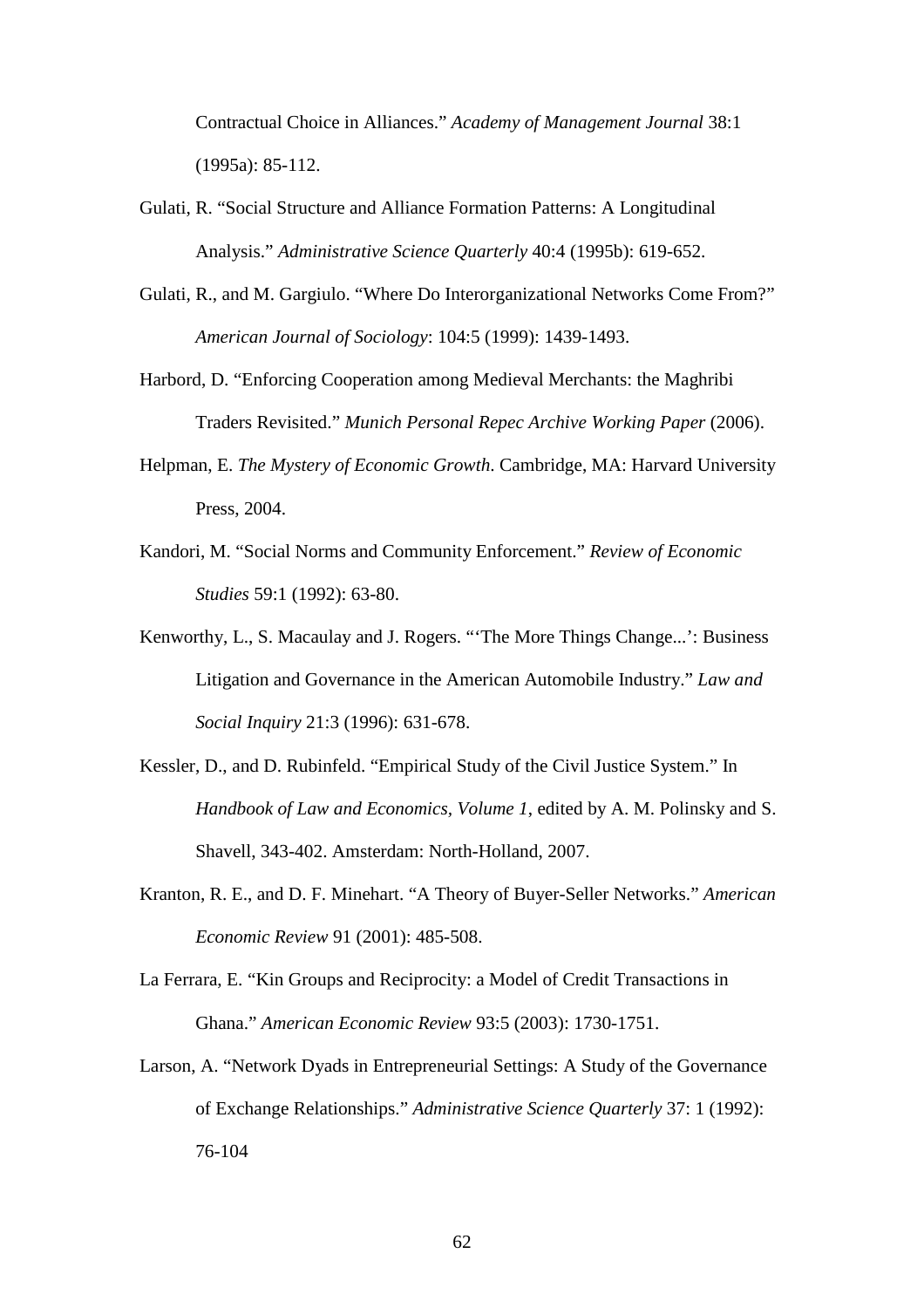- Lesnikov, M. P. *Die Handelsbücher des Hansischen Kaufmannes Veckinchusen*. Berlin: Akademie-Verlag, 1973.
- Macaulay, S. "Non-Contractual Relations in Business: a Preliminary Study." *American Sociological Review* 28:1 (1963): 55-67.

———. "Elegant Models, Empirical Pictures, and the Complexities of Contract." *Law & Society Review* 11:3 (1977): 507-528.

- ———. "An Empirical View of Contract." *Wisconsin Law Review* 1985:3 (1985): 465-482.
- ———. "The Impact of Contract Law on the Economy: Less Than Meets the Eye?" Unpublished paper (1994).
- MacLeod, W. B. "Reputations, Relationships and Contract Enforcement." *Journal of Economic Literature* 45 (2007): 595-628.
- Mailath, G. J., and L. Samuelson. *Repeated Games and Reputations.* New York: Oxford University Press, 2006.
- McMillan, J., and C. Woodruff. "Private Order under Dysfunctional Public Order." *Michigan Law Review* 98:8 (2000): 2421-2458.
- Miguel, E., P. Gertler, and D. Levine. "Does Social Capital Promote Industrialization? Evidence from a Rapid Industrializer." *Review of Economics and Statistics* 87:4 (2005): 754-762.
- North, D. C. *Understanding the Process of Economic Change*. Princeton: Princeton University Press, 2005.
- O'Driscoll, G. P., and L. Hoskins. "The Case for Market-Based Regulation." *The Cato Journal* 26:3 (2006): 469-487.
- Osborne, M. J., and A. Rubinstein. *A Course in Game Theory*. Cambridge, MA / London: MIT Press, 1994.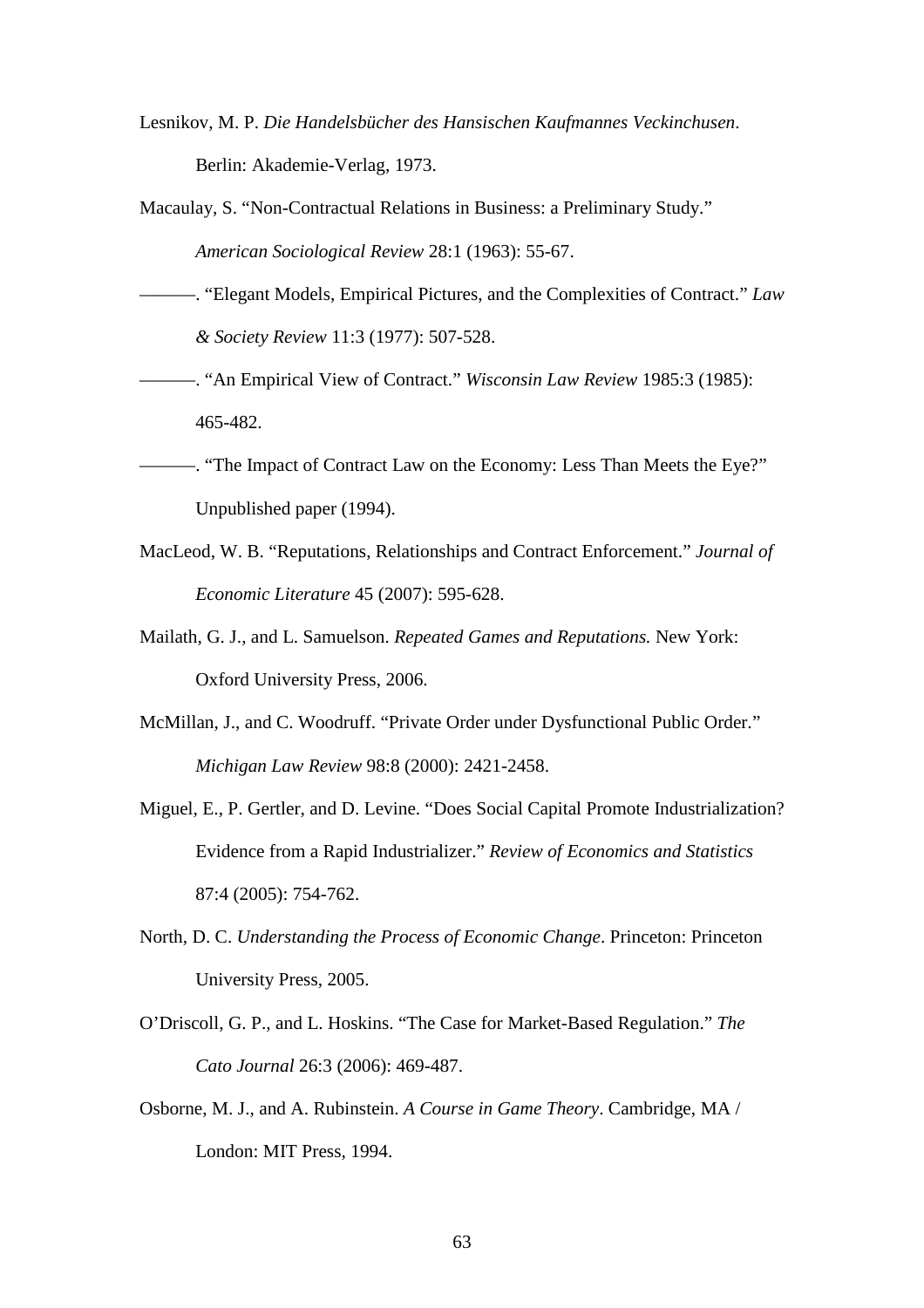Reyerson, K. L. "Commerce and Communications." In *The New Cambridge Medieval History, vol. V: c. 1198 – c. 1300*, edited by D. Abulafia. Cambridge: Cambridge University Press, 50-70.

Schweichel, R. "Kaufmännische Kontakte und Warenaustausch zwischen Köln und Brügge. Die Handelsgesellschaft von Hildebrand Veckinchusen, Werner Scherer und Reinhard Noiltgin." In *"... in guete freuntlichen nachbarlichen verwantnus und hantierung ..." : Wanderung von Personen, Verbreitung von Ideen, Austausch von Waren in den niederländischen und deutschen Küstenregionen vom 13. - 18. Jahrhundert*, edited by D. E. H. de Boer, G. Gleba and R. Holbach, 341-361. Oldenburg: Bibliotheks- und Informationssystem der Universität, 2001.

Simonsohn, S. *The Jews in Sicily, Volume I: 383-1300*. Leiden: Brill, 1997.

- Sobel, J. "For Better or Forever: Formal versus Informal Enforcement." *Journal of Labor Economics* 24:2 (2006): 271-297.
- Stillman, N. A. "East-West Relations in the Islamic Mediterranean in the Early Eleventh Century: a Study in the Geniza Correspondence of the House of Ibn 'Awkal." Ph. D. dissertation, University of Pennsylvania, 1970.
- ———. "The Eleventh Century Merchant House of Ibn 'Awkal (a Geniza Study)." *Journal of the economic and social history of the Orient* 16:1 (1973): 15-88.
- ———. "A Case of Labor Problems in Medieval Egypt." *International Journal of Middle East Studies* 5:2 (1974): 194-201.
- Toch, M. "Netzwerke im jüdischen Handel des Früh- und Hochmittelalters?" Paper presented to the conference "Networks in medieval European trade", Reichenau, Germany, 11 to 14 May 2008.

Trivellato, F. "Merchants on Trial: Legal and Extra-Legal Sources of Cooperation